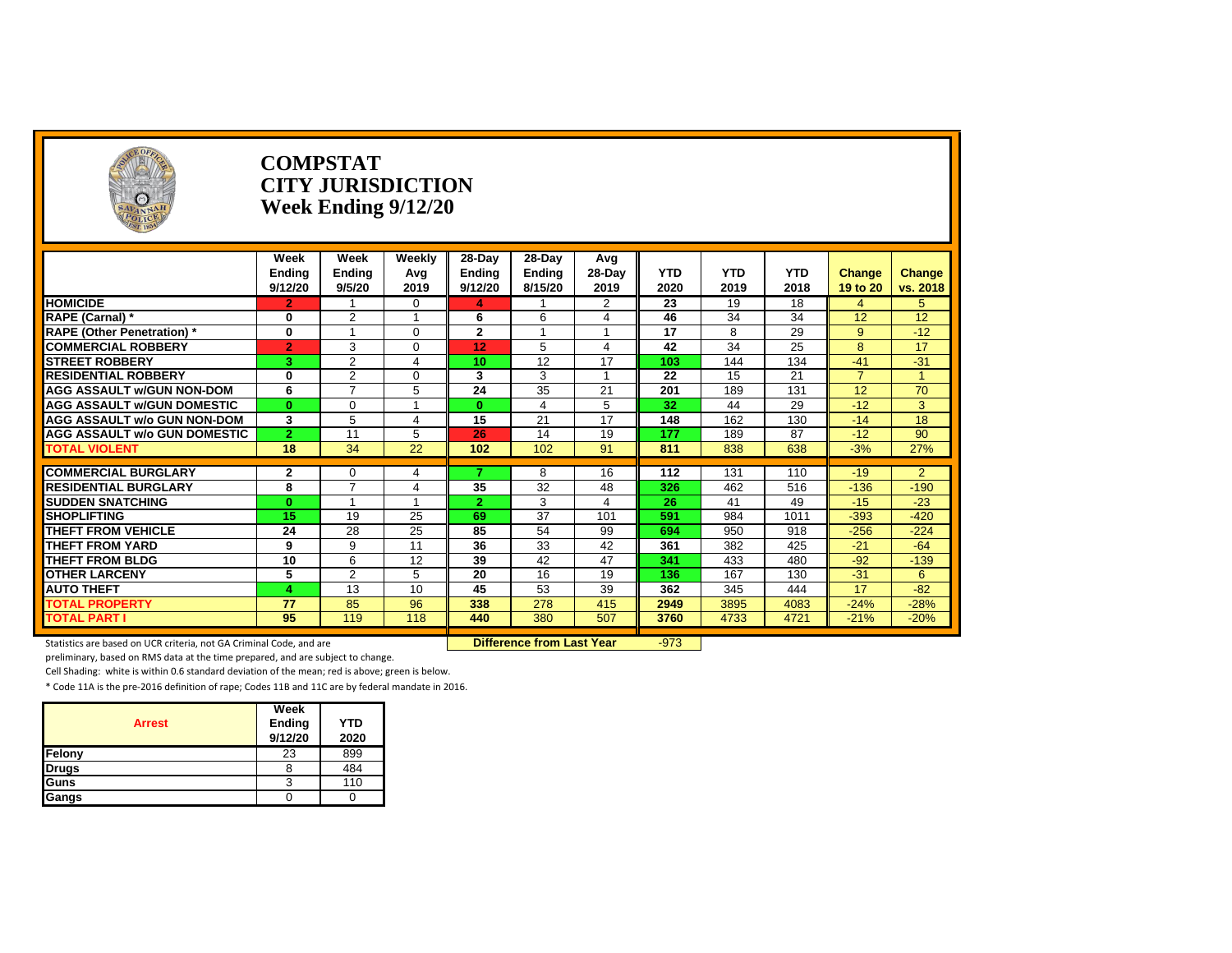

#### **COMPSTAT PRECINCT COMMANDER: NORTH PRECINCT** CAPT. CARY HILL **Week Ending 9/12/20**



|                                     | Week<br><b>Ending</b><br>9/12/20 | Week<br><b>Ending</b><br>9/5/20 | Weekly<br>Avg<br>2019 | 28-Day<br><b>Ending</b><br>9/12/20 | $28$ -Day<br>Ending<br>8/15/20 | Avg<br>$28-Day$<br>2019 | <b>YTD</b><br>2020 | <b>YTD</b><br>2019 | <b>YTD</b><br>2018 | <b>Change</b><br>19 to 20 | <b>Change</b><br>vs. 2018 |
|-------------------------------------|----------------------------------|---------------------------------|-----------------------|------------------------------------|--------------------------------|-------------------------|--------------------|--------------------|--------------------|---------------------------|---------------------------|
| <b>HOMICIDE</b>                     |                                  |                                 | $\Omega$              | 3.                                 | 0                              | 0                       | 6                  | 5                  | 4                  |                           | $\overline{2}$            |
| RAPE (Carnal) *                     | 0                                | 1                               | $\mathbf 0$           |                                    |                                |                         | 13                 | $\overline{7}$     | 8                  | 6                         | 5                         |
| <b>RAPE (Other Penetration) *</b>   | $\bf{0}$                         | 1                               | $\Omega$              | 1                                  | $\Omega$                       | $\Omega$                | 4                  | 5                  | 5                  | $-1$                      | $-1$                      |
| <b>COMMERCIAL ROBBERY</b>           | 0                                | 1                               | $\Omega$              | $\overline{2}$                     | $\Omega$                       | $\overline{\mathbf{A}}$ | 5                  | 4                  | 5                  |                           | $\Omega$                  |
| <b>STREET ROBBERY</b>               | $\bf{0}$                         | $\overline{\mathbf{A}}$         |                       | 3                                  | 5                              | 5                       | 32                 | 41                 | 41                 | -9                        | -9                        |
| <b>RESIDENTIAL ROBBERY</b>          | 0                                | 0                               | $\Omega$              | 0                                  | $\Omega$                       | 0                       | 4                  | 3                  | 5.                 |                           | $-1$                      |
| <b>AGG ASSAULT W/GUN NON-DOM</b>    | $\overline{2}$                   |                                 |                       | 7                                  | 8                              | 4                       | 56                 | 45                 | 32                 | 11                        | 24                        |
| <b>AGG ASSAULT W/GUN DOMESTIC</b>   | $\bf{0}$                         | $\Omega$                        | $\Omega$              | $\bf{0}$                           | 0                              |                         | $\overline{7}$     | 8                  | 8                  | $-1$                      | $-1$                      |
| <b>AGG ASSAULT w/o GUN NON-DOM</b>  | 1                                | 3                               |                       | 6                                  | 9                              | 6                       | 47                 | 56                 | 44                 | -9                        | 3                         |
| <b>AGG ASSAULT w/o GUN DOMESTIC</b> | $\mathbf{0}$                     | 3                               | -4                    | 8                                  | 3                              | 5                       | 32                 | 45                 | 21                 | $-13$                     | 11                        |
| <b>TOTAL VIOLENT</b>                | 4                                | 12                              | 6                     | 31                                 | 26                             | 24                      | 206                | 219                | 173                | $-6%$                     | 19%                       |
|                                     |                                  |                                 |                       |                                    |                                |                         |                    |                    |                    |                           |                           |
| <b>COMMERCIAL BURGLARY</b>          | 1                                | 0<br>4                          |                       | 3                                  | 2                              | 4<br>$\overline{7}$     | 34                 | 31                 | 22                 | 3                         | 12                        |
| <b>RESIDENTIAL BURGLARY</b>         | $\bf{0}$                         |                                 |                       | 5                                  | 5                              |                         | 65                 | 63                 | 59                 | $\overline{2}$            | 6                         |
| <b>SUDDEN SNATCHING</b>             | $\bf{0}$                         | 0                               | $\Omega$              | $\bf{0}$                           | $\Omega$                       | 4                       | 12                 | 13                 | 25                 | $-1$                      | $-13$                     |
| <b>SHOPLIFTING</b>                  | 4                                | $\overline{\mathbf{A}}$         | 3                     | 9                                  | 1                              | 12                      | 93                 | 115                | 184                | $-22$                     | $-91$                     |
| <b>THEFT FROM VEHICLE</b>           | 5                                | 8                               | 6                     | 18                                 | 11                             | 24                      | 137                | 228                | 190                | $-91$                     | $-53$                     |
| <b>THEFT FROM YARD</b>              | $\mathbf{2}$                     | 3                               | 3                     | 9                                  | 8                              | 11                      | 99                 | 101                | 111                | $-2$                      | $-12$                     |
| <b>THEFT FROM BLDG</b>              | 3                                |                                 | 3                     | 11                                 | 6                              | 11                      | 64                 | 99                 | 133                | $-35$                     | $-69$                     |
| <b>OTHER LARCENY</b>                | $\overline{2}$                   | 0                               |                       | 6                                  | 4                              | 4                       | 29                 | 27                 | 33                 | $\overline{2}$            | $-4$                      |
| <b>AUTO THEFT</b>                   | $\bf{0}$                         | 3                               | 2                     | 8                                  | 21                             | 8                       | 85                 | 66                 | 89                 | 19                        | $-4$                      |
| <b>TOTAL PROPERTY</b>               | 17                               | 17                              | 19                    | 69                                 | 58                             | 82                      | 618                | 743                | 846                | $-17%$                    | $-27%$                    |
| <b>TOTAL PART I</b>                 | 21                               | 29                              | 25                    | 100                                | 84                             | 106                     | 824                | 962                | 1019               | $-14%$                    | $-19%$                    |

Statistics are based on UCR criteria, not GA Criminal Code, and are **Difference from Last Year** -138

preliminary, based on RMS data at the time prepared, and are subject to change.

Cell Shading: white is within 0.6 standard deviation of the mean; red is above; green is below.

|                | Week              |                    |
|----------------|-------------------|--------------------|
| <b>Arrests</b> | Ending<br>9/12/20 | <b>YTD</b><br>2020 |
| Felony         | 5                 | 248                |
| <b>Drugs</b>   |                   | 124                |
| Guns           |                   | 35                 |
| Gangs          |                   |                    |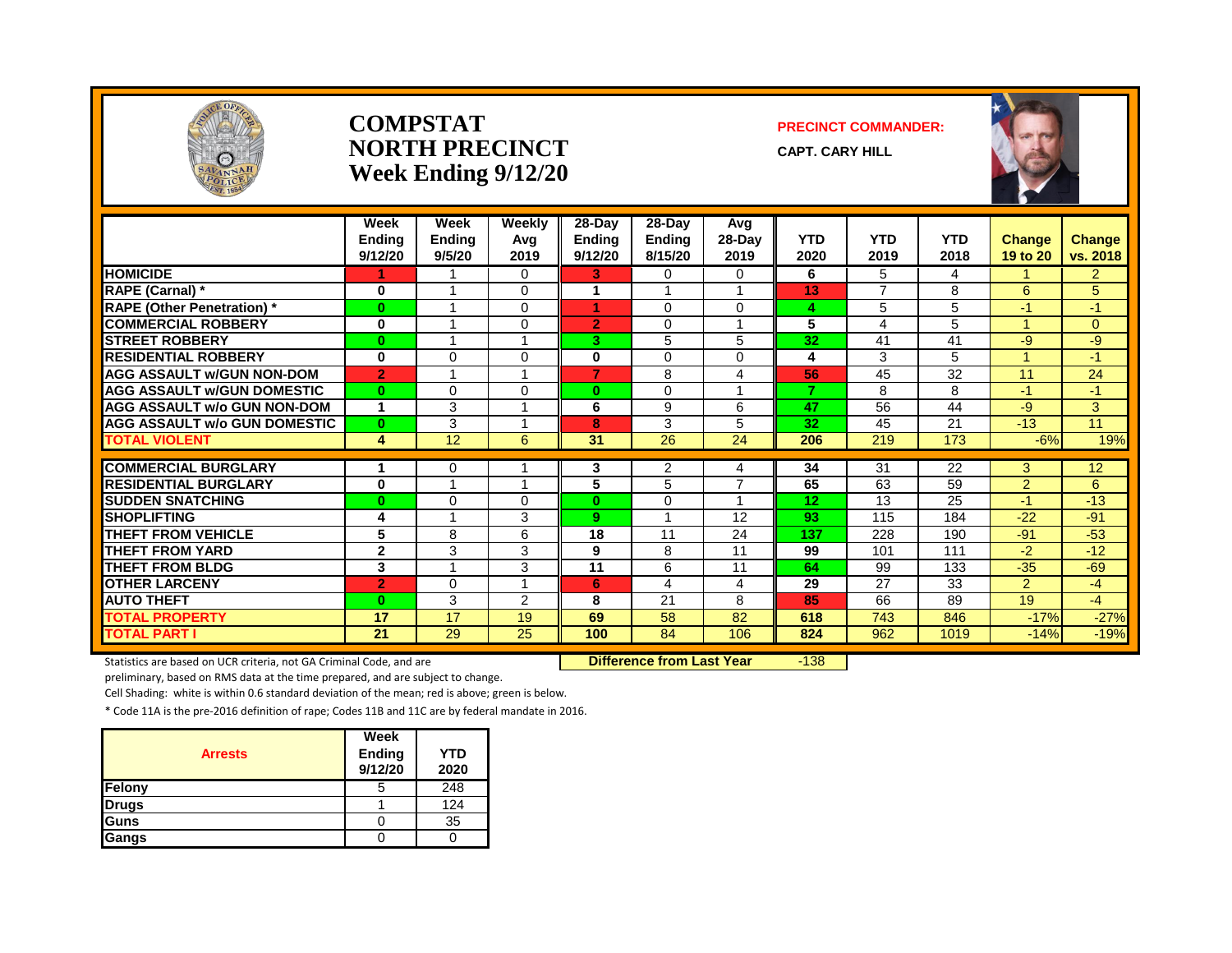

#### **COMPSTAT PRECINCT COMMANDER: CENTRAL PRECINCT** CAPT. TONYA REID **Week Ending 9/12/20**

|                                     | Week<br><b>Endina</b><br>9/12/20 | Week<br>Endina<br>9/5/20 | <b>Weekly</b><br>Avg<br>2019 | 28-Day<br><b>Endina</b><br>9/12/20 | 28-Day<br><b>Endina</b><br>8/15/20 | Avq<br>$28-Dav$<br>2019 | <b>YTD</b><br>2020 | <b>YTD</b><br>2019 | <b>YTD</b><br>2018 | <b>Change</b><br>19 to 20 | <b>Change</b><br>vs. 2018 |
|-------------------------------------|----------------------------------|--------------------------|------------------------------|------------------------------------|------------------------------------|-------------------------|--------------------|--------------------|--------------------|---------------------------|---------------------------|
| <b>HOMICIDE</b>                     |                                  | $\Omega$                 | $\Omega$                     |                                    |                                    | 0                       | 12                 | 5                  |                    | $\overline{7}$            | 11                        |
| <b>RAPE (Carnal)</b> *              | 0                                | $\Omega$                 | $\Omega$                     | 3                                  | 3                                  | 1                       | 18                 | 6                  | 10                 | 12                        | 8                         |
| <b>RAPE (Other Penetration)</b> *   | $\bf{0}$                         | $\Omega$                 | 0                            | $\mathbf{0}$                       | $\Omega$                           | 0                       | 3                  |                    | 6                  | $\overline{2}$            | -3                        |
| <b>COMMERCIAL ROBBERY</b>           | 1                                | 1                        | $\Omega$                     | 5.                                 | 0                                  | 2                       | 10                 | 13                 | 6                  | $-3$                      | $\overline{4}$            |
| <b>STREET ROBBERY</b>               |                                  | $\Omega$                 |                              | $\overline{2}$                     | 3                                  | 5                       | 31                 | 44                 | 37                 | $-13$                     | $-6$                      |
| <b>RESIDENTIAL ROBBERY</b>          | 0                                | $\overline{2}$           | $\Omega$                     | $\overline{2}$                     |                                    | 0                       | 9                  | 3                  | 6                  | 6                         | 3                         |
| <b>AGG ASSAULT W/GUN NON-DOM</b>    | 4                                | 5                        | $\overline{2}$               | 9                                  | 4                                  | $\overline{7}$          | 49                 | 61                 | 45                 | $-12$                     | $\overline{4}$            |
| <b>AGG ASSAULT W/GUN DOMESTIC</b>   | $\bf{0}$                         | $\Omega$                 | $\Omega$                     | $\mathbf{0}$                       |                                    | 4                       | 7                  | 12                 | 10                 | $-5$                      | -3                        |
| <b>AGG ASSAULT w/o GUN NON-DOM</b>  |                                  | 0                        |                              | $\overline{2}$                     | 5                                  | 4                       | 29                 | 38                 | 31                 | $-9$                      | $-2$                      |
| <b>AGG ASSAULT w/o GUN DOMESTIC</b> | 1                                |                          |                              | $\overline{2}$                     | 5                                  | 5                       | 47                 | 46                 | 25                 |                           | $\overline{22}$           |
| <b>TOTAL VIOLENT</b>                | 6                                | 9                        | 6                            | 26                                 | 23                                 | 26                      | 215                | 229                | 177                | $-6%$                     | 21%                       |
| <b>COMMERCIAL BURGLARY</b>          | 0                                | 0                        |                              |                                    | 4                                  | 6                       | 34                 | 38                 | 29                 | $-4$                      | 5                         |
| <b>RESIDENTIAL BURGLARY</b>         | $\mathbf{2}$                     | 2                        |                              | 10                                 | 10                                 | 16                      | 100                | 151                | 150                | $-51$                     | $-50$                     |
| <b>SUDDEN SNATCHING</b>             | $\bf{0}$                         |                          | $\Omega$                     |                                    | 0                                  |                         | 5                  | 9                  | 7                  | $-4$                      | $-2$                      |
| <b>ISHOPLIFTING</b>                 | 5                                | 3                        | 5                            | 12                                 | 10                                 | 19                      | 113                | 181                | 142                | $-68$                     | $-29$                     |
| <b>THEFT FROM VEHICLE</b>           | 6                                | 5                        | 6                            | 19                                 | 13                                 | 25                      | 160                | 239                | 224                | $-79$                     | $-64$                     |
| <b>THEFT FROM YARD</b>              | 4                                | 3                        | 4                            | 14                                 | 8                                  | 15                      | 116                | 139                | 131                | $-23$                     | $-15$                     |
| <b>THEFT FROM BLDG</b>              |                                  |                          | 3                            | 5.                                 | 13                                 | 10                      | 81                 | 97                 | 124                | $-16$                     | $-43$                     |
| <b>OTHER LARCENY</b>                | $\mathbf{2}$                     | $\Omega$                 | $\overline{2}$               | 6                                  | 5                                  | $\overline{7}$          | 41                 | 58                 | 32                 | $-17$                     | 9                         |
| <b>AUTO THEFT</b>                   | $\mathbf{0}$                     | $\overline{2}$           | 2                            | $\overline{7}$                     | $\overline{7}$                     | 10                      | 96                 | 84                 | 135                | 12                        | $-39$                     |
| <b>TOTAL PROPERTY</b>               | 20                               | 17                       | 24                           | 75                                 | 70                                 | 107                     | 746                | 996                | 974                | $-25%$                    | $-23%$                    |
| <b>TOTAL PART I</b>                 | 26                               | 26                       | 30                           | 101                                | 93                                 | 133                     | 961                | 1225               | 1151               | $-22%$                    | $-17%$                    |

Statistics are based on UCR criteria, not GA Criminal Code, and are **Difference from Last Year** -264

preliminary, based on RMS data at the time prepared, and are subject to change.

Cell Shading: white is within 0.6 standard deviation of the mean; red is above; green is below.

| <b>Arrests</b> | Week<br><b>Ending</b><br>9/12/20 | <b>YTD</b><br>2020 |
|----------------|----------------------------------|--------------------|
| Felony         | 12                               | 425                |
| <b>Drugs</b>   | b                                | 252                |
| Guns           | 3                                | 57                 |
| Gangs          |                                  |                    |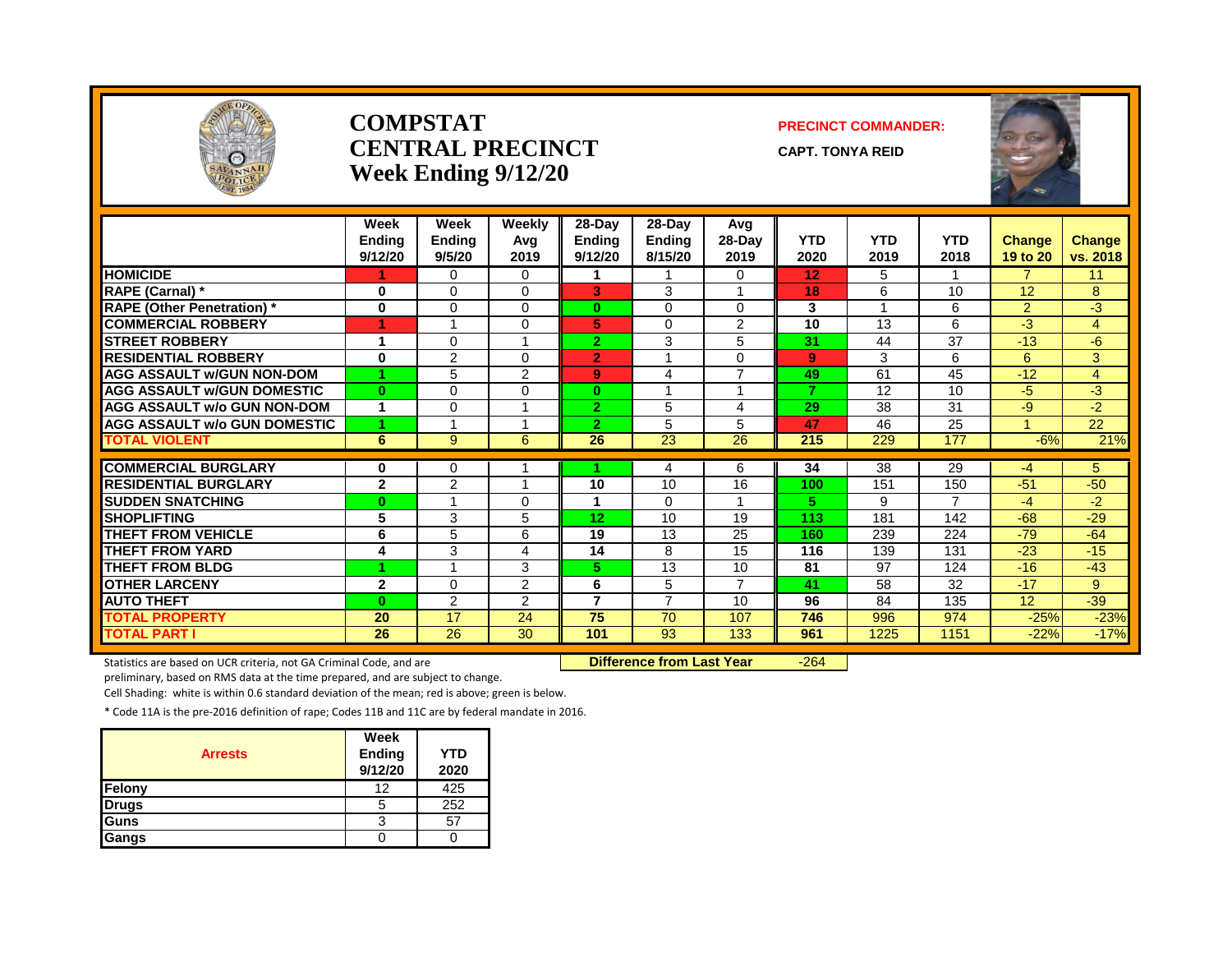

#### **COMPSTAT PRECINCT COMMANDER: SOUTH PRECINCT CAPT. MICHELLE HALFORD Week Ending 9/12/20**



|                                     | Week<br><b>Endina</b><br>9/12/20 | Week<br><b>Ending</b><br>9/5/20 | Weekly<br>Avg<br>2019 | 28-Day<br><b>Ending</b><br>9/12/20 | $28$ -Day<br>Ending<br>8/15/20 | Avg<br>$28-Day$<br>2019 | <b>YTD</b><br>2020 | <b>YTD</b><br>2019 | <b>YTD</b><br>2018 | <b>Change</b><br>19 to 20 | Change<br>vs. 2018 |
|-------------------------------------|----------------------------------|---------------------------------|-----------------------|------------------------------------|--------------------------------|-------------------------|--------------------|--------------------|--------------------|---------------------------|--------------------|
| <b>HOMICIDE</b>                     | 0                                | 0                               | 0                     | 0                                  | 0                              |                         | $\mathbf{2}$       | 5.                 | 4                  | $-3$                      | $-2$               |
| <b>RAPE (Carnal)*</b>               | $\mathbf 0$                      |                                 | $\Omega$              |                                    | $\overline{2}$                 |                         | 14                 | 9                  | 8                  | 5                         | 6                  |
| <b>RAPE (Other Penetration) *</b>   | $\mathbf{0}$                     | $\Omega$                        | $\Omega$              | $\bf{0}$                           | $\Omega$                       | $\Omega$                | 5                  |                    | 13                 | 4                         | -8                 |
| <b>COMMERCIAL ROBBERY</b>           | 4                                | $\Omega$                        | $\Omega$              | 3                                  | 3                              | $\overline{A}$          | 19                 | 14                 | 9                  | 5                         | 10 <sup>1</sup>    |
| <b>STREET ROBBERY</b>               | 4                                | $\Omega$                        | 1                     | 3                                  |                                | 3                       | 21                 | 25                 | 28                 | $-4$                      | $-7$               |
| <b>RESIDENTIAL ROBBERY</b>          | 0                                | 0                               | $\Omega$              |                                    |                                | $\Omega$                | 6                  | 4                  | 8                  | $\overline{2}$            | $-2$               |
| <b>AGG ASSAULT W/GUN NON-DOM</b>    | и                                |                                 |                       | 3                                  | 10                             | 3                       | 47                 | 31                 | 10                 | 16                        | 37                 |
| <b>AGG ASSAULT W/GUN DOMESTIC</b>   | $\mathbf{0}$                     | $\Omega$                        | $\Omega$              | $\bf{0}$                           |                                |                         | 6                  | 11                 | 6                  | -5                        | $\Omega$           |
| <b>AGG ASSAULT w/o GUN NON-DOM</b>  | 1                                |                                 |                       | 4                                  | 3                              | 2                       | 24                 | 23                 | 17                 |                           | $\overline{7}$     |
| <b>AGG ASSAULT W/o GUN DOMESTIC</b> | $\bf{0}$                         | 5                               | 1                     | 12                                 | 2                              | 4                       | 40                 | 40                 | 17                 | $\Omega$                  | 23                 |
| <b>TOTAL VIOLENT</b>                | 4                                | 8                               | 4                     | 27                                 | 23                             | 17                      | 184                | 163                | 120                | 13%                       | 53%                |
|                                     |                                  |                                 |                       |                                    |                                |                         |                    |                    |                    |                           |                    |
| <b>COMMERCIAL BURGLARY</b>          | $\bf{0}$                         | 0                               |                       |                                    | $\overline{2}$                 | 5                       | 24                 | 47                 | 42                 | $-23$                     | $-18$              |
| <b>RESIDENTIAL BURGLARY</b>         | $\overline{2}$                   | 3                               |                       | 7                                  | 6                              | 9                       | 64                 | 83                 | 140                | $-19$                     | $-76$              |
| <b>SUDDEN SNATCHING</b>             | $\bf{0}$                         | $\Omega$                        | $\Omega$              |                                    |                                |                         | 5                  | 10                 | 8                  | $-5$                      | -3                 |
| <b>SHOPLIFTING</b>                  | 5                                | 11                              | 12                    | 32                                 | 22                             | 48                      | 221                | 466                | 459                | $-245$                    | $-238$             |
| <b>THEFT FROM VEHICLE</b>           | $\overline{7}$                   | 5                               |                       | 24                                 | 20                             | 26                      | 221                | 259                | 261                | $-38$                     | $-40$              |
| <b>THEFT FROM YARD</b>              | 0                                | $\Omega$                        |                       | 5                                  | 9                              | 6                       | 62                 | 54                 | 77                 | 8                         | $-15$              |
| <b>THEFT FROM BLDG</b>              | 3                                | 2                               | 3                     | 9                                  | 14                             | 13                      | 90                 | 127                | 107                | $-37$                     | $-17$              |
| <b>OTHER LARCENY</b>                | $\bf{0}$                         |                                 |                       |                                    | 4                              | 4                       | 27                 | 40                 | 20                 | $-13$                     | $\overline{7}$     |
| <b>AUTO THEFT</b>                   | $\overline{2}$                   | 2                               | 3                     | 14                                 | 18                             | 11                      | 104                | 99                 | 106                | 5                         | $-2$               |
| <b>TOTAL PROPERTY</b>               | 19                               | 24                              | 29                    | 94                                 | 96                             | 123                     | 818                | 1185               | 1220               | $-31%$                    | $-33%$             |
| <b>TOTAL PART I</b>                 | 23                               | $\overline{32}$                 | 34                    | 121                                | 119                            | 141                     | 1002               | 1348               | 1340               | $-26%$                    | $-25%$             |

Statistics are based on UCR criteria, not GA Criminal Code, and are **Difference from Last Year** -346

preliminary, based on RMS data at the time prepared, and are subject to change.

Cell Shading: white is within 0.6 standard deviation of the mean; red is above; green is below.

| <b>Arrests</b> | Week<br>Ending<br>9/12/20 | <b>YTD</b><br>2020 |
|----------------|---------------------------|--------------------|
| Felony         |                           | 226                |
| <b>Drugs</b>   |                           | 108                |
| Guns           |                           | 18                 |
| Gangs          |                           |                    |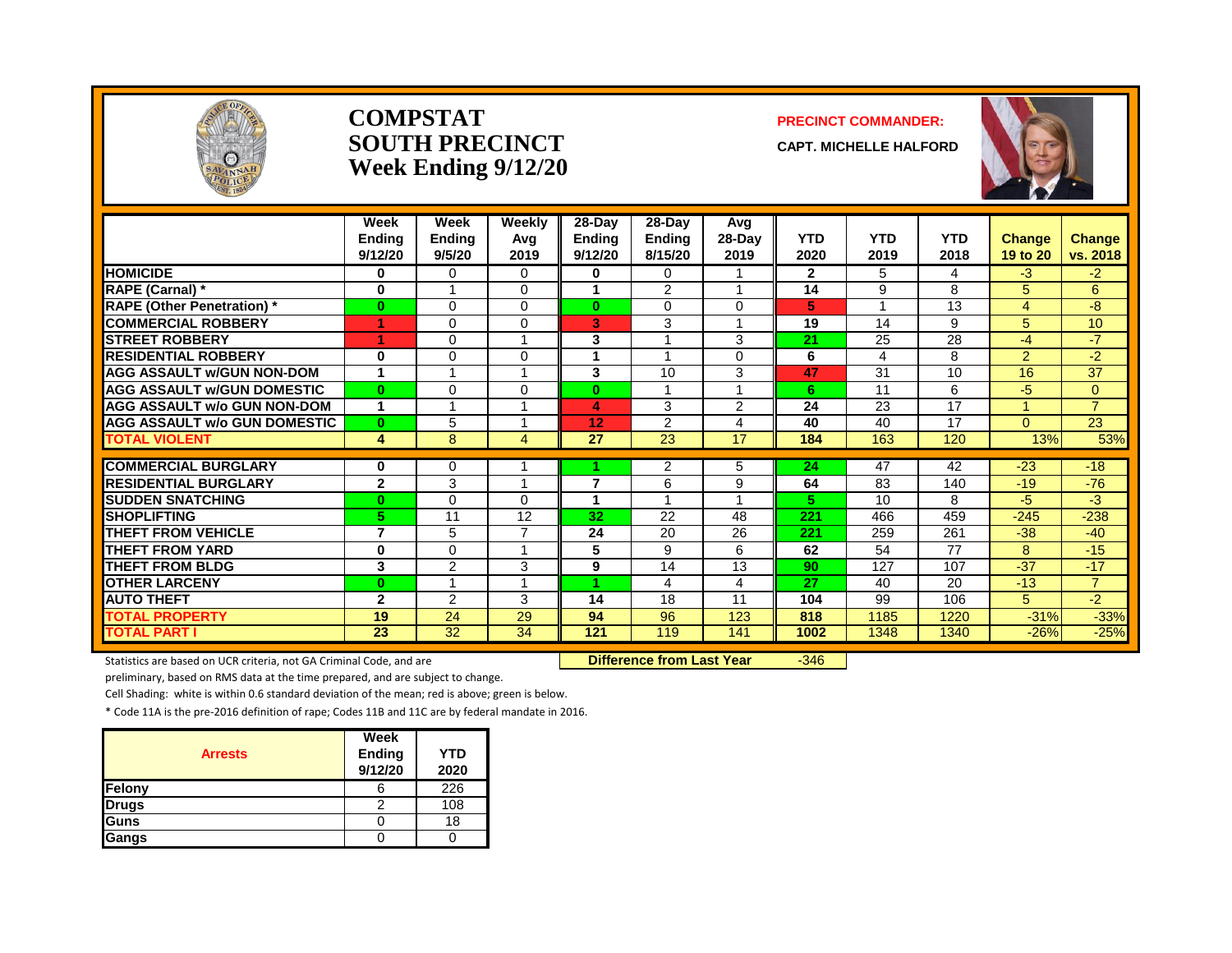

#### **COMPSTAT PRECINCT COMMANDER: EAST PRECINCT** CAPT. GEORGE GUNDICH **Week Ending 9/12/20**



|                                     | Week<br><b>Ending</b><br>9/12/20 | Week<br><b>Ending</b><br>9/5/20 | Weekly<br>Avg<br>2019 | 28-Day<br><b>Ending</b><br>9/12/20 | 28-Day<br><b>Ending</b><br>8/15/20 | Avg<br>$28-Day$<br>2019 | <b>YTD</b><br>2020 | <b>YTD</b><br>2019 | <b>YTD</b><br>2018 | <b>Change</b><br>19 to 20 | Change<br>vs. 2018 |
|-------------------------------------|----------------------------------|---------------------------------|-----------------------|------------------------------------|------------------------------------|-------------------------|--------------------|--------------------|--------------------|---------------------------|--------------------|
| <b>HOMICIDE</b>                     | $\bf{0}$                         | 0                               | $\Omega$              | 0                                  | $\Omega$                           | 0                       | 3                  | 4                  | 9                  | -1                        | -6                 |
| RAPE (Carnal) *                     | $\mathbf 0$                      | $\Omega$                        | $\Omega$              |                                    | 0                                  |                         |                    | 12                 | 8                  | $-11$                     | $-7$               |
| <b>RAPE (Other Penetration)</b> *   | $\bf{0}$                         | $\Omega$                        | $\Omega$              | 4                                  | $\overline{A}$                     | $\Omega$                | 5                  | ٠                  | 5                  | 4                         | $\Omega$           |
| <b>COMMERCIAL ROBBERY</b>           | $\mathbf 0$                      |                                 | $\Omega$              | $\mathbf{2}$                       | 2                                  |                         | 8                  | 3                  | 5                  | 5                         | 3                  |
| <b>STREET ROBBERY</b>               | 1                                |                                 |                       | $\overline{2}$                     | 3                                  | 4                       | 19                 | 34                 | 28                 | $-15$                     | -9                 |
| <b>RESIDENTIAL ROBBERY</b>          | $\mathbf 0$                      | $\Omega$                        | $\Omega$              | $\bf{0}$                           |                                    |                         | 3                  | 5                  | $\overline{2}$     | $-2$                      | $\mathbf{1}$       |
| <b>AGG ASSAULT w/GUN NON-DOM</b>    | $\mathbf{2}$                     | $\Omega$                        | $\overline{2}$        | 5                                  | 13                                 | 6                       | 49                 | 52                 | 44                 | -3                        | 5                  |
| <b>AGG ASSAULT W/GUN DOMESTIC</b>   | $\bf{0}$                         | $\Omega$                        | $\Omega$              | $\mathbf{0}$                       | 2                                  | 2                       | 12                 | 13                 | 5                  | $-1$                      | $\overline{7}$     |
| <b>AGG ASSAULT w/o GUN NON-DOM</b>  | $\bf{0}$                         |                                 |                       | 3.                                 | 4                                  | 5                       | 48                 | 45                 | 38                 | 3                         | 10                 |
| <b>AGG ASSAULT W/o GUN DOMESTIC</b> | 4                                | $\overline{2}$                  |                       | Δ                                  | 4                                  | 5                       | 58                 | 58                 | 24                 | $\Omega$                  | 34                 |
| <b>TOTAL VIOLENT</b>                | 4                                | 5                               | 6                     | 18                                 | $\overline{30}$                    | $\overline{24}$         | 206                | 227                | 168                | $-9%$                     | 23%                |
|                                     |                                  |                                 |                       |                                    |                                    |                         |                    |                    |                    |                           |                    |
| <b>COMMERCIAL BURGLARY</b>          |                                  | $\Omega$                        | 0                     | $\mathbf{2}$                       | 0                                  | 2                       | 20                 | 15                 | 17                 | 5                         | 3                  |
| <b>RESIDENTIAL BURGLARY</b>         | 4                                |                                 | $\overline{2}$        | $\overline{13}$                    | 11                                 | $\overline{17}$         | 97                 | 165                | 167                | $-68$                     | $-70$              |
| <b>SUDDEN SNATCHING</b>             | $\bf{0}$                         | $\Omega$                        | $\Omega$              | 0                                  | 2                                  |                         | 4                  | 9                  | 9                  | -5                        | $-5$               |
| <b>SHOPLIFTING</b>                  | 4                                | $\boldsymbol{\Lambda}$          | 6                     | 16                                 | 4                                  | 23                      | 164                | 222                | 226                | $-58$                     | $-62$              |
| <b>THEFT FROM VEHICLE</b>           | 6                                | 10                              | 6                     | 24                                 | 10                                 | 24                      | 176                | 224                | 243                | $-48$                     | $-67$              |
| <b>THEFT FROM YARD</b>              | 3                                | 3                               | $\overline{2}$        | 8                                  | 8                                  | 10                      | 84                 | 88                 | 106                | $-4$                      | $-22$              |
| <b>THEFT FROM BLDG</b>              | $\overline{\mathbf{3}}$          | $\overline{2}$                  | 3                     | $\overline{14}$                    | 9                                  | 12                      | 106                | 110                | 116                | $-4$                      | $-10$              |
| <b>OTHER LARCENY</b>                | 1                                |                                 | $\overline{A}$        | $\overline{7}$                     | 3                                  | 5                       | 39                 | 42                 | 45                 | -3                        | -6                 |
| <b>AUTO THEFT</b>                   | $\mathbf{2}$                     | 6                               | 2                     | 16                                 | $\overline{7}$                     | 10                      | 77                 | 96                 | 114                | $-19$                     | $-37$              |
| <b>TOTAL PROPERTY</b>               | 21                               | 27                              | 23                    | 100                                | 54                                 | 103                     | 767                | 971                | 1043               | $-21%$                    | $-26%$             |
| <b>TOTAL PART I</b>                 | 25                               | 32                              | 29                    | 118                                | 84                                 | 127                     | 973                | 1198               | 1211               | $-19%$                    | $-20%$             |

Statistics are based on UCR criteria, not GA Criminal Code, and are **Difference from Last Year** -225

preliminary, based on RMS data at the time prepared, and are subject to change.

Cell Shading: white is within 0.6 standard deviation of the mean; red is above; green is below.

| <b>Arrests</b> | Week<br>Ending<br>9/12/20 | <b>YTD</b><br>2020 |
|----------------|---------------------------|--------------------|
| Felony         |                           |                    |
| <b>Drugs</b>   |                           |                    |
| Guns           |                           |                    |
| Gangs          |                           |                    |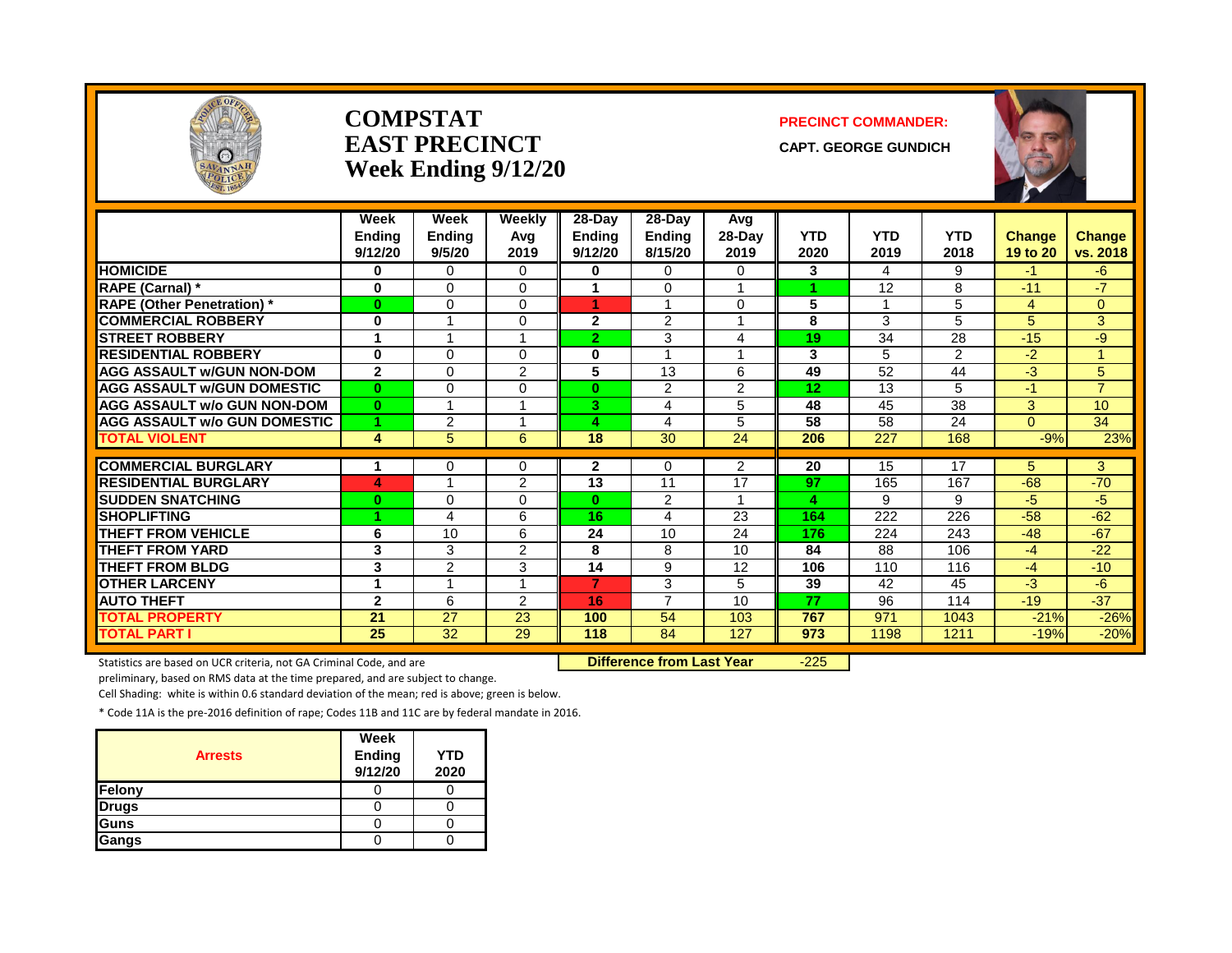# **BEAT 21 North Precinct Week Ending 9/12/20**

|                                     |               |              | <b>Last 4 Weeks</b> |                   | 28 Days                          | 28 Day  |                |              |                |                      |                      |
|-------------------------------------|---------------|--------------|---------------------|-------------------|----------------------------------|---------|----------------|--------------|----------------|----------------------|----------------------|
|                                     | <b>Ending</b> | Ending       | Ending              | <b>Ending</b>     | <b>Endina</b>                    | Average | <b>YTD</b>     | <b>YTD</b>   | <b>YTD</b>     | <b>Change</b>        | <b>Change</b>        |
|                                     | 08/22/20      | 08/29/20     |                     | 09/05/20 09/12/20 | 09/12/20                         | 2019    | 2020           | 2019         | 2018           | 19 to 20             | vs. 2018             |
| <b>HOMICIDE</b>                     | 0             | 0            | $\mathbf{0}$        | 0                 | 0                                | 0.0     | $\mathbf{0}$   | $\Omega$     | $\Omega$       | $\Omega$             | $\Omega$             |
| RAPE (Carnal) *                     | $\Omega$      | $\Omega$     | 0                   | $\Omega$          | $\Omega$                         | 0.2     | $\mathbf{1}$   | $\mathbf{1}$ | $\Omega$       | $\Omega$             | $\overline{1}$       |
| <b>RAPE (Other Penetration)</b> *   | $\Omega$      | $\Omega$     | $\Omega$            | $\Omega$          | $\Omega$                         | 0.0     | $\Omega$       | $\Omega$     | $\mathbf{1}$   | $\Omega$             | $-1$                 |
| <b>COMMERCIAL ROBBERY</b>           | $\Omega$      | $\Omega$     | $\Omega$            | $\Omega$          | $\Omega$                         | 0.0     | $\Omega$       | $\Omega$     | $\Omega$       | $\Omega$             | $\Omega$             |
| <b>STREET ROBBERY</b>               | $\Omega$      | $\Omega$     | 0                   | $\Omega$          | $\Omega$                         | 0.0     | 3              | $\Omega$     | $\Omega$       | 3                    | 3                    |
| <b>RESIDENTIAL ROBBERY</b>          | $\Omega$      | $\Omega$     | $\Omega$            | $\Omega$          | $\Omega$                         | 0.0     | $\Omega$       | $\Omega$     | $\Omega$       | $\Omega$             | $\Omega$             |
| <b>AGG ASSAULT w/GUN NON-DOM</b>    | $\Omega$      | $\Omega$     | $\Omega$            | $\Omega$          | $\Omega$                         | 0.1     | $\overline{2}$ | 3            | $\mathbf{1}$   | $-1$                 | $\overline{1}$       |
| <b>AGG ASSAULT W/GUN DOMESTIC</b>   | $\Omega$      | $\Omega$     | $\Omega$            | $\Omega$          | $\Omega$                         | 0.0     | $\overline{2}$ | $\Omega$     | $\mathbf{1}$   | $\overline{2}$       | $\blacktriangleleft$ |
| <b>AGG ASSAULT w/o GUN NON-DOM</b>  | $\Omega$      | $\Omega$     | 1                   | $\Omega$          | $\mathbf{1}$                     | 0.2     | 1              | $\mathbf{1}$ | $\overline{2}$ | $\Omega$             | $-1$                 |
| <b>AGG ASSAULT w/o GUN DOMESTIC</b> | $\Omega$      | $\Omega$     | $\mathbf{1}$        | $\Omega$          | $\mathbf{1}$                     | 0.4     | 5              | $\mathbf{1}$ | $\mathbf{1}$   | $\overline{4}$       | $\overline{4}$       |
| <b>TOTAL VIOLENT</b>                | $\Omega$      | $\Omega$     | $\overline{2}$      | $\Omega$          | $\overline{2}$                   | 0.8     | 14             | 6            | 6              | 133%                 | 133%                 |
|                                     |               |              |                     |                   |                                  |         |                |              |                |                      |                      |
| <b>COMMERCIAL BURGLARY</b>          | $\Omega$      | $\Omega$     | $\Omega$            | $\Omega$          | $\Omega$                         | 0.1     | 1              | $\mathbf{1}$ | 3              | $\Omega$             | $-2$                 |
| <b>RESIDENTIAL BURGLARY</b>         | $\Omega$      | $\Omega$     | $\Omega$            | $\Omega$          | $\Omega$                         | 1.3     | 5              | 13           | 11             | $-8$                 | $-6$                 |
| <b>SUDDEN SNATCHING</b>             | $\Omega$      | $\Omega$     | $\Omega$            | $\Omega$          | 0                                | 0.0     | $\Omega$       | $\Omega$     | $\Omega$       | $\Omega$             | $\Omega$             |
| <b>SHOPLIFTING</b>                  | $\Omega$      | $\Omega$     | $\Omega$            | $\Omega$          | $\Omega$                         | 0.5     | $\overline{2}$ | 6            | $\overline{2}$ | $-4$                 | $\Omega$             |
| <b>THEFT FROM VEHICLE</b>           | $\mathbf{1}$  | $\Omega$     | $\Omega$            | $\Omega$          | $\mathbf{1}$                     | 3.8     | 5              | 42           | 26             | $-37$                | $-21$                |
| <b>THEFT FROM YARD</b>              | $\Omega$      | $\Omega$     | $\Omega$            | $\mathbf{1}$      | $\mathbf{1}$                     | 0.6     | 3              | 4            | 12             | $-1$                 | $-9$                 |
| <b>THEFT FROM BLDG</b>              | $\Omega$      | $\Omega$     | $\mathbf{1}$        | $\mathbf{1}$      | $\overline{2}$                   | 0.5     | $\overline{7}$ | 6            | 12             | $\blacktriangleleft$ | $-5$                 |
| <b>OTHER LARCENY</b>                | $\Omega$      | $\Omega$     | 0                   | $\Omega$          | 0                                | 0.6     | $\Omega$       | 3            | 10             | $-3$                 | $-10$                |
| <b>AUTO THEFT</b>                   | $\Omega$      | $\Omega$     | $\Omega$            | $\Omega$          | $\Omega$                         | 1.5     | 12             | 14           | 12             | $-2$                 | $\Omega$             |
| <b>TOTAL PROPERTY</b>               | $\mathbf{1}$  | $\Omega$     | $\mathbf{1}$        | $\overline{2}$    | 4                                | 8.7     | 35             | 89           | 88             | $-61%$               | $-60%$               |
| <b>TOTAL PART I</b>                 | $\mathbf{1}$  | $\mathbf{0}$ | 3                   | $\overline{2}$    | 6                                | 9.5     | 49             | 95           | 94             | $-48%$               | $-48%$               |
|                                     |               |              |                     |                   | <b>Difference from Last Year</b> |         | $-46$          |              |                |                      |                      |

Statistics are based on UCR criteria, not GA Criminal Code.

\* Rape Code 11A is the historical definition of rape (aka Legacy Rape); Rape Codes 11B and 11C are those moved from Part II to Part I in 2017.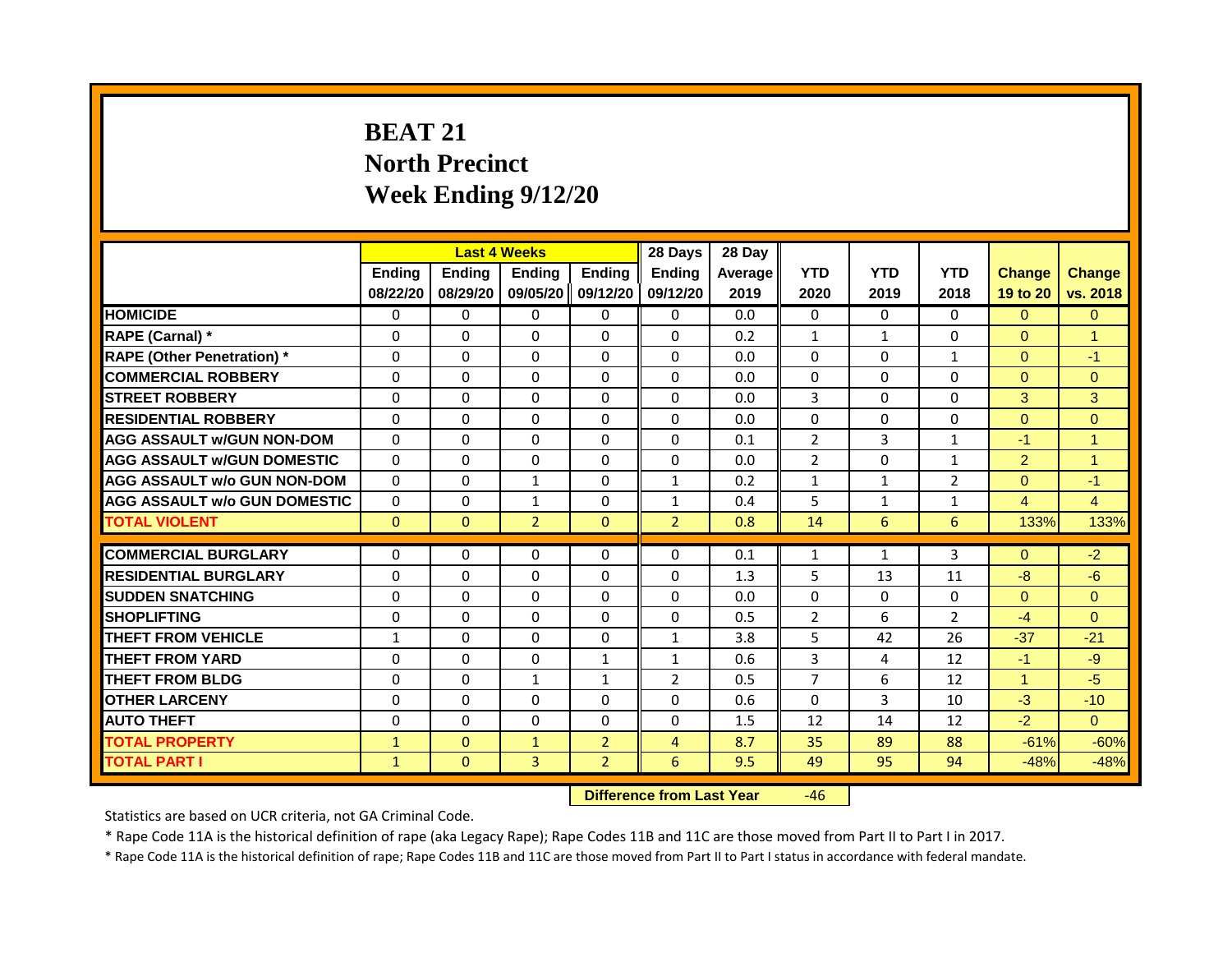# **BEAT 22 North Precinct Week Ending 9/12/20**

|                                     |               | <b>Last 4 Weeks</b> |                |                   | 28 Days                          | 28 Day  |                |                |                |                      |                 |
|-------------------------------------|---------------|---------------------|----------------|-------------------|----------------------------------|---------|----------------|----------------|----------------|----------------------|-----------------|
|                                     | <b>Ending</b> | <b>Ending</b>       | <b>Ending</b>  | <b>Ending</b>     | <b>Ending</b>                    | Average | <b>YTD</b>     | <b>YTD</b>     | <b>YTD</b>     | <b>Change</b>        | <b>Change</b>   |
|                                     | 08/22/20      | 08/29/20            |                | 09/05/20 09/12/20 | 09/12/20                         | 2019    | 2020           | 2019           | 2018           | 19 to 20             | vs. 2018        |
| <b>HOMICIDE</b>                     | 0             | 0                   | 0              | 0                 | 0                                | 0.1     | 1              | 1              | 3              | $\overline{0}$       | $-2$            |
| RAPE (Carnal) *                     | 0             | $\Omega$            | $\Omega$       | $\Omega$          | $\Omega$                         | 0.2     | $\overline{2}$ | $\mathbf{1}$   | 3              | $\blacktriangleleft$ | $-1$            |
| <b>RAPE (Other Penetration)</b> *   | $\Omega$      | $\Omega$            | $\Omega$       | $\Omega$          | $\Omega$                         | 0.0     | $\mathbf{1}$   | $\Omega$       | $\mathbf{1}$   | $\blacktriangleleft$ | $\overline{0}$  |
| <b>COMMERCIAL ROBBERY</b>           | 0             | 0                   | 0              | 0                 | 0                                | 0.2     | $\mathbf{1}$   | 1              | $\overline{2}$ | $\Omega$             | $-1$            |
| <b>STREET ROBBERY</b>               | 0             | $\Omega$            | $\mathbf{1}$   | $\Omega$          | $\mathbf{1}$                     | 0.7     | 3              | $\overline{7}$ | 8              | $-4$                 | $-5$            |
| <b>RESIDENTIAL ROBBERY</b>          | $\Omega$      | 0                   | $\Omega$       | $\Omega$          | 0                                | 0.1     | $\overline{2}$ | 1              | $\Omega$       | $\blacktriangleleft$ | $\overline{2}$  |
| <b>AGG ASSAULT w/GUN NON-DOM</b>    | $\Omega$      | $\mathbf{1}$        | $\Omega$       | $\Omega$          | $\mathbf{1}$                     | 1.5     | 24             | 14             | 8              | 10                   | 16              |
| <b>AGG ASSAULT W/GUN DOMESTIC</b>   | $\Omega$      | $\Omega$            | $\Omega$       | $\Omega$          | $\Omega$                         | 0.4     | $\mathbf{1}$   | 3              | $\mathbf{1}$   | $-2$                 | $\Omega$        |
| <b>AGG ASSAULT w/o GUN NON-DOM</b>  | $\Omega$      | 0                   | $\Omega$       | $\Omega$          | 0                                | 1.2     | 3              | 12             | 8              | $-9$                 | $-5$            |
| <b>AGG ASSAULT w/o GUN DOMESTIC</b> | $\Omega$      | $\overline{2}$      | 0              | $\Omega$          | $\overline{2}$                   | 1.6     | 6              | 17             | 6              | $-11$                | $\Omega$        |
| <b>TOTAL VIOLENT</b>                | $\mathbf{0}$  | 3                   | $\mathbf{1}$   | $\mathbf{0}$      | $\overline{4}$                   | 5.8     | 44             | 57             | 40             | $-23%$               | 10%             |
| <b>COMMERCIAL BURGLARY</b>          | 0             | 0                   | $\Omega$       | 0                 | 0                                | 0.5     | 3              | 4              | 3              | $-1$                 | $\Omega$        |
| <b>RESIDENTIAL BURGLARY</b>         | $\Omega$      | $\mathbf{1}$        | $\mathbf{0}$   | $\Omega$          | $\mathbf{1}$                     | 1.3     | 28             | 10             | 18             | 18                   | 10 <sup>°</sup> |
| <b>SUDDEN SNATCHING</b>             | $\Omega$      | $\Omega$            | $\Omega$       | $\Omega$          | $\Omega$                         | 0.2     | $\mathbf{1}$   | $\overline{2}$ | $\overline{3}$ | $-1$                 | $-2$            |
| <b>SHOPLIFTING</b>                  | $\Omega$      |                     | $\Omega$       | $\Omega$          | $\Omega$                         |         | 5              | 8              | 30             | $-3$                 |                 |
| <b>THEFT FROM VEHICLE</b>           |               | $\mathbf{0}$        | $\mathbf{1}$   |                   |                                  | 0.9     |                |                |                | $-4$                 | $-25$<br>$-8$   |
|                                     | $\Omega$      | $\Omega$            |                | $\Omega$          | $\mathbf{1}$                     | 2.8     | 19             | 23             | 27             |                      |                 |
| <b>THEFT FROM YARD</b>              | $\Omega$      | $\Omega$            | $\Omega$       | $\Omega$          | $\Omega$                         | 1.4     | 10             | 12             | 15             | $-2$                 | $-5$            |
| <b>THEFT FROM BLDG</b>              | 0             | $\mathbf{1}$        | 0              | $\Omega$          | $\mathbf{1}$                     | 1.8     | 10             | 15             | 12             | $-5$                 | $-2$            |
| <b>OTHER LARCENY</b>                | $\Omega$      | $\mathbf{1}$        | $\Omega$       | $\Omega$          | $\mathbf{1}$                     | 0.2     | 3              | $\mathbf{1}$   | 1              | 2 <sup>1</sup>       | $\overline{2}$  |
| <b>AUTO THEFT</b>                   | $\mathbf 0$   | 3                   | $\mathbf{1}$   | 0                 | 4                                | 1.8     | 16             | 13             | 20             | 3                    | $-4$            |
| <b>TOTAL PROPERTY</b>               | $\mathbf{0}$  | 6                   | $\overline{2}$ | $\Omega$          | 8                                | 10.9    | 95             | 88             | 129            | 8%                   | $-26%$          |
| <b>TOTAL PART I</b>                 | $\mathbf{0}$  | 9                   | $\overline{3}$ | $\mathbf{0}$      | 12                               | 16.7    | 139            | 145            | 169            | $-4%$                | $-18%$          |
|                                     |               |                     |                |                   | <b>Difference from Last Year</b> |         | $-6$           |                |                |                      |                 |

Statistics are based on UCR criteria, not GA Criminal Code.

\* Rape Code 11A is the historical definition of rape (aka Legacy Rape); Rape Codes 11B and 11C are those moved from Part II to Part I in 2017.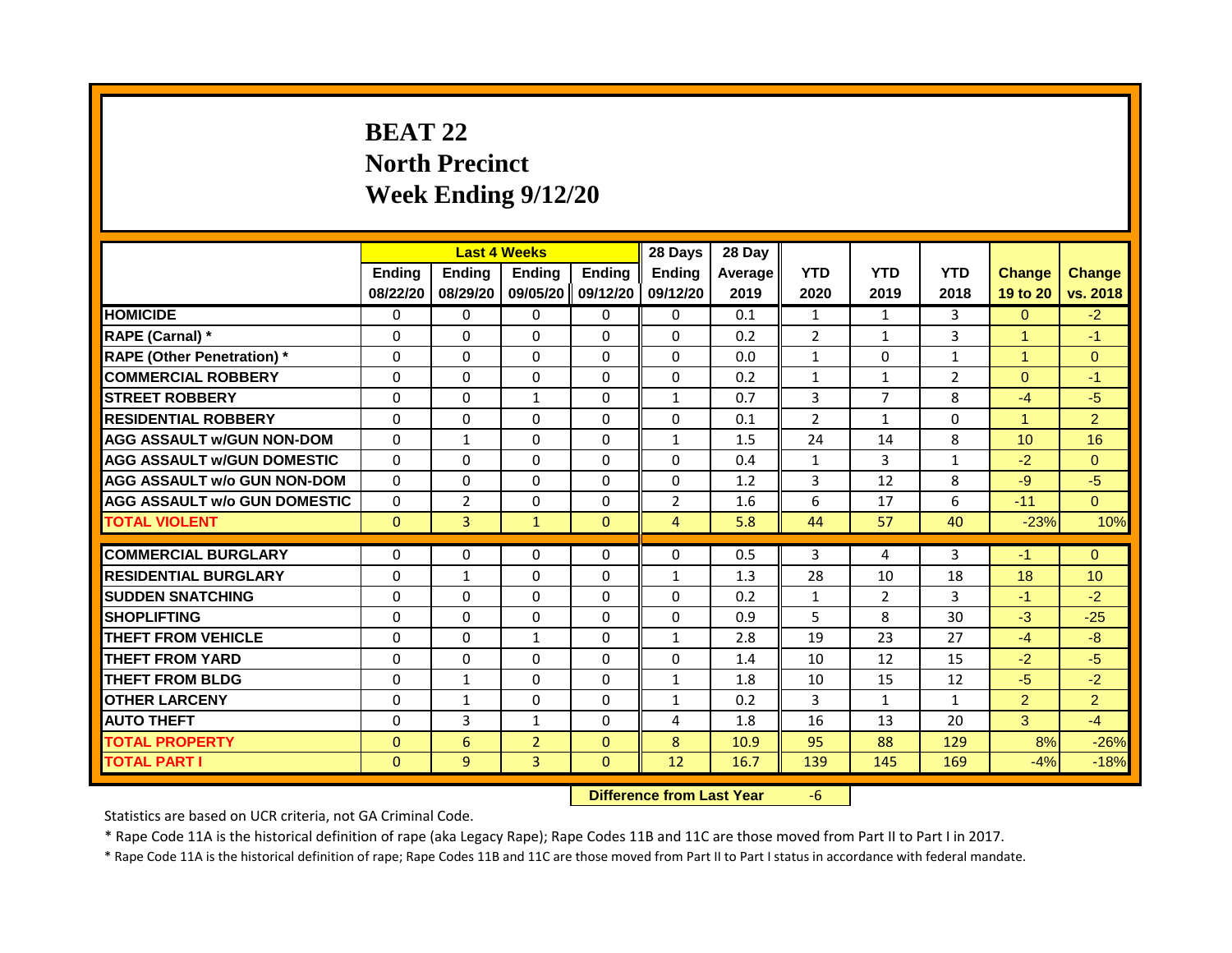# **BEAT 23 North Precinct Week Ending 9/12/20**

|                                     | <b>Last 4 Weeks</b> |               |                                  | 28 Days           | 28 Day         |         |                |                |                |                      |                |
|-------------------------------------|---------------------|---------------|----------------------------------|-------------------|----------------|---------|----------------|----------------|----------------|----------------------|----------------|
|                                     | <b>Ending</b>       | <b>Ending</b> | <b>Ending</b>                    | <b>Ending</b>     | <b>Ending</b>  | Average | <b>YTD</b>     | <b>YTD</b>     | <b>YTD</b>     | <b>Change</b>        | <b>Change</b>  |
|                                     | 08/22/20            | 08/29/20      |                                  | 09/05/20 09/12/20 | 09/12/20       | 2019    | 2020           | 2019           | 2018           | 19 to 20             | vs. 2018       |
| <b>HOMICIDE</b>                     | 0                   | 0             | 1                                | 1                 | $\overline{2}$ | 0.2     | 3              | $\overline{2}$ | 1              | 1                    | $\overline{2}$ |
| RAPE (Carnal) *                     | 0                   | $\Omega$      | $\Omega$                         | $\Omega$          | $\Omega$       | 0.1     | $\Omega$       | $\mathbf{1}$   | $\mathbf{1}$   | $-1$                 | $-1$           |
| <b>RAPE (Other Penetration)</b> *   | $\Omega$            | $\Omega$      | $\Omega$                         | $\Omega$          | $\Omega$       | 0.0     | $\overline{2}$ | $\Omega$       | $\Omega$       | $\mathcal{P}$        | $\overline{2}$ |
| <b>COMMERCIAL ROBBERY</b>           | 0                   | 0             | 0                                | 0                 | 0              | 0.0     | 0              | $\mathbf{0}$   | 1              | $\Omega$             | $-1$           |
| <b>STREET ROBBERY</b>               | 0                   | $\Omega$      | $\Omega$                         | $\Omega$          | $\Omega$       | 0.2     | 8              | 5              | 4              | 3                    | $\overline{4}$ |
| <b>RESIDENTIAL ROBBERY</b>          | $\Omega$            | 0             | $\Omega$                         | 0                 | 0              | 0.0     | $\mathbf{1}$   | $\Omega$       | 3              | $\blacktriangleleft$ | $-2$           |
| <b>AGG ASSAULT w/GUN NON-DOM</b>    | $\mathbf{0}$        | $\mathbf{1}$  | $\mathbf{1}$                     | $\overline{2}$    | 4              | 1.0     | 8              | 9              | 11             | $-1$                 | $-3$           |
| <b>AGG ASSAULT W/GUN DOMESTIC</b>   | $\Omega$            | $\Omega$      | $\Omega$                         | $\Omega$          | $\Omega$       | 0.2     | 3              | 3              | 3              | $\Omega$             | $\Omega$       |
| <b>AGG ASSAULT w/o GUN NON-DOM</b>  | $\Omega$            | 0             | 1                                | 0                 | 1              | 1.2     | 3              | 12             | 5              | $-9$                 | $-2$           |
| <b>AGG ASSAULT w/o GUN DOMESTIC</b> | $\mathbf{1}$        | 0             | $\mathbf{1}$                     | 0                 | $\overline{2}$ | 0.8     | 5              | 6              | 7              | $-1$                 | $-2$           |
| <b>TOTAL VIOLENT</b>                | $\mathbf{1}$        | $\mathbf{1}$  | $\overline{4}$                   | $\overline{3}$    | 9              | 3.6     | 33             | 38             | 36             | $-13%$               | $-8%$          |
| <b>COMMERCIAL BURGLARY</b>          | 0                   | 0             | $\Omega$                         | 0                 | 0              | 1.3     | 6              | 6              | 8              | $\Omega$             | $-2$           |
| <b>RESIDENTIAL BURGLARY</b>         |                     |               |                                  |                   |                | 0.8     |                |                |                |                      |                |
|                                     | $\mathbf{1}$        | $\Omega$      | $\mathbf{1}$<br>$\Omega$         | $\Omega$          | $\overline{2}$ |         | 12             | 10             | 13             | 2 <sup>1</sup>       | $-1$           |
| <b>SUDDEN SNATCHING</b>             | $\Omega$            | $\Omega$      |                                  | $\Omega$          | $\Omega$       | 0.2     | $\overline{2}$ | $\overline{2}$ | $\overline{2}$ | $\Omega$             | $\Omega$       |
| <b>SHOPLIFTING</b>                  | $\Omega$            | $\mathbf{0}$  | $\Omega$                         | $\Omega$          | $\Omega$       | 1.5     | 8              | 15             | 29             | $-7$                 | $-21$          |
| <b>THEFT FROM VEHICLE</b>           | $\Omega$            | $\mathbf{1}$  | $\overline{2}$                   | 2                 | 5              | 2.5     | 27             | 20             | 25             | $\overline{7}$       | $\overline{2}$ |
| <b>THEFT FROM YARD</b>              | $\Omega$            | $\mathbf{1}$  | $\mathbf{1}$                     | $\Omega$          | $\overline{2}$ | 1.0     | 22             | 8              | 18             | 14                   | $\overline{4}$ |
| <b>THEFT FROM BLDG</b>              | 0                   | $\mathbf{1}$  | 0                                | $\mathbf{1}$      | $\overline{2}$ | 1.0     | 9              | 11             | 19             | $-2$                 | $-10$          |
| <b>OTHER LARCENY</b>                | $\Omega$            | $\mathbf{1}$  | $\Omega$                         | $\mathbf{1}$      | $\overline{2}$ | 0.2     | 4              | $\overline{2}$ | 5              | $\overline{2}$       | $-1$           |
| <b>AUTO THEFT</b>                   | $\mathbf 0$         | 1             | $\Omega$                         | 0                 | 1              | 1.1     | 11             | 10             | 12             | $\blacktriangleleft$ | $-1$           |
| <b>TOTAL PROPERTY</b>               | $\mathbf{1}$        | 5             | $\overline{4}$                   | $\overline{4}$    | 14             | 9.6     | 101            | 84             | 131            | 20%                  | $-23%$         |
| <b>TOTAL PART I</b>                 | $\overline{2}$      | 6             | 8                                | $\overline{7}$    | 23             | 13.2    | 134            | 122            | 167            | 10%                  | $-20%$         |
|                                     |                     |               | <b>Difference from Last Year</b> |                   | 12             |         |                |                |                |                      |                |

Statistics are based on UCR criteria, not GA Criminal Code.

\* Rape Code 11A is the historical definition of rape (aka Legacy Rape); Rape Codes 11B and 11C are those moved from Part II to Part I in 2017.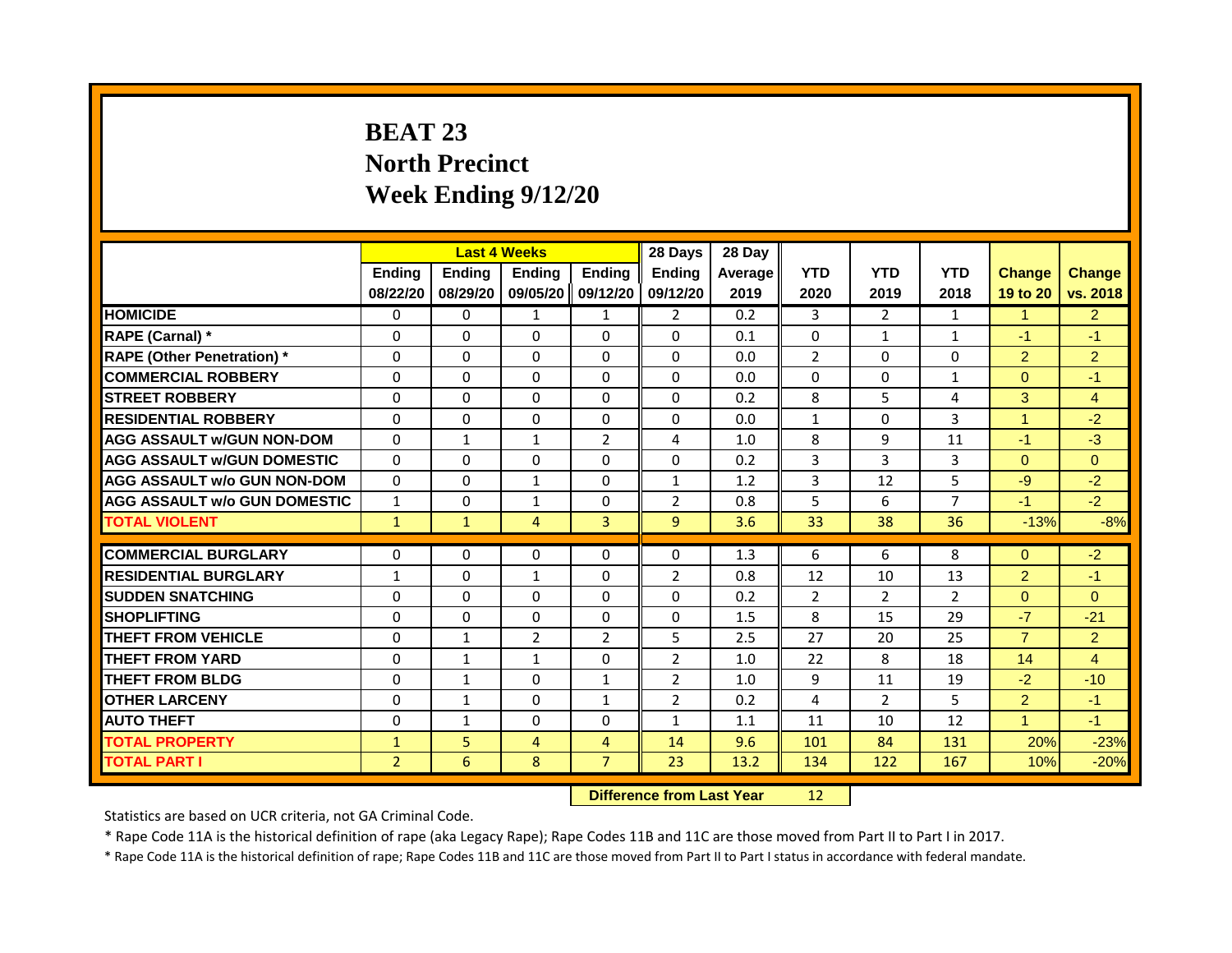# **BEAT 24 North Precinct Week Ending 9/12/20**

|                                     | <b>Last 4 Weeks</b> |                                  |                | 28 Days           | 28 Day                   |         |                |                |                |                 |                      |
|-------------------------------------|---------------------|----------------------------------|----------------|-------------------|--------------------------|---------|----------------|----------------|----------------|-----------------|----------------------|
|                                     | <b>Ending</b>       | <b>Ending</b>                    | <b>Ending</b>  | <b>Ending</b>     | <b>Ending</b>            | Average | <b>YTD</b>     | <b>YTD</b>     | <b>YTD</b>     | <b>Change</b>   | <b>Change</b>        |
|                                     | 08/22/20            | 08/29/20                         |                | 09/05/20 09/12/20 | 09/12/20                 | 2019    | 2020           | 2019           | 2018           | 19 to 20        | vs. 2018             |
| <b>HOMICIDE</b>                     | 0                   | 0                                | 0              | 0                 | 0                        | 0.0     | 1              | 0              | 0              | 1               | 1                    |
| RAPE (Carnal) *                     | 0                   | $\Omega$                         | $\mathbf{1}$   | $\Omega$          | $\mathbf{1}$             | 0.2     | 2              | $\overline{2}$ | $\Omega$       | $\Omega$        | $\overline{2}$       |
| <b>RAPE (Other Penetration)</b> *   | $\Omega$            | $\Omega$                         | $\Omega$       | $\Omega$          | $\Omega$                 | 0.2     | $\Omega$       | $\overline{2}$ | $\Omega$       | $-2$            | $\Omega$             |
| <b>COMMERCIAL ROBBERY</b>           | 0                   | 1                                | 1              | 0                 | $\overline{2}$           | 0.2     | 3              | $\mathbf{0}$   | 0              | 3               | 3                    |
| <b>STREET ROBBERY</b>               | 0                   | $\Omega$                         | $\Omega$       | $\Omega$          | $\Omega$                 | 0.8     | 4              | 5              | 4              | $-1$            | $\Omega$             |
| <b>RESIDENTIAL ROBBERY</b>          | 0                   | 0                                | $\Omega$       | $\Omega$          | 0                        | 0.1     | $\mathbf 0$    | $\mathbf{1}$   | $\Omega$       | $-1$            | $\overline{0}$       |
| <b>AGG ASSAULT w/GUN NON-DOM</b>    | $\mathbf{1}$        | $\Omega$                         | $\Omega$       | $\Omega$          | $\mathbf{1}$             | 0.3     | 6              | $\overline{3}$ | 1              | 3               | 5                    |
| <b>AGG ASSAULT W/GUN DOMESTIC</b>   | $\Omega$            | $\Omega$                         | $\Omega$       | $\Omega$          | $\Omega$                 | 0.0     | $\Omega$       | $\Omega$       | $\Omega$       | $\Omega$        | $\Omega$             |
| <b>AGG ASSAULT w/o GUN NON-DOM</b>  | $\Omega$            | 0                                | $\Omega$       | $\Omega$          | 0                        | 0.4     | 4              | 4              | 4              | $\Omega$        | $\Omega$             |
| <b>AGG ASSAULT w/o GUN DOMESTIC</b> | $\Omega$            | 0                                | 0              | $\Omega$          | 0                        | 0.5     | $\overline{2}$ | 3              | $\overline{2}$ | $-1$            | $\Omega$             |
| <b>TOTAL VIOLENT</b>                | $\mathbf{1}$        | $\mathbf{1}$                     | $\overline{2}$ | $\overline{0}$    | $\overline{4}$           | 2.7     | 22             | 20             | 11             | 10%             | 100%                 |
| <b>COMMERCIAL BURGLARY</b>          | 1                   | 0                                | $\Omega$       | 0                 | 1                        | 0.4     | $\overline{2}$ | 5              | 1              | $-3$            | $\blacktriangleleft$ |
| <b>RESIDENTIAL BURGLARY</b>         |                     | $\Omega$                         | $\mathbf{0}$   | $\Omega$          |                          |         | 6              | 9              | 6              | $-3$            | $\Omega$             |
|                                     | $\mathbf{1}$        |                                  |                |                   | $\mathbf{1}$<br>$\Omega$ | 1.2     |                |                | 3              | $\Omega$        |                      |
| <b>SUDDEN SNATCHING</b>             | $\Omega$            | $\Omega$                         | $\Omega$       | $\Omega$          |                          | 0.2     | $\mathbf{1}$   | $\mathbf{1}$   |                |                 | $-2$                 |
| <b>SHOPLIFTING</b>                  | $\Omega$            | $\mathbf{0}$                     | $\Omega$       | 3                 | 3                        | 2.1     | 23             | 23             | 58             | $\Omega$        | $-35$                |
| <b>THEFT FROM VEHICLE</b>           | $\Omega$            | $\mathbf{1}$                     | $\Omega$       | $\Omega$          | $\mathbf{1}$             | 3.6     | 21             | 39             | 31             | $-18$           | $-10$                |
| <b>THEFT FROM YARD</b>              | $\Omega$            | $\Omega$                         | $\Omega$       | $\Omega$          | $\Omega$                 | 4.1     | 15             | 43             | 17             | $-28$           | $-2$                 |
| <b>THEFT FROM BLDG</b>              | 0                   | $\mathbf{0}$                     | 0              | $\Omega$          | $\Omega$                 | 1.1     | $\overline{7}$ | 10             | 19             | $-3$            | $-12$                |
| <b>OTHER LARCENY</b>                | $\Omega$            | $\mathbf{1}$                     | $\Omega$       | $\mathbf{1}$      | $\overline{2}$           | 1.4     | 12             | 9              | 3              | 3               | 9                    |
| <b>AUTO THEFT</b>                   | $\mathbf 0$         | 0                                | $\mathbf{1}$   | 0                 | 1                        | 0.7     | 12             | $\overline{7}$ | 8              | $5\phantom{.0}$ | $\overline{4}$       |
| <b>TOTAL PROPERTY</b>               | $\overline{2}$      | $\overline{2}$                   | $\mathbf{1}$   | $\overline{4}$    | $\overline{9}$           | 14.8    | 99             | 146            | 146            | $-32%$          | $-32%$               |
| <b>TOTAL PART I</b>                 | 3                   | $\overline{3}$                   | $\overline{3}$ | $\overline{4}$    | 13                       | 17.5    | 121            | 166            | 157            | $-27%$          | $-23%$               |
|                                     |                     | <b>Difference from Last Year</b> |                | $-45$             |                          |         |                |                |                |                 |                      |

Statistics are based on UCR criteria, not GA Criminal Code.

\* Rape Code 11A is the historical definition of rape (aka Legacy Rape); Rape Codes 11B and 11C are those moved from Part II to Part I in 2017.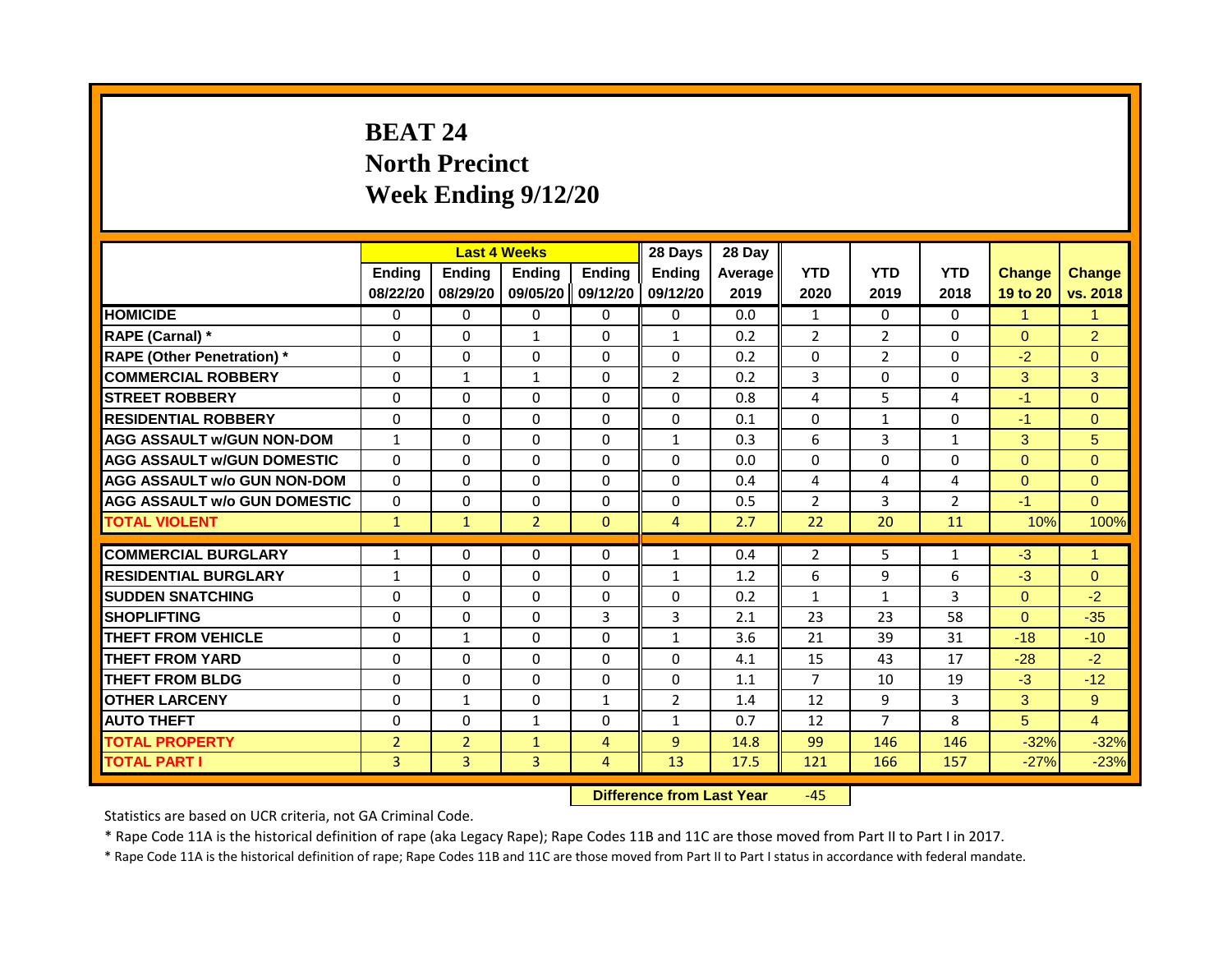# **BEAT 25 North Precinct Week Ending 9/12/20**

|                                     | <b>Last 4 Weeks</b> |                                  |                   | 28 Days       | 28 Day         |         |                |                |                |                      |                      |
|-------------------------------------|---------------------|----------------------------------|-------------------|---------------|----------------|---------|----------------|----------------|----------------|----------------------|----------------------|
|                                     | <b>Ending</b>       | <b>Ending</b>                    | Ending            | <b>Ending</b> | <b>Ending</b>  | Average | <b>YTD</b>     | <b>YTD</b>     | <b>YTD</b>     | <b>Change</b>        | <b>Change</b>        |
|                                     | 08/22/20            | 08/29/20                         | 09/05/20 09/12/20 |               | 09/12/20       | 2019    | 2020           | 2019           | 2018           | 19 to 20             | vs. 2018             |
| <b>HOMICIDE</b>                     | 0                   | 1                                | 0                 | 0             | 1              | 0.0     | 1              | 0              | 0              | 1                    | 1                    |
| RAPE (Carnal) *                     | 0                   | $\Omega$                         | $\Omega$          | $\mathbf{0}$  | $\Omega$       | 0.1     | $\overline{2}$ | $\mathbf{1}$   | $\overline{2}$ | $\mathbf{1}$         | $\Omega$             |
| <b>RAPE (Other Penetration)</b> *   | $\Omega$            | $\Omega$                         | $\Omega$          | $\Omega$      | $\Omega$       | 0.0     | $\Omega$       | $\Omega$       | $\Omega$       | $\Omega$             | $\Omega$             |
| <b>COMMERCIAL ROBBERY</b>           | 0                   | 0                                | 0                 | 0             | 0              | 0.1     | $\mathbf 0$    | 1              | 0              | $-1$                 | $\overline{0}$       |
| <b>STREET ROBBERY</b>               | 0                   | $\Omega$                         | $\Omega$          | $\mathbf{0}$  | $\Omega$       | 0.5     | $\mathbf{0}$   | 4              | 8              | $-4$                 | $-8$                 |
| <b>RESIDENTIAL ROBBERY</b>          | $\mathbf{0}$        | 0                                | $\mathbf{0}$      | $\mathbf 0$   | 0              | 0.0     | $\mathbf{1}$   | $\Omega$       | $\Omega$       | $\mathbf{1}$         | $\mathbf{1}$         |
| <b>AGG ASSAULT W/GUN NON-DOM</b>    | $\mathbf{0}$        | $\Omega$                         | $\Omega$          | $\mathbf{0}$  | $\Omega$       | 0.2     | $\mathbf{0}$   | $\overline{2}$ | 0              | $-2$                 | $\Omega$             |
| <b>AGG ASSAULT W/GUN DOMESTIC</b>   | $\Omega$            | $\Omega$                         | $\Omega$          | $\Omega$      | $\Omega$       | 0.0     | $\Omega$       | $\Omega$       | $\overline{2}$ | $\Omega$             | $-2$                 |
| <b>AGG ASSAULT w/o GUN NON-DOM</b>  | $\Omega$            | 0                                | $\Omega$          | $\mathbf{0}$  | 0              | 0.2     | 5              | 3              | $\overline{2}$ | 2 <sup>1</sup>       | 3                    |
| <b>AGG ASSAULT W/o GUN DOMESTIC</b> | $\Omega$            | 0                                | 0                 | $\mathbf{0}$  | 0              | 0.2     | 6              | $\overline{2}$ | $\overline{2}$ | $\overline{4}$       | $\overline{4}$       |
| <b>TOTAL VIOLENT</b>                | $\mathbf{0}$        | $\mathbf{1}$                     | $\mathbf{0}$      | $\mathbf{0}$  | $\mathbf{1}$   | 1.2     | 15             | 13             | 16             | 15%                  | $-6%$                |
|                                     |                     |                                  | $\Omega$          |               |                |         | 6              | $\overline{7}$ |                |                      |                      |
| <b>COMMERCIAL BURGLARY</b>          | 0                   | 0                                |                   | $\mathbf 0$   | $\Omega$       | 0.8     |                |                | 1              | $-1$                 | 5 <sup>5</sup>       |
| <b>RESIDENTIAL BURGLARY</b>         | $\mathbf{0}$        | $\mathbf{1}$                     | $\Omega$          | $\mathbf{0}$  | $\mathbf{1}$   | 1.4     | 10             | 15             | 3              | $-5$                 | $\overline{7}$       |
| <b>SUDDEN SNATCHING</b>             | $\Omega$            | $\Omega$                         | $\Omega$          | $\Omega$      | $\Omega$       | 0.1     | 2              | $\mathbf{1}$   | $\Omega$       | $\blacktriangleleft$ | $\overline{2}$       |
| <b>SHOPLIFTING</b>                  | 1                   | $\Omega$                         | 1                 | $\mathbf{0}$  | $\overline{2}$ | 1.5     | 17             | 12             | 10             | 5                    | $\overline{7}$       |
| <b>THEFT FROM VEHICLE</b>           | $\Omega$            | $\Omega$                         | 3                 | $\mathbf{0}$  | 3              | 5.0     | 24             | 47             | 36             | $-23$                | $-12$                |
| <b>THEFT FROM YARD</b>              | $\Omega$            | $\Omega$                         | $\mathbf{1}$      | $\mathbf{1}$  | $\overline{2}$ | 1.8     | 15             | 16             | 19             | $-1$                 | $-4$                 |
| <b>THEFT FROM BLDG</b>              | 0                   | $\mathbf{0}$                     | 0                 | $\Omega$      | 0              | 2.0     | 6              | 14             | 17             | -8                   | $-11$                |
| <b>OTHER LARCENY</b>                | $\mathbf{1}$        | $\Omega$                         | $\Omega$          | $\mathbf{0}$  | $\mathbf{1}$   | 0.5     | 8              | 5              | $\overline{7}$ | 3                    | $\blacktriangleleft$ |
| <b>AUTO THEFT</b>                   | $\mathbf 0$         | 0                                | $\mathbf 0$       | $\mathbf 0$   | 0              | 1.3     | 8              | 9              | 11             | $-1$                 | $-3$                 |
| <b>TOTAL PROPERTY</b>               | $\overline{2}$      | $\mathbf{1}$                     | 5                 | $\mathbf{1}$  | $\mathbf{q}$   | 14.3    | 96             | 126            | 104            | $-24%$               | $-8%$                |
| <b>TOTAL PART I</b>                 | $\overline{2}$      | $\overline{2}$                   | 5                 | $\mathbf{1}$  | 10             | 15.4    | 111            | 139            | 120            | $-20%$               | $-8%$                |
|                                     |                     | <b>Difference from Last Year</b> |                   | $-28$         |                |         |                |                |                |                      |                      |

Statistics are based on UCR criteria, not GA Criminal Code.

\* Rape Code 11A is the historical definition of rape (aka Legacy Rape); Rape Codes 11B and 11C are those moved from Part II to Part I in 2017.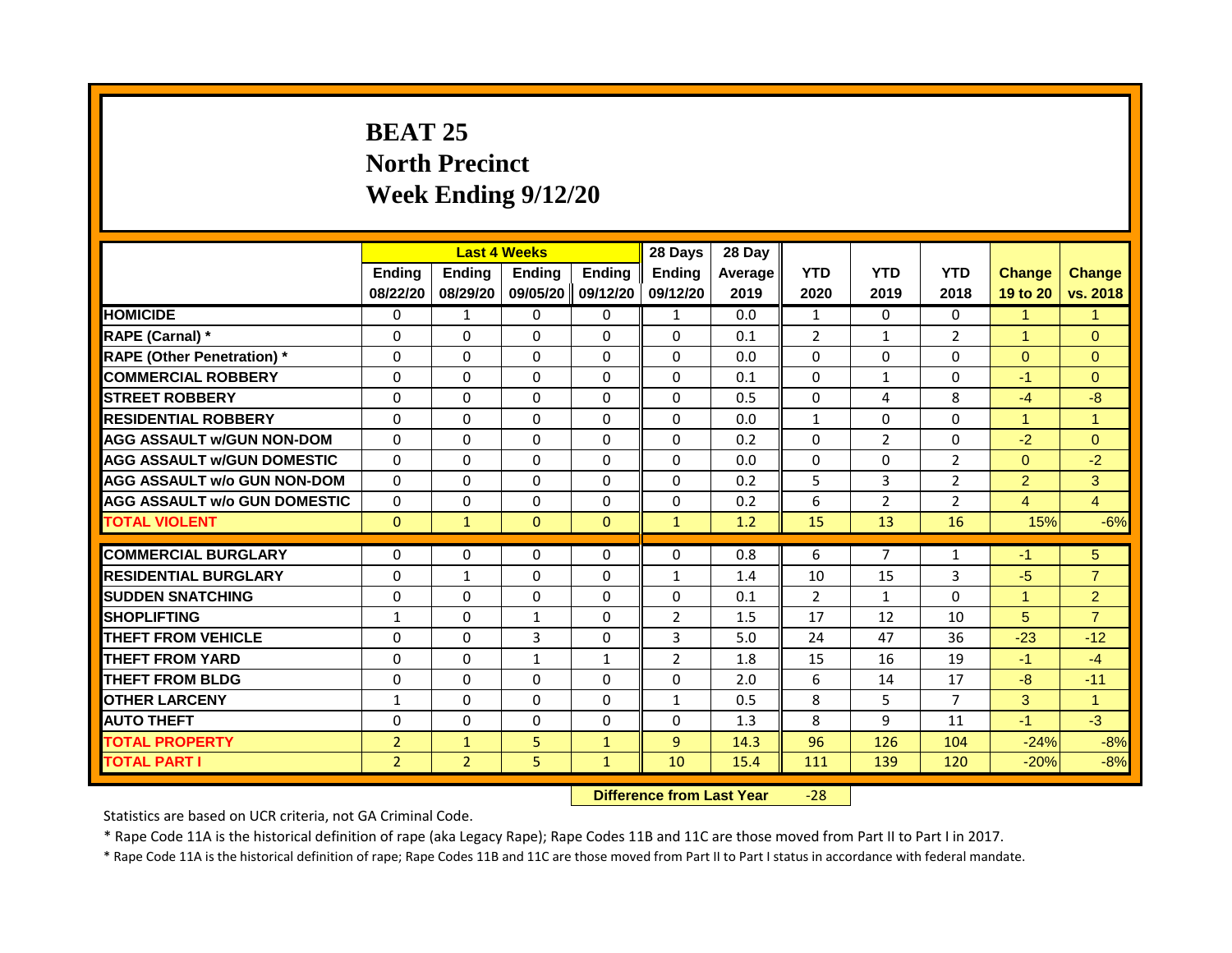# **BEAT 26 North Precinct Week Ending 9/12/20**

|                                     |               |                | <b>Last 4 Weeks</b> |                | 28 Days        | 28 Day  |                |              |                |                |                |
|-------------------------------------|---------------|----------------|---------------------|----------------|----------------|---------|----------------|--------------|----------------|----------------|----------------|
|                                     | <b>Ending</b> | <b>Ending</b>  | <b>Ending</b>       | <b>Ending</b>  | Endina         | Average | <b>YTD</b>     | <b>YTD</b>   | <b>YTD</b>     | <b>Change</b>  | <b>Change</b>  |
|                                     | 08/22/20      | 08/29/20       | 09/05/20            | 09/12/20       | 09/12/20       | 2019    | 2020           | 2019         | 2018           | 19 to 20       | vs. 2018       |
| <b>HOMICIDE</b>                     | 0             | 0              | $\mathbf{0}$        | $\mathbf{0}$   | $\mathbf{0}$   | 0.1     | 0              | $\mathbf{1}$ | 0              | $-1$           | $\Omega$       |
| RAPE (Carnal) *                     | $\Omega$      | $\Omega$       | $\Omega$            | $\Omega$       | $\Omega$       | 0.2     | 4              | 1            | $\overline{2}$ | 3              | $\overline{2}$ |
| <b>RAPE (Other Penetration) *</b>   | $\Omega$      | $\Omega$       | $\mathbf{1}$        | $\Omega$       | $\mathbf{1}$   | 0.0     | $\mathbf{1}$   | $\Omega$     | $\mathbf{1}$   | $\mathbf{1}$   | $\Omega$       |
| <b>COMMERCIAL ROBBERY</b>           | $\Omega$      | $\mathbf{0}$   | $\Omega$            | $\Omega$       | $\Omega$       | 0.1     | $\mathbf{1}$   | $\mathbf{1}$ | 0              | $\Omega$       | $\mathbf{1}$   |
| <b>STREET ROBBERY</b>               | $\Omega$      | $\mathbf{1}$   | $\Omega$            | $\Omega$       | $\mathbf{1}$   | 1.2     | $\overline{7}$ | 8            | 11             | $-1$           | $-4$           |
| <b>RESIDENTIAL ROBBERY</b>          | $\Omega$      | $\Omega$       | $\Omega$            | $\Omega$       | $\Omega$       | 0.0     | $\Omega$       | 0            | 0              | $\Omega$       | $\Omega$       |
| <b>AGG ASSAULT w/GUN NON-DOM</b>    | $\Omega$      | $\Omega$       | $\Omega$            | $\Omega$       | $\Omega$       | 0.4     | 4              | 4            | $\mathbf{1}$   | $\Omega$       | 3              |
| <b>AGG ASSAULT W/GUN DOMESTIC</b>   | $\Omega$      | $\Omega$       | $\Omega$            | $\Omega$       | $\Omega$       | 0.0     | $\Omega$       | $\Omega$     | $\Omega$       | $\Omega$       | $\Omega$       |
| <b>AGG ASSAULT w/o GUN NON-DOM</b>  | $\Omega$      | $\Omega$       | $\mathbf{1}$        | $\Omega$       | $\mathbf{1}$   | 1.2     | 16             | 11           | 18             | 5              | $-2$           |
| <b>AGG ASSAULT w/o GUN DOMESTIC</b> | $\Omega$      | $\Omega$       | $\mathbf{1}$        | $\Omega$       | $\mathbf{1}$   | 0.2     | 5              | 3            | $\mathbf{1}$   | $\overline{2}$ | $\overline{4}$ |
| <b>TOTAL VIOLENT</b>                | $\mathbf{0}$  | $\mathbf{1}$   | 3                   | $\mathbf{0}$   | $\overline{4}$ | 3.4     | 38             | 29           | 34             | 31%            | 12%            |
|                                     |               |                |                     |                |                |         |                |              |                |                |                |
| <b>COMMERCIAL BURGLARY</b>          | $\Omega$      | $\mathbf{1}$   | $\Omega$            | $\Omega$       | $\mathbf{1}$   | 0.5     | 13             | 5            | $\mathbf{1}$   | 8              | 12             |
| <b>RESIDENTIAL BURGLARY</b>         | $\Omega$      | $\Omega$       | $\Omega$            | $\Omega$       | $\Omega$       | 0.2     | $\Omega$       | $\mathbf{1}$ | $\mathbf{1}$   | $-1$           | $-1$           |
| <b>SUDDEN SNATCHING</b>             | $\Omega$      | 0              | $\mathbf{0}$        | 0              | $\Omega$       | 0.5     | $\overline{2}$ | 5            | 10             | $-3$           | $-8$           |
| <b>SHOPLIFTING</b>                  | $\Omega$      | $\overline{2}$ | $\Omega$            | $\Omega$       | $\overline{2}$ | 2.6     | 20             | 23           | 22             | $-3$           | $-2$           |
| <b>THEFT FROM VEHICLE</b>           | $\mathbf 0$   | $\overline{2}$ | $\mathbf{1}$        | $\mathbf{1}$   | 4              | 2.9     | 22             | 28           | 24             | $-6$           | $-2$           |
| <b>THEFT FROM YARD</b>              | $\Omega$      | $\mathbf{0}$   | $\mathbf{1}$        | $\Omega$       | $\mathbf{1}$   | 1.7     | 16             | 14           | 15             | $\overline{2}$ | $\mathbf{1}$   |
| <b>THEFT FROM BLDG</b>              | $\Omega$      | 3              | $\Omega$            | $\mathbf{1}$   | 4              | 2.5     | 10             | 18           | 25             | $-8$           | $-15$          |
| <b>OTHER LARCENY</b>                | $\Omega$      | $\Omega$       | $\Omega$            | $\Omega$       | $\Omega$       | 0.4     | 1              | 4            | 5.             | $-3$           | $-4$           |
| <b>AUTO THEFT</b>                   | $\Omega$      | $\mathbf{1}$   | $\Omega$            | $\Omega$       | $\mathbf{1}$   | 0.7     | 11             | 5.           | 15             | 6              | $-4$           |
| <b>TOTAL PROPERTY</b>               | $\mathbf{0}$  | $\overline{9}$ | $\overline{2}$      | $\overline{2}$ | 13             | 11.9    | 95             | 103          | 118            | $-8%$          | $-19%$         |
| <b>TOTAL PART I</b>                 | $\mathbf{0}$  | 10             | 5                   | $\overline{2}$ | 17             | 15.3    | 133            | 132          | 152            | 1%             | $-13%$         |
|                                     |               |                |                     | <b>Section</b> |                |         |                |              |                |                |                |

**Difference from Last Year** 1

Statistics are based on UCR criteria, not GA Criminal Code.

\* Rape Code 11A is the historical definition of rape (aka Legacy Rape); Rape Codes 11B and 11C are those moved from Part II to Part I in 2017.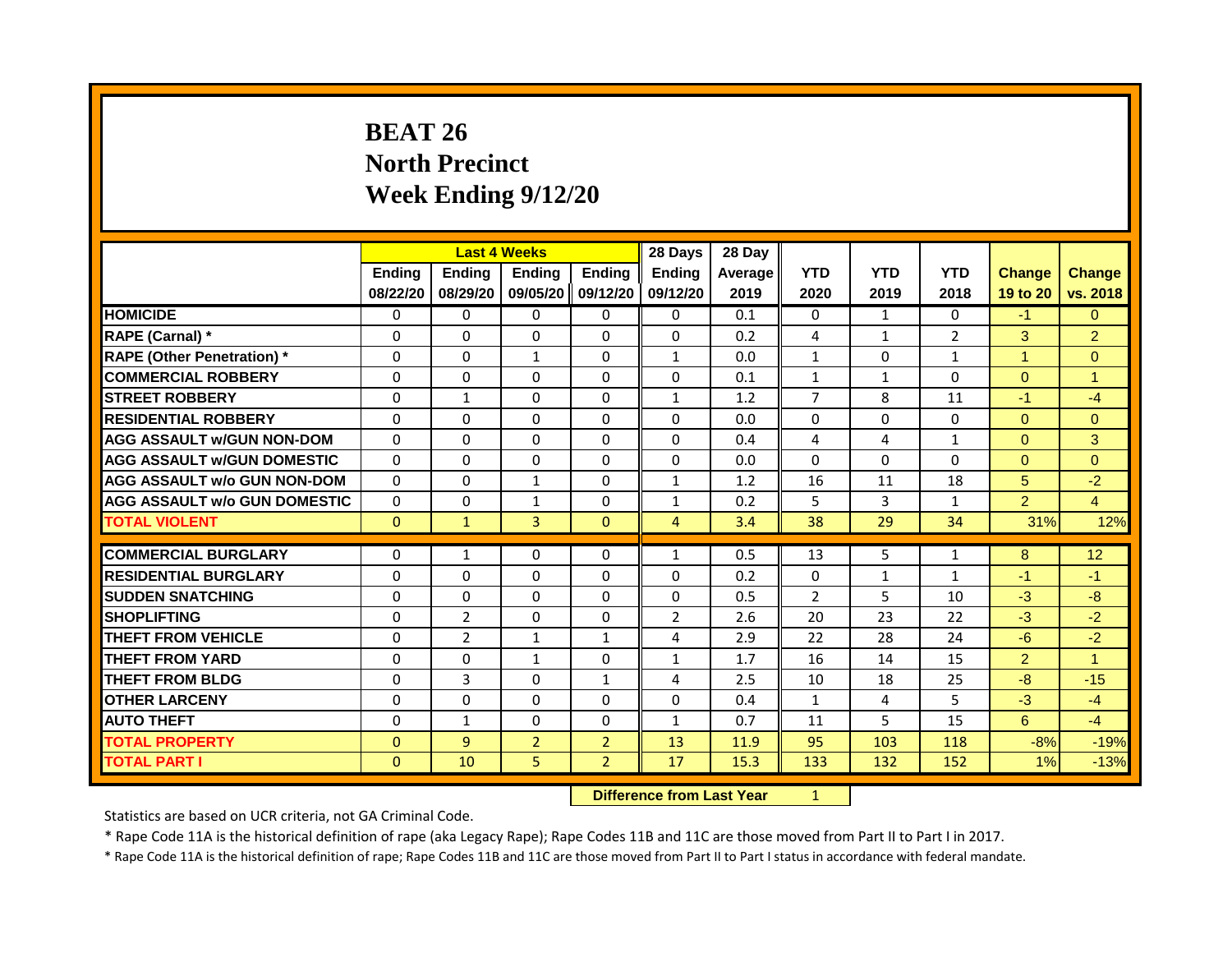# **BEAT 27 North Precinct Week Ending 9/12/20**

|                                     | <b>Last 4 Weeks</b> |                |                                  | 28 Days        | 28 Day         |         |                |                |                |                |                      |
|-------------------------------------|---------------------|----------------|----------------------------------|----------------|----------------|---------|----------------|----------------|----------------|----------------|----------------------|
|                                     | <b>Ending</b>       | Ending         | <b>Ending</b>                    | <b>Ending</b>  | <b>Endina</b>  | Average | <b>YTD</b>     | <b>YTD</b>     | <b>YTD</b>     | <b>Change</b>  | <b>Change</b>        |
|                                     | 08/22/20            | 08/29/20       | 09/05/20 09/12/20                |                | 09/12/20       | 2019    | 2020           | 2019           | 2018           | 19 to 20       | vs. 2018             |
| <b>HOMICIDE</b>                     | 0                   | 0              | $\mathbf{0}$                     | 0              | 0              | 0.1     | $\mathbf{0}$   | $\mathbf{1}$   | $\mathbf{0}$   | $-1$           | $\Omega$             |
| RAPE (Carnal) *                     | 0                   | $\Omega$       | 0                                | $\Omega$       | $\Omega$       | 0.3     | $\overline{2}$ | $\Omega$       | $\Omega$       | $\overline{2}$ | $\overline{2}$       |
| <b>RAPE (Other Penetration)</b> *   | $\Omega$            | $\Omega$       | $\Omega$                         | $\Omega$       | $\Omega$       | 0.2     | $\Omega$       | 3              | $\overline{2}$ | $-3$           | $-2$                 |
| <b>COMMERCIAL ROBBERY</b>           | $\Omega$            | $\Omega$       | $\Omega$                         | $\Omega$       | $\Omega$       | 0.1     | $\Omega$       | $\mathbf{1}$   | $\overline{2}$ | $-1$           | $-2$                 |
| <b>STREET ROBBERY</b>               | $\Omega$            | $\mathbf{1}$   | 0                                | $\Omega$       | $\mathbf{1}$   | 1.4     | $\overline{7}$ | 12             | 6              | $-5$           | $\mathbf{1}$         |
| <b>RESIDENTIAL ROBBERY</b>          | $\Omega$            | $\Omega$       | $\Omega$                         | $\Omega$       | $\Omega$       | 0.1     | $\Omega$       | $\mathbf{1}$   | $\overline{2}$ | $-1$           | $-2$                 |
| <b>AGG ASSAULT w/GUN NON-GUN</b>    | $\Omega$            | $\mathbf{1}$   | $\Omega$                         | $\Omega$       | $\mathbf{1}$   | 1.0     | 12             | 10             | 10             | $\overline{2}$ | $\overline{2}$       |
| <b>AGG ASSAULT W/GUN DOMESTIC</b>   | $\Omega$            | $\Omega$       | $\Omega$                         | $\Omega$       | 0              | 0.2     | $\mathbf{1}$   | $\overline{2}$ | $\mathbf{1}$   | $-1$           | $\Omega$             |
| <b>AGG ASSAULT w/o GUN NON-DOM</b>  | $\mathbf{1}$        | $\mathbf{1}$   | 0                                | $\mathbf{1}$   | 3              | 1.5     | 15             | 13             | 5              | $\overline{2}$ | 10                   |
| <b>AGG ASSAULT w/o GUN DOMESTIC</b> | $\mathbf{1}$        | 1              | 0                                | $\Omega$       | $\overline{2}$ | 1.3     | 3              | 13             | 2              | $-10$          | $\blacktriangleleft$ |
| <b>TOTAL VIOLENT</b>                | $\overline{2}$      | $\overline{4}$ | $\mathbf{0}$                     | $\mathbf{1}$   | $\overline{7}$ | 6.2     | 40             | 56             | 30             | $-29%$         | 33%                  |
|                                     |                     |                |                                  |                |                |         |                |                |                |                |                      |
| <b>COMMERCIAL BURGLARY</b>          | $\Omega$            | $\Omega$       | $\Omega$                         | $\mathbf{1}$   | 1              | 0.7     | 3              | 3              | 5              | $\Omega$       | $-2$                 |
| <b>RESIDENTIAL BURGLARY</b>         | $\Omega$            | $\Omega$       | $\Omega$                         | $\Omega$       | $\Omega$       | 0.5     | 4              | 5              | $\overline{7}$ | $-1$           | $-3$                 |
| <b>SUDDEN SNATCHING</b>             | $\Omega$            | $\Omega$       | $\Omega$                         | $\Omega$       | 0              | 0.3     | 4              | $\overline{2}$ | $\overline{7}$ | $\overline{2}$ | $-3$                 |
| <b>SHOPLIFTING</b>                  | 1                   | $\Omega$       | $\Omega$                         | $\mathbf{1}$   | $\overline{2}$ | 3.1     | 18             | 28             | 33             | $-10$          | $-15$                |
| <b>THEFT FROM VEHICLE</b>           | $\Omega$            | $\Omega$       | $\mathbf{1}$                     | $\overline{2}$ | 3              | 3.1     | 19             | 29             | 21             | $-10$          | $-2$                 |
| <b>THEFT FROM YARD</b>              | $\mathbf{1}$        | $\overline{2}$ | $\Omega$                         | $\Omega$       | 3              | 0.8     | 18             | 4              | 15             | 14             | $\overline{3}$       |
| <b>THEFT FROM BLDG</b>              | $\mathbf{1}$        | $\mathbf{1}$   | $\Omega$                         | $\Omega$       | 2              | 2.4     | 15             | 25             | 29             | $-10$          | $-14$                |
| <b>OTHER LARCENY</b>                | $\Omega$            | $\Omega$       | 0                                | $\Omega$       | 0              | 0.2     | $\mathbf{1}$   | 3              | $\overline{2}$ | $-2$           | $-1$                 |
| <b>AUTO THEFT</b>                   | 0                   | $\Omega$       | $\mathbf{1}$                     | $\Omega$       | $\mathbf{1}$   | 0.9     | 15             | 8              | 11             | $\overline{7}$ | $\overline{4}$       |
| <b>TOTAL PROPERTY</b>               | 3                   | 3              | $\overline{2}$                   | $\overline{4}$ | 12             | 12.0    | 97             | 107            | 130            | $-9%$          | $-25%$               |
| <b>TOTAL PART I</b>                 | 5                   | $\overline{7}$ | $\overline{2}$                   | 5              | 19             | 18.3    | 137            | 163            | 160            | $-16%$         | $-14%$               |
|                                     |                     |                | <b>Difference from Last Year</b> |                | $-26$          |         |                |                |                |                |                      |

Statistics are based on UCR criteria, not GA Criminal Code.

\* Rape Code 11A is the historical definition of rape (aka Legacy Rape); Rape Codes 11B and 11C are those moved from Part II to Part I in 2017.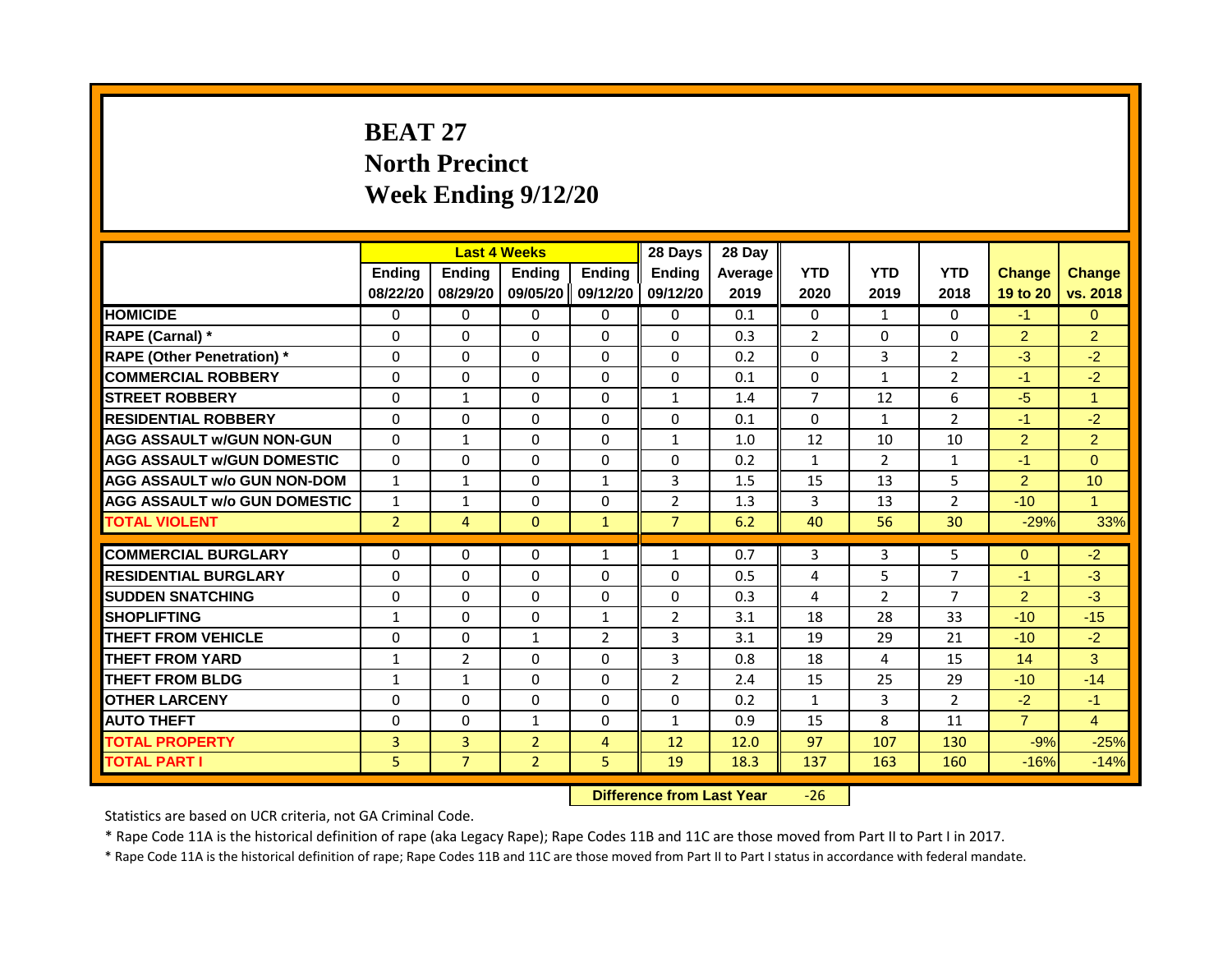# **BEAT 31 Central Precinct Week Ending 9/12/20**

|                                     | <b>Last 4 Weeks</b><br>Ending<br><b>Ending</b><br><b>Ending</b> |                |                                  | 28 Days       | 28 Day         |         |                |                |                |                      |                      |
|-------------------------------------|-----------------------------------------------------------------|----------------|----------------------------------|---------------|----------------|---------|----------------|----------------|----------------|----------------------|----------------------|
|                                     |                                                                 |                |                                  | <b>Ending</b> | <b>Ending</b>  | Average | <b>YTD</b>     | <b>YTD</b>     | <b>YTD</b>     | <b>Change</b>        | <b>Change</b>        |
|                                     | 08/22/20                                                        | 08/29/20       | 09/05/20                         | 09/12/20      | 09/12/20       | 2019    | 2020           | 2019           | 2018           | 19 to 20             | vs. 2018             |
| <b>HOMICIDE</b>                     | 0                                                               | 0              | $\mathbf{0}$                     | $\mathbf{0}$  | $\mathbf{0}$   | 0.1     | $\mathbf{1}$   | $\mathbf{1}$   | $\mathbf{0}$   | $\mathbf{0}$         | $\mathbf{1}$         |
| RAPE (Carnal) *                     | $\Omega$                                                        | $\Omega$       | 0                                | $\Omega$      | $\Omega$       | 0.3     | 4              | $\overline{3}$ | $\Omega$       | $\blacktriangleleft$ | $\overline{4}$       |
| <b>RAPE (Other Penetration)</b> *   | 0                                                               | $\Omega$       | $\Omega$                         | $\Omega$      | $\Omega$       | 0.2     | $\mathbf{1}$   | $\Omega$       | $\mathbf{1}$   | $\overline{1}$       | $\Omega$             |
| <b>COMMERCIAL ROBBERY</b>           | $\Omega$                                                        | $\Omega$       | $\Omega$                         | $\Omega$      | $\Omega$       | 0.0     | $\Omega$       | $\Omega$       | 1              | $\Omega$             | $-1$                 |
| <b>STREET ROBBERY</b>               | 0                                                               | $\Omega$       | $\Omega$                         | $\Omega$      | $\Omega$       | 0.7     | 4              | 5              | 6              | $-1$                 | $-2$                 |
| <b>RESIDENTIAL ROBBERY</b>          | $\Omega$                                                        | $\Omega$       | $\mathbf{1}$                     | $\Omega$      | $\mathbf{1}$   | 0.0     | 4              | $\Omega$       | $\Omega$       | $\overline{4}$       | $\overline{4}$       |
| <b>AGG ASSAULT w/GUN NON-DOM</b>    | $\mathbf{1}$                                                    | $\mathbf{1}$   | $\Omega$                         | $\Omega$      | $\overline{2}$ | 1.1     | 9              | 11             | 6              | $-2$                 | $\mathbf{3}$         |
| <b>AGG ASSAULT W/GUN DOMESTIC</b>   | $\Omega$                                                        | $\Omega$       | $\Omega$                         | $\Omega$      | 0              | 0.2     | $\overline{2}$ | $\overline{2}$ | 1              | $\Omega$             | $\blacktriangleleft$ |
| <b>AGG ASSAULT w/o GUN NON-DOM</b>  | $\Omega$                                                        | $\Omega$       | 0                                | $\Omega$      | $\Omega$       | 0.7     | 3              | $\overline{7}$ | 4              | $-4$                 | $-1$                 |
| <b>AGG ASSAULT w/o GUN DOMESTIC</b> | $\Omega$                                                        | $\Omega$       | 0                                | $\mathbf{1}$  | $\mathbf{1}$   | 0.9     | 5              | 9              | $\overline{2}$ | $-4$                 | $\overline{3}$       |
| <b>TOTAL VIOLENT</b>                | $\mathbf{1}$                                                    | $\mathbf{1}$   | $\mathbf{1}$                     | $\mathbf{1}$  | $\overline{4}$ | 4.1     | 33             | 38             | 21             | $-13%$               | 57%                  |
| <b>COMMERCIAL BURGLARY</b>          |                                                                 |                |                                  |               |                |         | $\overline{7}$ |                |                |                      |                      |
|                                     | $\mathbf{1}$                                                    | 0              | $\mathbf{0}$                     | $\Omega$      | 1              | 1.2     |                | 10             | 8              | $-3$                 | -1                   |
| <b>RESIDENTIAL BURGLARY</b>         | $\Omega$                                                        | $\Omega$       | $\mathbf{1}$                     | $\Omega$      | $\mathbf{1}$   | 3.5     | 23             | 34             | 22             | $-11$                | $\overline{1}$       |
| <b>SUDDEN SNATCHING</b>             | $\Omega$                                                        | $\Omega$       | $\Omega$                         | $\Omega$      | $\Omega$       | 0.3     | $\Omega$       | $\overline{3}$ | $\mathbf{1}$   | $-3$                 | $-1$                 |
| <b>SHOPLIFTING</b>                  | 0                                                               | 0              | 0                                | 0             | 0              | 0.4     | 6              | 3              | $\overline{2}$ | $\mathbf{3}$         | $\overline{4}$       |
| <b>THEFT FROM VEHICLE</b>           | $\Omega$                                                        | $\Omega$       | $\mathbf{1}$                     | 3             | 4              | 4.3     | 22             | 46             | 44             | $-24$                | $-22$                |
| <b>THEFT FROM YARD</b>              | $\overline{2}$                                                  | $\mathbf{1}$   | $\mathbf{1}$                     | $\mathbf{1}$  | 5              | 4.4     | 28             | 42             | 28             | $-14$                | $\Omega$             |
| <b>THEFT FROM BLDG</b>              | $\mathbf{1}$                                                    | $\Omega$       | $\Omega$                         | $\mathbf{1}$  | $\overline{2}$ | 1.5     | 14             | 14             | 20             | $\Omega$             | $-6$                 |
| <b>OTHER LARCENY</b>                | $\overline{2}$                                                  | $\mathbf{1}$   | 0                                | $\Omega$      | 3              | 1.9     | 12             | 14             | 4              | $-2$                 | 8                    |
| <b>AUTO THEFT</b>                   | $\Omega$                                                        | $\Omega$       | $\Omega$                         | $\Omega$      | $\Omega$       | 1.1     | 17             | 11             | 17             | 6                    | $\Omega$             |
| <b>TOTAL PROPERTY</b>               | 6                                                               | $\overline{2}$ | $\overline{3}$                   | 5             | 16             | 18.6    | 129            | 177            | 146            | $-27%$               | $-12%$               |
| <b>TOTAL PART I</b>                 | $\overline{7}$                                                  | 3              | 4                                | 6             | 20             | 22.7    | 162            | 215            | 167            | $-25%$               | $-3%$                |
|                                     |                                                                 |                | <b>Difference from Last Year</b> |               | $-53$          |         |                |                |                |                      |                      |

Statistics are based on UCR criteria, not GA Criminal Code.

\* Rape Code 11A is the historical definition of rape (aka Legacy Rape); Rape Codes 11B and 11C are those moved from Part II to Part I in 2017.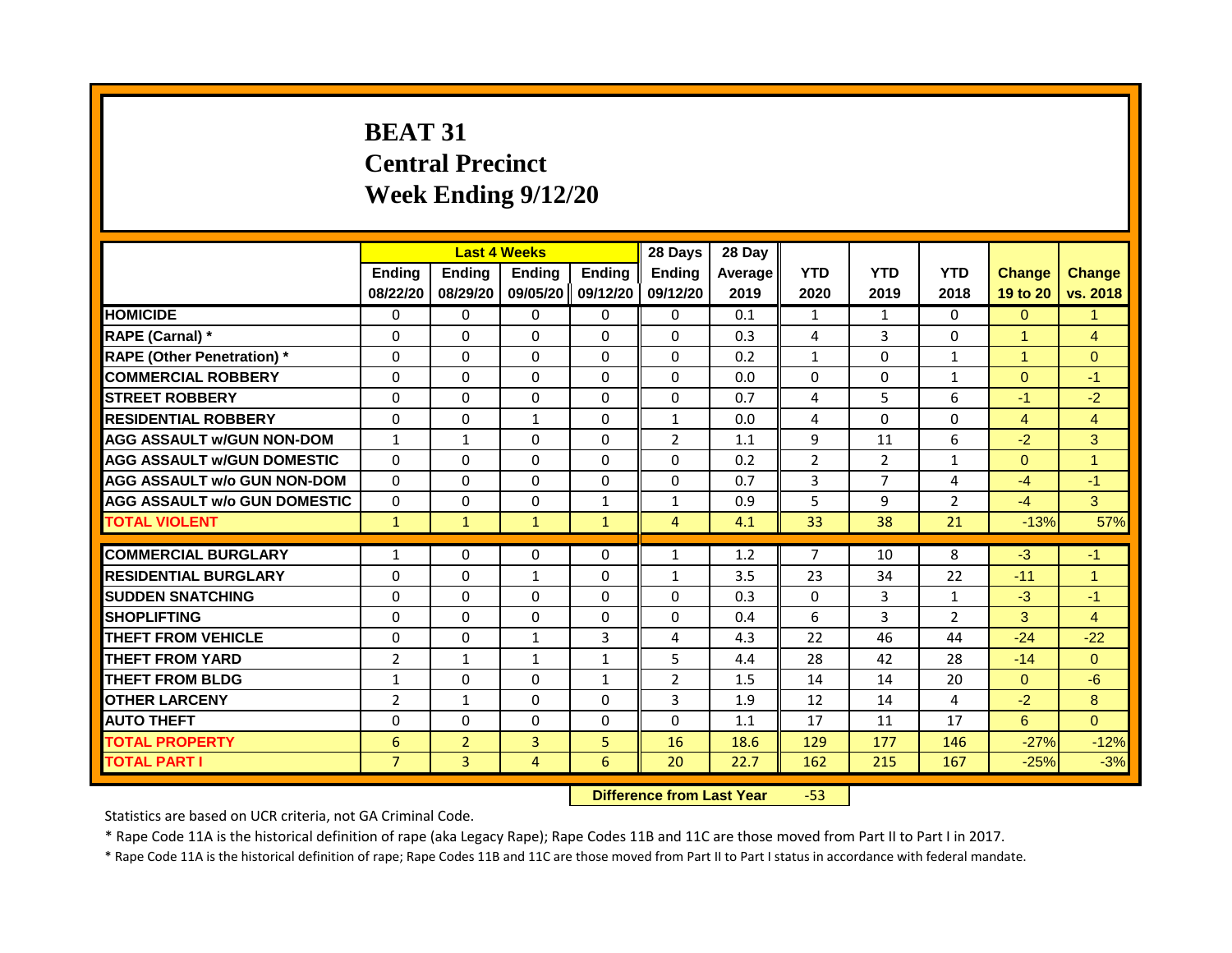# **BEAT 32 Central Precinct Week Ending 9/12/20**

|                                     | <b>Last 4 Weeks</b> |                                  |                | 28 Days       | 28 Day         |         |                |                |                |                      |                      |
|-------------------------------------|---------------------|----------------------------------|----------------|---------------|----------------|---------|----------------|----------------|----------------|----------------------|----------------------|
|                                     | <b>Ending</b>       | <b>Ending</b>                    | Ending         | <b>Ending</b> | <b>Ending</b>  | Average | <b>YTD</b>     | <b>YTD</b>     | <b>YTD</b>     | <b>Change</b>        | <b>Change</b>        |
|                                     | 08/22/20            | 08/29/20                         | 09/05/20       | 09/12/20      | 09/12/20       | 2019    | 2020           | 2019           | 2018           | 19 to 20             | vs. 2018             |
| <b>HOMICIDE</b>                     | 0                   | 0                                | 0              | 0             | 0              | 0.1     | 0              | $\mathbf{1}$   | 0              | $-1$                 | $\Omega$             |
| RAPE (Carnal) *                     | $\mathbf{0}$        | $\Omega$                         | $\Omega$       | $\Omega$      | $\Omega$       | 0.2     | $\mathbf{1}$   | $\mathbf{0}$   | $\mathbf{1}$   | $\blacktriangleleft$ | $\Omega$             |
| <b>RAPE (Other Penetration)</b> *   | $\Omega$            | $\Omega$                         | $\Omega$       | $\Omega$      | $\Omega$       | 0.1     | $\Omega$       | $\Omega$       | $\mathbf{1}$   | $\Omega$             | $-1$                 |
| <b>COMMERCIAL ROBBERY</b>           | $\overline{2}$      | 0                                | $\Omega$       | $\mathbf{1}$  | 3              | 0.9     | 5              | 8              | 3              | $-3$                 | $\overline{2}$       |
| <b>STREET ROBBERY</b>               | 0                   | $\Omega$                         | $\Omega$       | $\Omega$      | $\Omega$       | 0.2     | $\Omega$       | 3              | 4              | $-3$                 | $-4$                 |
| <b>RESIDENTIAL ROBBERY</b>          | $\Omega$            | $\Omega$                         | $\Omega$       | $\Omega$      | $\Omega$       | 0.0     | $\Omega$       | $\Omega$       | $\Omega$       | $\Omega$             | $\Omega$             |
| <b>AGG ASSAULT w/GUN NON-DOM</b>    | $\Omega$            | $\Omega$                         | $\Omega$       | $\Omega$      | $\Omega$       | 0.2     | 4              | $\overline{2}$ | 4              | $\overline{2}$       | $\Omega$             |
| <b>AGG ASSAULT w/GUN DOMESTIC</b>   | 0                   | 0                                | 0              | 0             | 0              | 0.0     | $\mathbf{1}$   | $\Omega$       | 0              | -1                   | $\blacktriangleleft$ |
| <b>AGG ASSAULT w/o GUN NON-DOM</b>  | $\Omega$            | $\Omega$                         | $\Omega$       | $\Omega$      | $\Omega$       | 0.3     | $\overline{2}$ | 4              | $\overline{2}$ | $-2$                 | $\Omega$             |
| <b>AGG ASSAULT w/o GUN DOMESTIC</b> | 0                   | 0                                | 0              | 0             | 0              | 0.4     | 3              | 4              | $\overline{2}$ | $-1$                 | $\mathbf{1}$         |
| <b>TOTAL VIOLENT</b>                | $\overline{2}$      | $\mathbf{0}$                     | $\Omega$       | $\mathbf{1}$  | $\overline{3}$ | 2.5     | 16             | 22             | 17             | $-27%$               | $-6%$                |
|                                     |                     |                                  |                |               |                |         |                |                |                |                      |                      |
| <b>COMMERCIAL BURGLARY</b>          | 0                   | 0                                | $\Omega$       | 0             | $\Omega$       | 0.3     | 6              | 3              | $\overline{2}$ | 3                    | $\overline{4}$       |
| <b>RESIDENTIAL BURGLARY</b>         | 0                   | $\mathbf{1}$                     | $\Omega$       | $\Omega$      | $\mathbf{1}$   | 1.8     | 12             | 20             | 20             | $-8$                 | $-8$                 |
| <b>SUDDEN SNATCHING</b>             | $\Omega$            | $\Omega$                         | $\Omega$       | $\Omega$      | $\Omega$       | 0.2     | $\Omega$       | $\overline{2}$ | $\Omega$       | $-2$                 | $\Omega$             |
| <b>SHOPLIFTING</b>                  | $\Omega$            | $\mathbf{1}$                     | $\Omega$       | $\Omega$      | $\mathbf{1}$   | 3.1     | 19             | 32             | 55             | $-13$                | $-36$                |
| <b>THEFT FROM VEHICLE</b>           | 0                   | $\Omega$                         | $\overline{2}$ | $\Omega$      | $\overline{2}$ | 4.9     | 30             | 45             | 52             | $-15$                | $-22$                |
| <b>THEFT FROM YARD</b>              | $\Omega$            | $\Omega$                         | $\mathbf{1}$   | $\Omega$      | $\mathbf{1}$   | 2.6     | 22             | 23             | 36             | $-1$                 | $-14$                |
| <b>THEFT FROM BLDG</b>              | 0                   | 0                                | 0              | 0             | 0              | 2.5     | 14             | 25             | 27             | $-11$                | $-13$                |
| <b>OTHER LARCENY</b>                | $\Omega$            | $\Omega$                         | $\Omega$       | $\Omega$      | $\Omega$       | 0.8     | 13             | 4              | 15             | 9                    | $-2$                 |
| <b>AUTO THEFT</b>                   | $\mathbf 0$         | 0                                | 0              | 0             | 0              | 1.2     | $\overline{7}$ | 11             | 17             | $-4$                 | $-10$                |
| <b>TOTAL PROPERTY</b>               | $\mathbf{0}$        | $\overline{2}$                   | $\overline{3}$ | $\Omega$      | 5              | 17.3    | 123            | 165            | 224            | $-25%$               | $-45%$               |
| <b>TOTAL PART I</b>                 | $\overline{2}$      | $\overline{2}$                   | 3              | $\mathbf{1}$  | 8              | 19.8    | 139            | 187            | 241            | $-26%$               | $-42%$               |
|                                     |                     | <b>Difference from Last Year</b> |                | $-48$         |                |         |                |                |                |                      |                      |

Statistics are based on UCR criteria, not GA Criminal Code.

\* Rape Code 11A is the historical definition of rape (aka Legacy Rape); Rape Codes 11B and 11C are those moved from Part II to Part I in 2017.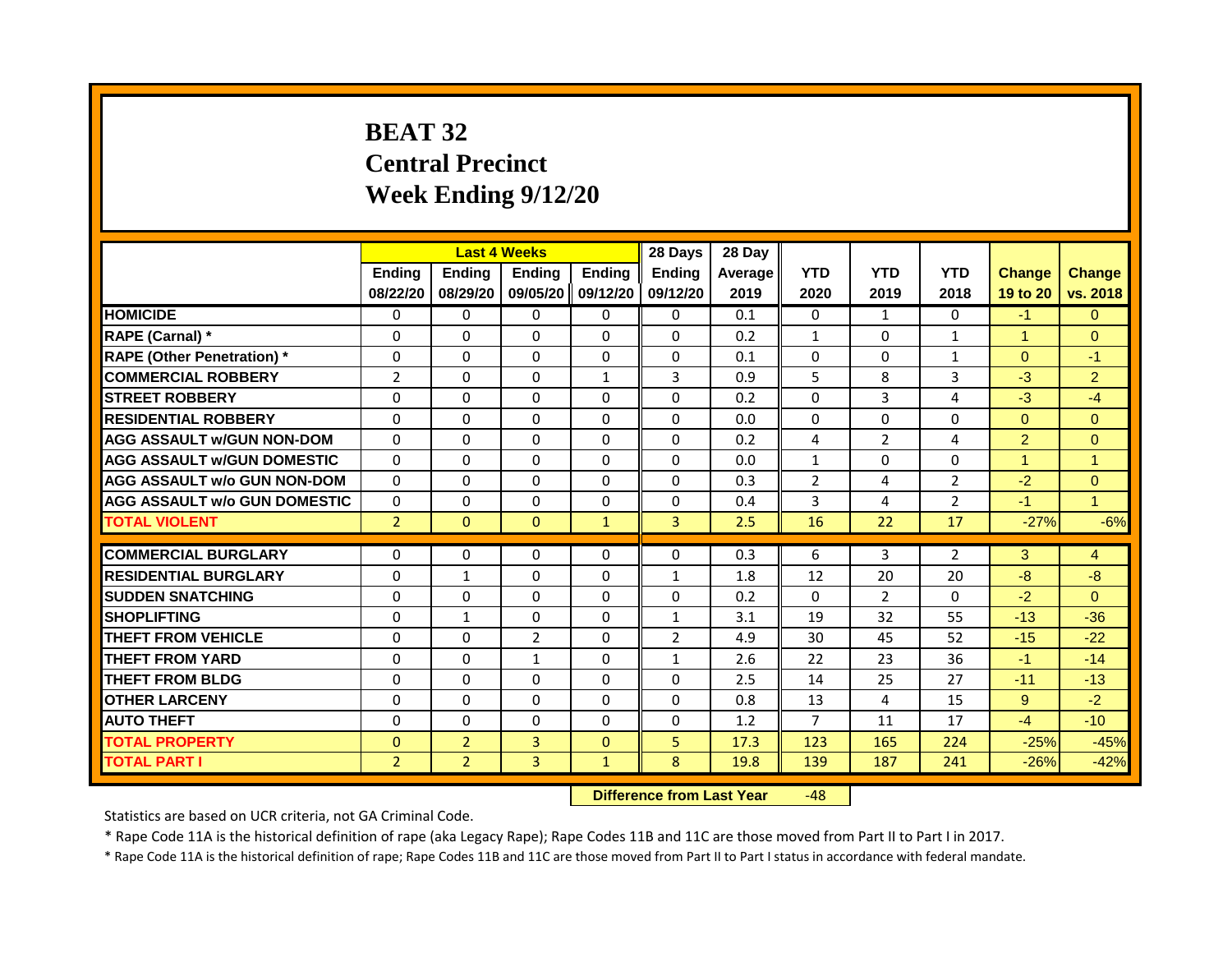# **BEAT 33 Central Precinct Week Ending 9/12/20**

|                                     | <b>Last 4 Weeks</b>      |              |                                  | 28 Days        | 28 Day         |         |                |                |              |                |                |
|-------------------------------------|--------------------------|--------------|----------------------------------|----------------|----------------|---------|----------------|----------------|--------------|----------------|----------------|
|                                     | Ending                   | Ending       | Ending                           | Ending         | <b>Ending</b>  | Average | <b>YTD</b>     | <b>YTD</b>     | <b>YTD</b>   | <b>Change</b>  | <b>Change</b>  |
|                                     | 08/22/20                 | 08/29/20     | 09/05/20                         | 09/12/20       | 09/12/20       | 2019    | 2020           | 2019           | 2018         | 19 to 20       | vs. 2018       |
| <b>HOMICIDE</b>                     | 0                        | 0            | 0                                | 0              | 0              | 0.2     | 1              | $\overline{2}$ | 0            | $-1$           | $\mathbf{1}$   |
| <b>RAPE (Carnal) *</b>              | 1                        | $\mathbf{0}$ | $\Omega$                         | $\Omega$       | $\mathbf{1}$   | 0.0     | $\mathbf{1}$   | $\Omega$       | 3            | $\mathbf{1}$   | $-2$           |
| <b>RAPE (Other Penetration)</b> *   | $\Omega$                 | $\mathbf{0}$ | $\Omega$                         | $\Omega$       | $\Omega$       | 0.1     | $\Omega$       | $\Omega$       | $\mathbf{1}$ | $\Omega$       | $-1$           |
| <b>COMMERCIAL ROBBERY</b>           | 0                        | 0            | 1                                | 0              | 1              | 0.3     | $\overline{2}$ | 3              | 1            | $-1$           | $\mathbf{1}$   |
| <b>STREET ROBBERY</b>               | $\Omega$                 | $\Omega$     | $\Omega$                         | $\mathbf{1}$   | $\mathbf{1}$   | 1.3     | 8              | 12             | 16           | $-4$           | $-8$           |
| <b>RESIDENTIAL ROBBERY</b>          | $\mathbf 0$              | 0            | 0                                | 0              | 0              | 0.0     | $\mathbf 0$    | $\mathbf 0$    | 0            | $\mathbf{0}$   | $\overline{0}$ |
| <b>AGG ASSAULT w/GUN NON-DOM</b>    | $\mathbf{1}$             | $\mathbf{0}$ | $\Omega$                         | $\Omega$       | $\mathbf{1}$   | 1.0     | $\overline{7}$ | 8              | 8            | $-1$           | $-1$           |
| <b>AGG ASSAULT w/GUN DOMESTIC</b>   | $\Omega$                 | $\Omega$     | 0                                | $\Omega$       | 0              | 0.2     | $\mathbf{1}$   | 2              | 0            | $-1$           | $\mathbf{1}$   |
| <b>AGG ASSAULT w/o GUN NON-DOM</b>  | $\Omega$                 | $\mathbf 0$  | $\Omega$                         | 0              | 0              | 0.9     | $\overline{7}$ | 10             | 4            | $-3$           | 3              |
| <b>AGG ASSAULT w/o GUN DOMESTIC</b> | $\Omega$                 | 0            | 0                                | 0              | 0              | 0.7     | $\overline{7}$ | 8              | 1            | $-1$           | 6              |
| <b>TOTAL VIOLENT</b>                | $\overline{2}$           | $\mathbf{0}$ | $\mathbf{1}$                     | $\mathbf{1}$   | $\overline{4}$ | 4.7     | 34             | 45             | 34           | $-24%$         | 0%             |
| <b>COMMERCIAL BURGLARY</b>          | 0                        | 0            | 0                                | 0              | 0              | 1.3     | 7              | $\overline{7}$ | 9            | $\overline{0}$ | $-2$           |
| <b>RESIDENTIAL BURGLARY</b>         |                          | $\Omega$     | $\Omega$                         | $\mathbf{1}$   | $\overline{2}$ | 1.8     | 13             | 21             | 15           | $-8$           | $-2$           |
| <b>SUDDEN SNATCHING</b>             | $\mathbf{1}$<br>$\Omega$ | $\Omega$     | $\Omega$                         | $\Omega$       | $\Omega$       | 0.1     | $\overline{2}$ | $\mathbf{1}$   | 3            | $\mathbf{1}$   | $-1$           |
|                                     |                          |              |                                  |                |                |         |                |                |              |                |                |
| <b>SHOPLIFTING</b>                  | $\mathbf{0}$             | $\mathbf{0}$ | $\Omega$                         | 2              | $\overline{2}$ | 7.9     | 24             | 80             | 35           | $-56$          | $-11$          |
| <b>THEFT FROM VEHICLE</b>           | $\mathbf{1}$             | $\mathbf{0}$ | $\mathbf{1}$                     | $\mathbf{0}$   | $\overline{2}$ | 3.4     | 28             | 38             | 33           | $-10$          | $-5$           |
| <b>THEFT FROM YARD</b>              | $\mathbf{1}$             | $\mathbf{0}$ | $\Omega$                         | 3              | 4              | 3.6     | 38             | 40             | 32           | $-2$           | 6              |
| <b>THEFT FROM BLDG</b>              | $\mathbf{0}$             | $\mathbf{0}$ | $\Omega$                         | $\Omega$       | $\Omega$       | 1.7     | 13             | 15             | 22           | $-2$           | $-9$           |
| <b>OTHER LARCENY</b>                | $\mathbf{1}$             | $\Omega$     | $\Omega$                         | $\overline{2}$ | 3              | 2.0     | 8              | 24             | 6            | $-16$          | $\overline{2}$ |
| <b>AUTO THEFT</b>                   | $\mathbf 0$              | $\mathbf{1}$ | 0                                | $\mathbf 0$    | $\mathbf{1}$   | 1.4     | 13             | 11             | 30           | $\overline{2}$ | $-17$          |
| <b>TOTAL PROPERTY</b>               | $\overline{4}$           | $\mathbf{1}$ | $\mathbf{1}$                     | 8              | 14             | 23.2    | 146            | 237            | 185          | $-38%$         | $-21%$         |
| <b>TOTAL PART I</b>                 | 6                        | $\mathbf{1}$ | $\overline{2}$                   | 9              | 18             | 27.8    | 180            | 282            | 219          | $-36%$         | $-18%$         |
|                                     |                          |              | <b>Difference from Last Year</b> |                | $-102$         |         |                |                |              |                |                |

Statistics are based on UCR criteria, not GA Criminal Code.

\* Rape Code 11A is the historical definition of rape (aka Legacy Rape); Rape Codes 11B and 11C are those moved from Part II to Part I in 2017.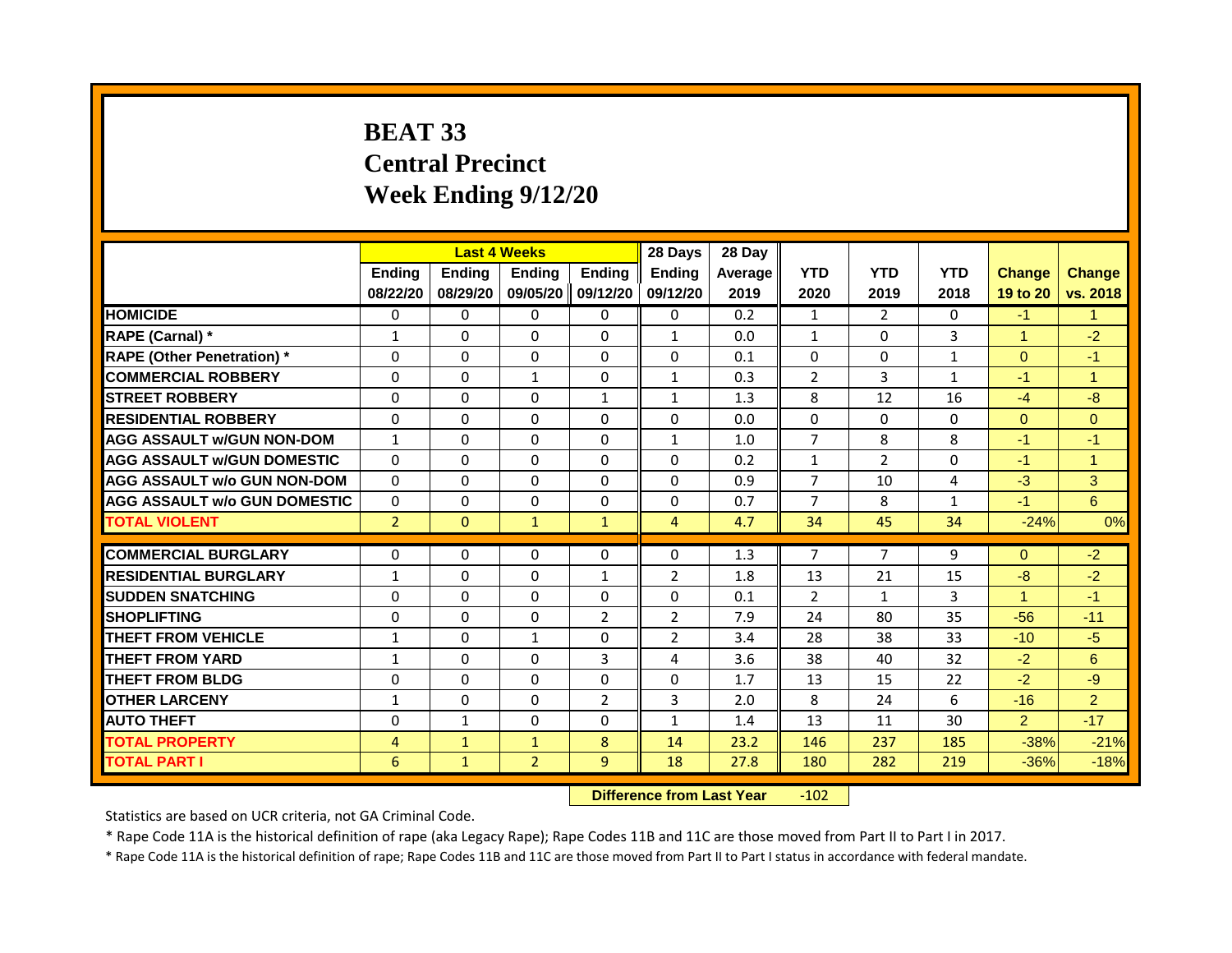# **BEAT 34 Central Precinct Week Ending 9/12/20**

|                                     | <b>Last 4 Weeks</b><br>Ending<br>Ending<br><b>Ending</b> |                |                | 28 Days        | 28 Day                    |         |              |                |                |                |                      |
|-------------------------------------|----------------------------------------------------------|----------------|----------------|----------------|---------------------------|---------|--------------|----------------|----------------|----------------|----------------------|
|                                     |                                                          |                |                | Ending         | Ending                    | Average | <b>YTD</b>   | <b>YTD</b>     | <b>YTD</b>     | <b>Change</b>  | Change               |
|                                     | 08/22/20                                                 | 08/29/20       | 09/05/20       | 09/12/20       | 09/12/20                  | 2019    | 2020         | 2019           | 2018           | 19 to 20       | vs. 2018             |
| <b>HOMICIDE</b>                     | 0                                                        | $\Omega$       | $\Omega$       | $\mathbf{1}$   | $\mathbf{1}$              | 0.1     | 3            | $\mathbf{1}$   | $\mathbf{1}$   | 2              | 2 <sup>2</sup>       |
| RAPE (Carnal) *                     | 0                                                        | $\Omega$       | 0              | $\Omega$       | $\Omega$                  | 0.2     | 5            | $\overline{2}$ | $\mathbf{1}$   | 3 <sup>1</sup> | $\overline{4}$       |
| <b>RAPE (Other Penetration) *</b>   | $\Omega$                                                 | $\Omega$       | $\Omega$       | $\Omega$       | $\Omega$                  | 0.1     | $\mathbf{1}$ | $\mathbf{1}$   | $\Omega$       | $\Omega$       | $\blacktriangleleft$ |
| <b>COMMERCIAL ROBBERY</b>           | $\mathbf{1}$                                             | $\Omega$       | $\Omega$       | $\Omega$       | $\mathbf{1}$              | 0.0     | $\mathbf{1}$ | $\mathbf{0}$   | $\Omega$       | $\overline{1}$ | $\overline{1}$       |
| <b>STREET ROBBERY</b>               | $\Omega$                                                 | $\Omega$       | $\Omega$       | $\Omega$       | $\Omega$                  | 0.9     | 12           | 9              | 5              | 3              | $\overline{7}$       |
| <b>RESIDENTIAL ROBBERY</b>          | 0                                                        | 0              | $\mathbf{0}$   | 0              | $\Omega$                  | 0.2     | $\mathbf{0}$ | $\overline{2}$ | $\mathbf{1}$   | $-2$           | $-1$                 |
| <b>AGG ASSAULT w/GUN NON-DOM</b>    | $\Omega$                                                 | $\Omega$       | $\overline{2}$ | $\Omega$       | $\overline{2}$            | 1.8     | 13           | 13             | 11             | $\Omega$       | 2 <sup>2</sup>       |
| <b>AGG ASSAULT W/GUN DOMESTIC</b>   | $\Omega$                                                 | $\Omega$       | $\Omega$       | $\Omega$       | $\Omega$                  | 0.5     | $\Omega$     | 4              | 3              | $-4$           | $-3$                 |
| <b>AGG ASSAULT w/o GUN NON-DOM</b>  | $\Omega$                                                 | $\mathbf{1}$   | $\Omega$       | $\Omega$       | $\mathbf{1}$              | 0.9     | 11           | 8              | 11             | $\mathbf{3}$   | $\Omega$             |
| <b>AGG ASSAULT w/o GUN DOMESTIC</b> | $\Omega$                                                 | 0              | $\mathbf{1}$   | 0              | $\mathbf{1}$              | 1.6     | 15           | 15             | 12             | $\Omega$       | 3                    |
| <b>TOTAL VIOLENT</b>                | $\mathbf{1}$                                             | $\mathbf{1}$   | $\overline{3}$ | $\mathbf{1}$   | 6                         | 6.2     | 61           | 55             | 45             | 11%            | 36%                  |
| <b>COMMERCIAL BURGLARY</b>          | $\Omega$                                                 | $\Omega$       | $\Omega$       | $\Omega$       | 0                         | 0.5     | 3            | $\overline{3}$ | $\mathbf{1}$   | $\Omega$       | 2 <sup>2</sup>       |
| <b>RESIDENTIAL BURGLARY</b>         | 1                                                        | $\Omega$       | 1              | 0              | $\overline{2}$            | 3.2     | 21           | 32             | 44             | $-11$          | $-23$                |
| <b>SUDDEN SNATCHING</b>             | $\Omega$                                                 | $\Omega$       | $\Omega$       | $\Omega$       | 0                         | 0.2     | $\mathbf{1}$ | $\mathbf{1}$   | $\overline{2}$ | $\Omega$       | $-1$                 |
| <b>SHOPLIFTING</b>                  | $\Omega$                                                 | $\Omega$       | 0              | $\Omega$       | $\Omega$                  | 1.2     | 4            | 9              | 6              | $-5$           | $-2$                 |
| <b>THEFT FROM VEHICLE</b>           | $\mathbf{1}$                                             | $\mathbf{1}$   | $\mathbf{1}$   | $\overline{2}$ | 5                         | 2.3     | 25           | 21             | 29             | $\overline{4}$ | $-4$                 |
| <b>THEFT FROM YARD</b>              | 0                                                        | $\mathbf{1}$   | $\Omega$       | $\Omega$       | $\mathbf{1}$              | 2.3     | 12           | 22             | 12             | $-10$          | $\Omega$             |
| <b>THEFT FROM BLDG</b>              | $\Omega$                                                 | $\mathbf{1}$   | 0              | $\Omega$       | $\mathbf{1}$              | 1.4     | 14           | 10             | 21             | $\overline{4}$ | $-7$                 |
| <b>OTHER LARCENY</b>                | $\Omega$                                                 | $\Omega$       | $\Omega$       | $\Omega$       | $\Omega$                  | 0.3     | 2            | 4              | 1              | $-2$           | $\blacktriangleleft$ |
| <b>AUTO THEFT</b>                   | $\mathbf{1}$                                             | $\Omega$       | $\Omega$       | $\Omega$       | $\mathbf{1}$              | 2.0     | 15           | 18             | 26             | $-3$           | $-11$                |
| <b>TOTAL PROPERTY</b>               | 3                                                        | $\overline{3}$ | $\overline{2}$ | 2 <sup>1</sup> | 10                        | 13.3    | 97           | 120            | 142            | $-19%$         | $-32%$               |
| <b>TOTAL PART I</b>                 | 4                                                        | 4              | 5              | $\overline{3}$ | 16                        | 19.6    | 158          | 175            | 187            | $-10%$         | $-16%$               |
|                                     |                                                          |                |                |                | Difference from Loot Vear |         | 17           |                |                |                |                      |

**Difference from Last Year** -17

Statistics are based on UCR criteria, not GA Criminal Code.

\* Rape Code 11A is the historical definition of rape (aka Legacy Rape); Rape Codes 11B and 11C are those moved from Part II to Part I in 2017.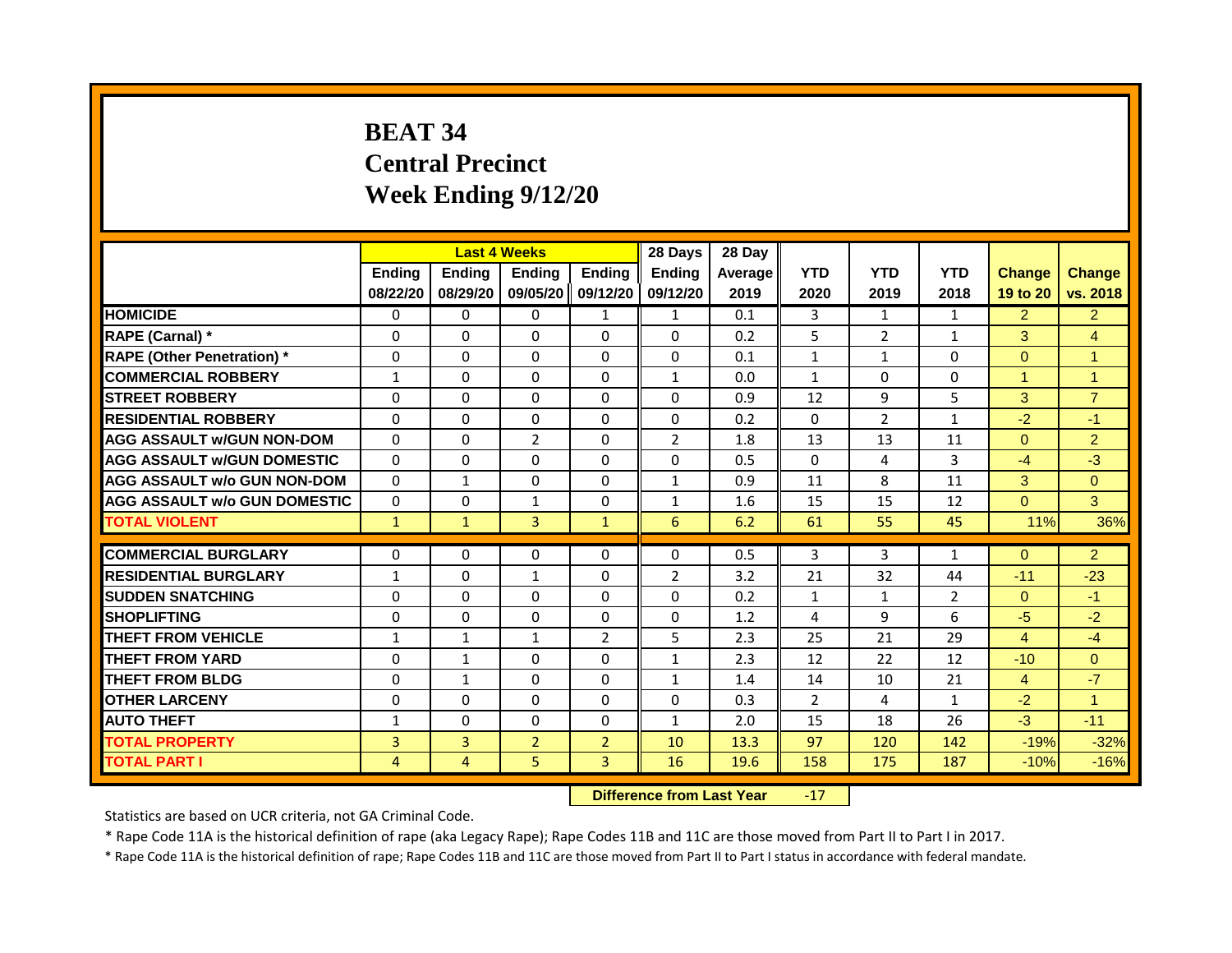# **BEAT 35 Central Precinct Week Ending 9/12/20**

|                                     | <b>Last 4 Weeks</b> |                                  |                | 28 Days           | 28 Day         |         |                |                |                |                |                      |
|-------------------------------------|---------------------|----------------------------------|----------------|-------------------|----------------|---------|----------------|----------------|----------------|----------------|----------------------|
|                                     | <b>Ending</b>       | Ending                           | <b>Ending</b>  | <b>Ending</b>     | <b>Endina</b>  | Average | <b>YTD</b>     | <b>YTD</b>     | <b>YTD</b>     | <b>Change</b>  | <b>Change</b>        |
|                                     | 08/22/20            | 08/29/20                         |                | 09/05/20 09/12/20 | 09/12/20       | 2019    | 2020           | 2019           | 2018           | 19 to 20       | vs. 2018             |
| <b>HOMICIDE</b>                     | 0                   | 0                                | $\mathbf{0}$   | 0                 | 0              | 0.0     | 6              | $\Omega$       | $\mathbf{0}$   | 6              | 6                    |
| RAPE (Carnal) *                     | 0                   | $\Omega$                         | 0              | $\Omega$          | $\Omega$       | 0.0     | $\overline{2}$ | $\Omega$       | 3              | $\overline{2}$ | $-1$                 |
| <b>RAPE (Other Penetration)</b> *   | $\Omega$            | $\Omega$                         | $\Omega$       | $\Omega$          | $\Omega$       | 0.0     | $\mathbf{1}$   | $\Omega$       | 3              | $\overline{1}$ | $-2$                 |
| <b>COMMERCIAL ROBBERY</b>           | $\Omega$            | $\Omega$                         | $\Omega$       | $\Omega$          | $\Omega$       | 0.2     | $\overline{2}$ | $\Omega$       | 1              | $\overline{2}$ | $\blacktriangleleft$ |
| <b>STREET ROBBERY</b>               | 1                   | $\Omega$                         | 0              | $\Omega$          | $\mathbf{1}$   | 1.1     | 5              | 9              | 3              | $-4$           | $\overline{2}$       |
| <b>RESIDENTIAL ROBBERY</b>          | $\Omega$            | $\Omega$                         | $\Omega$       | $\Omega$          | $\Omega$       | 0.0     | $\mathbf{1}$   | $\Omega$       | $\Omega$       | $\overline{1}$ | $\blacktriangleleft$ |
| <b>AGG ASSAULT w/GUN NON-DOM</b>    | $\Omega$            | $\Omega$                         | 3              | $\Omega$          | 3              | 2.2     | 14             | 20             | 13             | $-6$           | $\blacktriangleleft$ |
| <b>AGG ASSAULT W/GUN DOMESTIC</b>   | $\Omega$            | $\Omega$                         | $\Omega$       | $\Omega$          | $\Omega$       | 0.2     | 2              | $\overline{2}$ | 5              | $\Omega$       | $-3$                 |
| <b>AGG ASSAULT w/o GUN NON-DOM</b>  | $\Omega$            | $\Omega$                         | 0              | $\Omega$          | $\Omega$       | 0.6     | 3              | $\overline{7}$ | $\overline{7}$ | $-4$           | $-4$                 |
| <b>AGG ASSAULT w/o GUN DOMESTIC</b> | $\Omega$            | $\Omega$                         | 0              | $\Omega$          | $\Omega$       | 0.9     | $\overline{7}$ | $\overline{7}$ | 5              | $\Omega$       | 2 <sup>1</sup>       |
| <b>TOTAL VIOLENT</b>                | $\mathbf{1}$        | $\Omega$                         | $\overline{3}$ | $\mathbf{0}$      | $\overline{4}$ | 5.2     | 43             | 45             | 40             | $-4%$          | 8%                   |
|                                     |                     |                                  |                |                   |                |         |                |                |                |                |                      |
| <b>COMMERCIAL BURGLARY</b>          | $\Omega$            | $\Omega$                         | $\Omega$       | $\Omega$          | $\Omega$       | 1.2     | 6              | 6              | 4              | $\Omega$       | 2                    |
| <b>RESIDENTIAL BURGLARY</b>         | $\overline{2}$      | $\mathbf{1}$                     | $\Omega$       | $\mathbf{1}$      | 4              | 2.9     | 21             | 26             | 34             | $-5$           | $-13$                |
| <b>SUDDEN SNATCHING</b>             | $\Omega$            | $\Omega$                         | $\Omega$       | $\Omega$          | 0              | 0.2     | $\Omega$       | $\mathbf{1}$   | $\mathbf{1}$   | $-1$           | $-1$                 |
| <b>SHOPLIFTING</b>                  | $\Omega$            | $\overline{2}$                   | $\mathbf{1}$   | $\mathbf{1}$      | 4              | 2.4     | 22             | 23             | 20             | $-1$           | $\overline{2}$       |
| <b>THEFT FROM VEHICLE</b>           | $\overline{2}$      | $\overline{2}$                   | $\Omega$       | $\Omega$          | 4              | 6.5     | 29             | 59             | 35             | $-30$          | $-6$                 |
| <b>THEFT FROM YARD</b>              | $\Omega$            | $\Omega$                         | $\Omega$       | $\Omega$          | $\Omega$       | 1.4     | 3              | $\overline{7}$ | 16             | $-4$           | $-13$                |
| <b>THEFT FROM BLDG</b>              | $\Omega$            | $\Omega$                         | $\Omega$       | $\Omega$          | $\Omega$       | 1.8     | 11             | 15             | 15             | $-4$           | $-4$                 |
| <b>OTHER LARCENY</b>                | $\Omega$            | $\Omega$                         | 0              | $\Omega$          | 0              | 1.2     | 3              | 11             | 5              | $-8$           | $-2$                 |
| <b>AUTO THEFT</b>                   | $\overline{2}$      | $\Omega$                         | $\mathbf{1}$   | $\Omega$          | 3              | 2.1     | 23             | 16             | 35             | $\overline{7}$ | $-12$                |
| <b>TOTAL PROPERTY</b>               | 6                   | 5                                | $\overline{2}$ | $\overline{2}$    | 15             | 19.7    | 118            | 164            | 165            | $-28%$         | $-28%$               |
| <b>TOTAL PART I</b>                 | $\overline{7}$      | 5                                | 5              | $\overline{2}$    | 19             | 24.9    | 161            | 209            | 205            | $-23%$         | $-21%$               |
|                                     |                     | <b>Difference from Last Year</b> |                | $-48$             |                |         |                |                |                |                |                      |

Statistics are based on UCR criteria, not GA Criminal Code.

\* Rape Code 11A is the historical definition of rape (aka Legacy Rape); Rape Codes 11B and 11C are those moved from Part II to Part I in 2017.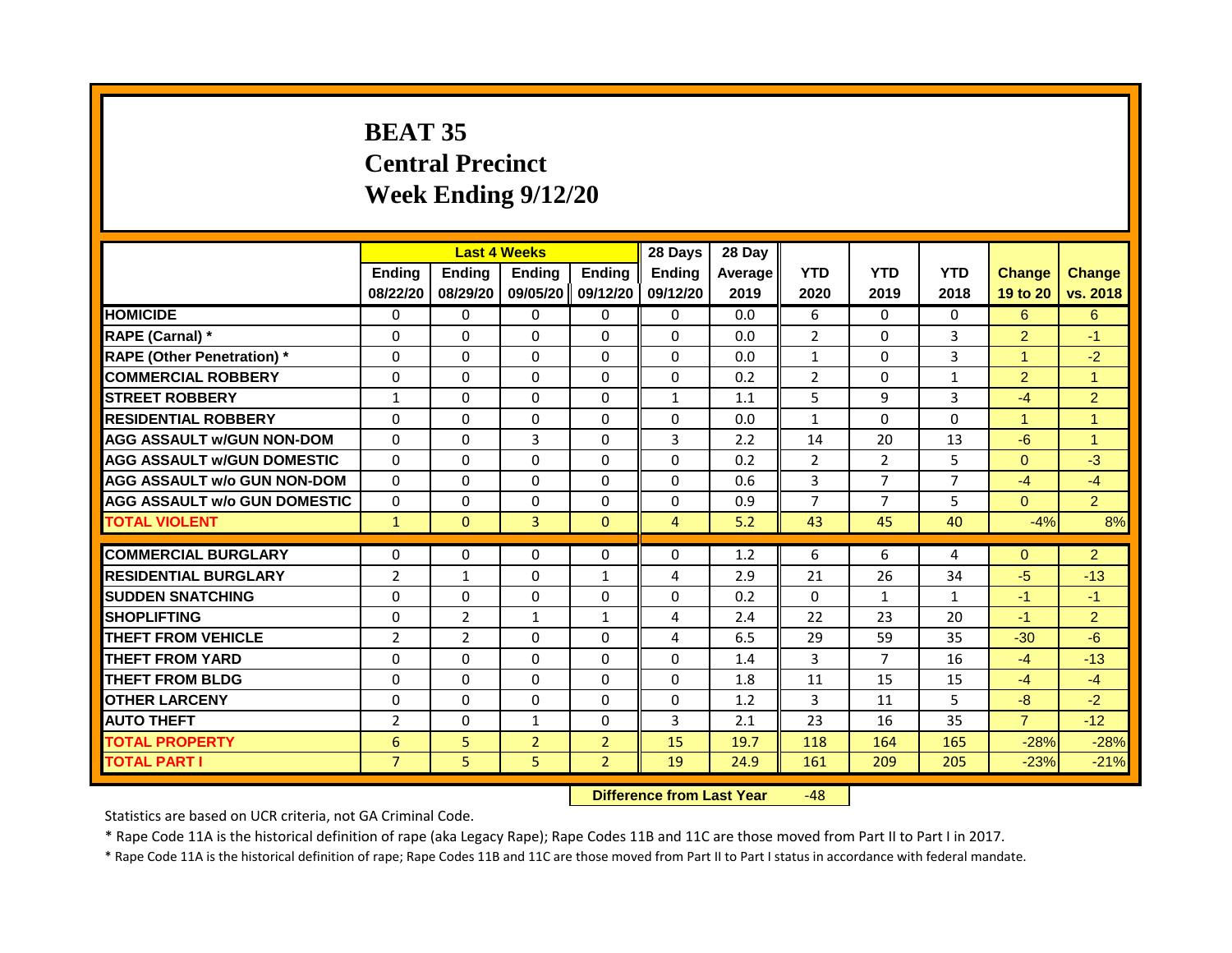# **BEAT 36 Central Precinct Week Ending 9/12/20**

|                                     |                |                | <b>Last 4 Weeks</b> |                | 28 Days        | 28 Day  |                |                |                |                |                 |
|-------------------------------------|----------------|----------------|---------------------|----------------|----------------|---------|----------------|----------------|----------------|----------------|-----------------|
|                                     | <b>Ending</b>  | <b>Ending</b>  | <b>Ending</b>       | <b>Endina</b>  | <b>Endina</b>  | Average | <b>YTD</b>     | <b>YTD</b>     | <b>YTD</b>     | <b>Change</b>  | <b>Change</b>   |
|                                     | 08/22/20       | 08/29/20       | 09/05/20            | 09/12/20       | 09/12/20       | 2019    | 2020           | 2019           | 2018           | 19 to 20       | vs. 2018        |
| <b>HOMICIDE</b>                     | 0              | $\mathbf{0}$   | $\Omega$            | $\Omega$       | 0              | 0.0     | $\mathbf{1}$   | $\Omega$       | $\Omega$       | $\mathbf{1}$   | $\mathbf{1}$    |
| RAPE (Carnal) *                     | 2              | $\Omega$       | $\Omega$            | $\Omega$       | $\overline{2}$ | 0.2     | 5              | $\mathbf{1}$   | $\overline{2}$ | $\overline{4}$ | 3               |
| <b>RAPE (Other Penetration) *</b>   | $\Omega$       | 0              | $\Omega$            | $\Omega$       | $\Omega$       | 0.0     | $\Omega$       | $\Omega$       | 0              | $\Omega$       | $\overline{0}$  |
| <b>COMMERCIAL ROBBERY</b>           | $\Omega$       | $\Omega$       | $\Omega$            | $\Omega$       | $\Omega$       | 0.2     | $\Omega$       | $\overline{2}$ | $\Omega$       | $-2$           | $\overline{0}$  |
| <b>STREET ROBBERY</b>               | $\Omega$       | $\Omega$       | $\Omega$            | $\Omega$       | $\Omega$       | 0.6     | $\overline{2}$ | 6              | $\overline{3}$ | $-4$           | $-1$            |
| <b>RESIDENTIAL ROBBERY</b>          | $\Omega$       | $\Omega$       | $\mathbf{1}$        | $\Omega$       | $\mathbf{1}$   | 0.1     | 4              | $\mathbf{1}$   | 5              | 3              | $-1$            |
| <b>AGG ASSAULT W/GUN NON-DOM</b>    | $\Omega$       | $\Omega$       | $\Omega$            | $\mathbf{1}$   | $\mathbf{1}$   | 0.8     | $\overline{2}$ | $\overline{7}$ | $\overline{3}$ | $-5$           | $-1$            |
| <b>AGG ASSAULT W/GUN DOMESTIC</b>   | $\Omega$       | $\Omega$       | $\Omega$            | $\Omega$       | 0              | 0.2     | 1              | $\overline{2}$ | $\mathbf{1}$   | $-1$           | $\mathbf{0}$    |
| <b>AGG ASSAULT w/o GUN NON-DOM</b>  | $\Omega$       | $\Omega$       | $\Omega$            | $\mathbf{1}$   | $\mathbf{1}$   | 0.5     | 3              | $\overline{2}$ | 3              | 1              | $\overline{0}$  |
| <b>AGG ASSAULT w/o GUN DOMESTIC</b> | $\Omega$       | 0              | 0                   | $\Omega$       | 0              | 0.3     | 10             | 3              | 3              | $\overline{7}$ | $\overline{7}$  |
| <b>TOTAL VIOLENT</b>                | $\overline{2}$ | $\overline{0}$ | $\mathbf{1}$        | $\overline{2}$ | 5              | 2.9     | 28             | 24             | 20             | 17%            | 40%             |
|                                     |                |                |                     |                |                |         |                |                |                |                |                 |
| <b>COMMERCIAL BURGLARY</b>          | 0              | 0              | 0                   | $\mathbf{0}$   | $\Omega$       | 1.1     | 5              | 9              | 5              | $-4$           | $\overline{0}$  |
| <b>RESIDENTIAL BURGLARY</b>         | $\Omega$       | $\Omega$       | $\Omega$            | $\Omega$       | $\Omega$       | 2.3     | 10             | 18             | 15             | $-8$           | $-5$            |
| <b>SUDDEN SNATCHING</b>             | $\Omega$       | 0              | $\mathbf{1}$        | 0              | $\mathbf{1}$   | 0.1     | $\overline{2}$ | $\mathbf{1}$   | $\Omega$       | $\mathbf{1}$   | $\overline{2}$  |
| <b>SHOPLIFTING</b>                  | $\Omega$       | $\mathbf{1}$   | $\overline{2}$      | $\overline{2}$ | 5              | 3.7     | 38             | 34             | 24             | $\overline{4}$ | 14              |
| <b>THEFT FROM VEHICLE</b>           | $\mathbf{1}$   | $\Omega$       | $\Omega$            | $\mathbf{1}$   | $\overline{2}$ | 3.3     | 26             | 30             | 31             | $-4$           | $-5$            |
| <b>THEFT FROM YARD</b>              | 1              | $\mathbf{1}$   | $\mathbf{1}$        | $\Omega$       | 3              | 0.7     | 13             | 5.             | $\overline{7}$ | 8              | $6\overline{6}$ |
| <b>THEFT FROM BLDG</b>              | $\Omega$       | $\mathbf{1}$   | $\mathbf{1}$        | $\Omega$       | $\overline{2}$ | 1.5     | 15             | 18             | 19             | $-3$           | $-4$            |
| <b>OTHER LARCENY</b>                | $\Omega$       | $\Omega$       | $\Omega$            | $\Omega$       | $\Omega$       | 0.3     | 3              | $\mathbf{1}$   | 1              | $\overline{2}$ | $\overline{2}$  |
| <b>AUTO THEFT</b>                   | $\mathbf{1}$   | 0              | $\mathbf{1}$        | $\Omega$       | $\overline{2}$ | 1.8     | 21             | 17             | 10             | $\overline{4}$ | 11              |
| <b>TOTAL PROPERTY</b>               | 3              | 3              | 6                   | $\overline{3}$ | 15             | 14.8    | 133            | 133            | 112            | 0%             | 19%             |
| <b>TOTAL PART I</b>                 | 5              | $\overline{3}$ | $\overline{7}$      | 5              | 20             | 17.7    | 161            | 157            | 132            | 3%             | 22%             |

**Difference from Last Year** 4

Statistics are based on UCR criteria, not GA Criminal Code.

\* Rape Code 11A is the historical definition of rape (aka Legacy Rape); Rape Codes 11B and 11C are those moved from Part II to Part I in 2017.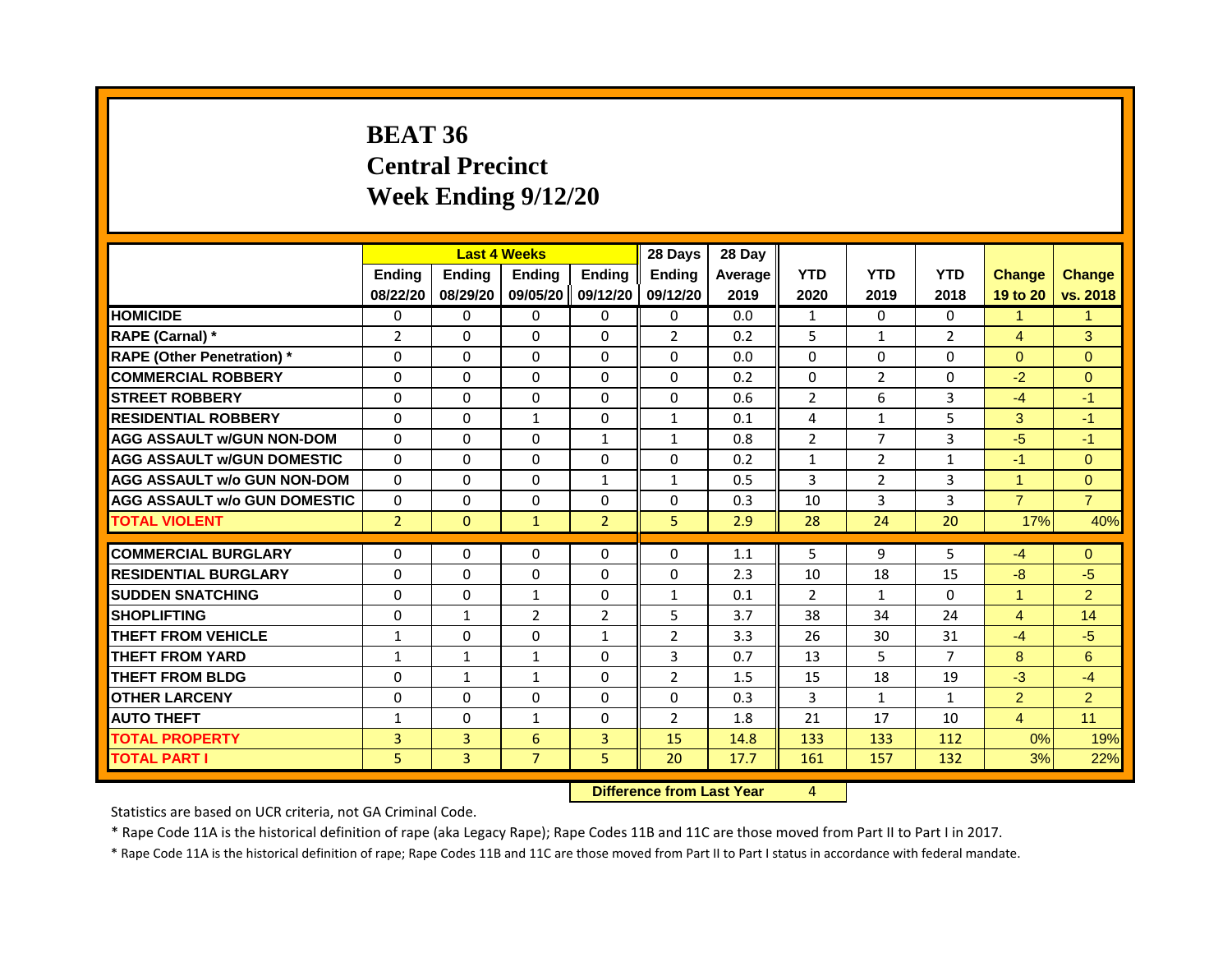# **BEAT 41 South Precinct Week Ending 9/12/20**

|                                     | <b>Last 4 Weeks</b> |                |                                  | 28 Days        | 28 Day        |         |                |                |                |                      |                |
|-------------------------------------|---------------------|----------------|----------------------------------|----------------|---------------|---------|----------------|----------------|----------------|----------------------|----------------|
|                                     | <b>Ending</b>       | <b>Ending</b>  | <b>Ending</b>                    | <b>Ending</b>  | <b>Endina</b> | Average | <b>YTD</b>     | <b>YTD</b>     | <b>YTD</b>     | <b>Change</b>        | <b>Change</b>  |
|                                     | 08/22/20            | 08/29/20       | 09/05/20 09/12/20                |                | 09/12/20      | 2019    | 2020           | 2019           | 2018           | 19 to 20             | vs. 2018       |
| <b>HOMICIDE</b>                     | 0                   | $\Omega$       | $\mathbf{0}$                     | $\mathbf{0}$   | 0             | 0.1     | 0              | $\mathbf{1}$   | $\mathbf{0}$   | $-1$                 | $\Omega$       |
| RAPE (Carnal) *                     | 0                   | $\mathbf{0}$   | $\Omega$                         | $\Omega$       | $\Omega$      | 0.2     | $\mathbf{1}$   | 3              | $\Omega$       | $-2$                 | $\overline{1}$ |
| <b>RAPE (Other Penetration) *</b>   | $\Omega$            | $\mathbf{0}$   | $\Omega$                         | $\Omega$       | $\Omega$      | 0.0     | $\Omega$       | $\Omega$       | $\mathbf{1}$   | $\Omega$             | $-1$           |
| <b>COMMERCIAL ROBBERY</b>           | $\Omega$            | $\mathbf{1}$   | $\Omega$                         | $\Omega$       | $\mathbf{1}$  | 0.6     | $\mathbf{1}$   | 5              | 1              | $-4$                 | $\Omega$       |
| <b>STREET ROBBERY</b>               | $\Omega$            | $\Omega$       | $\Omega$                         | $\mathbf{1}$   | $\mathbf{1}$  | 0.9     | 6              | 8              | 4              | $-2$                 | $\overline{2}$ |
| <b>RESIDENTIAL ROBBERY</b>          | $\Omega$            | $\mathbf{1}$   | $\Omega$                         | $\Omega$       | 1             | 0.1     | $\mathbf{1}$   | $\mathbf{1}$   | 1              | $\Omega$             | $\Omega$       |
| <b>AGG ASSAULT w/GUN NON-DOM</b>    | $\mathbf{1}$        | $\mathbf{0}$   | $\Omega$                         | $\Omega$       | $\mathbf{1}$  | 0.2     | 4              | $\overline{2}$ | $\Omega$       | $\overline{2}$       | $\overline{4}$ |
| <b>AGG ASSAULT W/GUN DOMESTIC</b>   | $\Omega$            | $\Omega$       | $\Omega$                         | $\Omega$       | $\Omega$      | 0.1     | $\mathbf{1}$   | $\mathbf{1}$   | $\Omega$       | $\Omega$             | $\mathbf{1}$   |
| <b>AGG ASSAULT w/o GUN NON-DOM</b>  | $\Omega$            | $\mathbf{1}$   | $\Omega$                         | $\Omega$       | $\mathbf{1}$  | 0.3     | $\overline{3}$ | $\overline{2}$ | $\mathbf{1}$   | $\mathbf{1}$         | $\overline{2}$ |
| <b>AGG ASSAULT W/o GUN DOMESTIC</b> | $\Omega$            | $\mathbf{1}$   | $\Omega$                         | $\Omega$       | $\mathbf{1}$  | 0.5     | 4              | 5              | $\mathbf{1}$   | $-1$                 | 3              |
| <b>TOTAL VIOLENT</b>                | $\mathbf{1}$        | $\overline{4}$ | $\mathbf{0}$                     | $\mathbf{1}$   | 6             | 3.0     | 21             | 28             | $\overline{9}$ | $-25%$               | 133%           |
|                                     |                     |                |                                  |                |               |         |                |                |                |                      |                |
| <b>COMMERCIAL BURGLARY</b>          | $\Omega$            | $\Omega$       | $\Omega$                         | $\Omega$       | $\Omega$      | 1.1     | 6              | 11             | $\overline{7}$ | $-5$                 | $-1$           |
| <b>RESIDENTIAL BURGLARY</b>         | $\Omega$            | $\Omega$       | $\Omega$                         | $\Omega$       | $\Omega$      | 0.8     | $\overline{7}$ | 6              | 11             | $\overline{1}$       | $-4$           |
| <b>SUDDEN SNATCHING</b>             | $\Omega$            | $\Omega$       | $\Omega$                         | $\Omega$       | $\Omega$      | 0.2     | $\mathbf{1}$   | $\overline{2}$ | 3              | $-1$                 | $-2$           |
| <b>SHOPLIFTING</b>                  | 1                   | 0              | 2                                | $\mathbf{1}$   | 4             | 1.8     | $\overline{7}$ | 20             | 17             | $-13$                | $-10$          |
| <b>THEFT FROM VEHICLE</b>           | $\Omega$            | $\Omega$       | $\Omega$                         | $\mathbf{1}$   | $\mathbf{1}$  | 5.4     | 30             | 55             | 28             | $-25$                | $\overline{2}$ |
| <b>THEFT FROM YARD</b>              | $\mathbf{1}$        | $\mathbf{0}$   | $\mathbf 0$                      | $\Omega$       | $\mathbf{1}$  | 0.9     | 9              | 6              | 11             | $\mathbf{3}$         | $-2$           |
| <b>THEFT FROM BLDG</b>              | $\mathbf{1}$        | $\Omega$       | $\Omega$                         | $\overline{2}$ | 3             | 3.3     | 19             | 31             | 17             | $-12$                | 2              |
| <b>OTHER LARCENY</b>                | 0                   | $\Omega$       | $\mathbf{1}$                     | $\Omega$       | $\mathbf{1}$  | 0.3     | 4              | 3              | $\overline{2}$ | $\blacktriangleleft$ | 2 <sup>1</sup> |
| <b>AUTO THEFT</b>                   | $\Omega$            | $\mathbf{1}$   | $\Omega$                         | $\Omega$       | $\mathbf{1}$  | 1.5     | 16             | 15             | 9              | $\overline{1}$       | $\overline{7}$ |
| <b>TOTAL PROPERTY</b>               | $\overline{3}$      | $\mathbf{1}$   | 3                                | $\overline{4}$ | 11            | 15.3    | 99             | 149            | 105            | $-34%$               | $-6%$          |
| <b>TOTAL PART I</b>                 | $\overline{4}$      | 5              | $\mathbf{3}$                     | 5              | 17            | 18.3    | 120            | 177            | 114            | $-32%$               | 5%             |
|                                     |                     |                | <b>Difference from Last Year</b> |                | $-57$         |         |                |                |                |                      |                |

Statistics are based on UCR criteria, not GA Criminal Code.

\* Rape Code 11A is the historical definition of rape (aka Legacy Rape); Rape Codes 11B and 11C are those moved from Part II to Part I in 2017.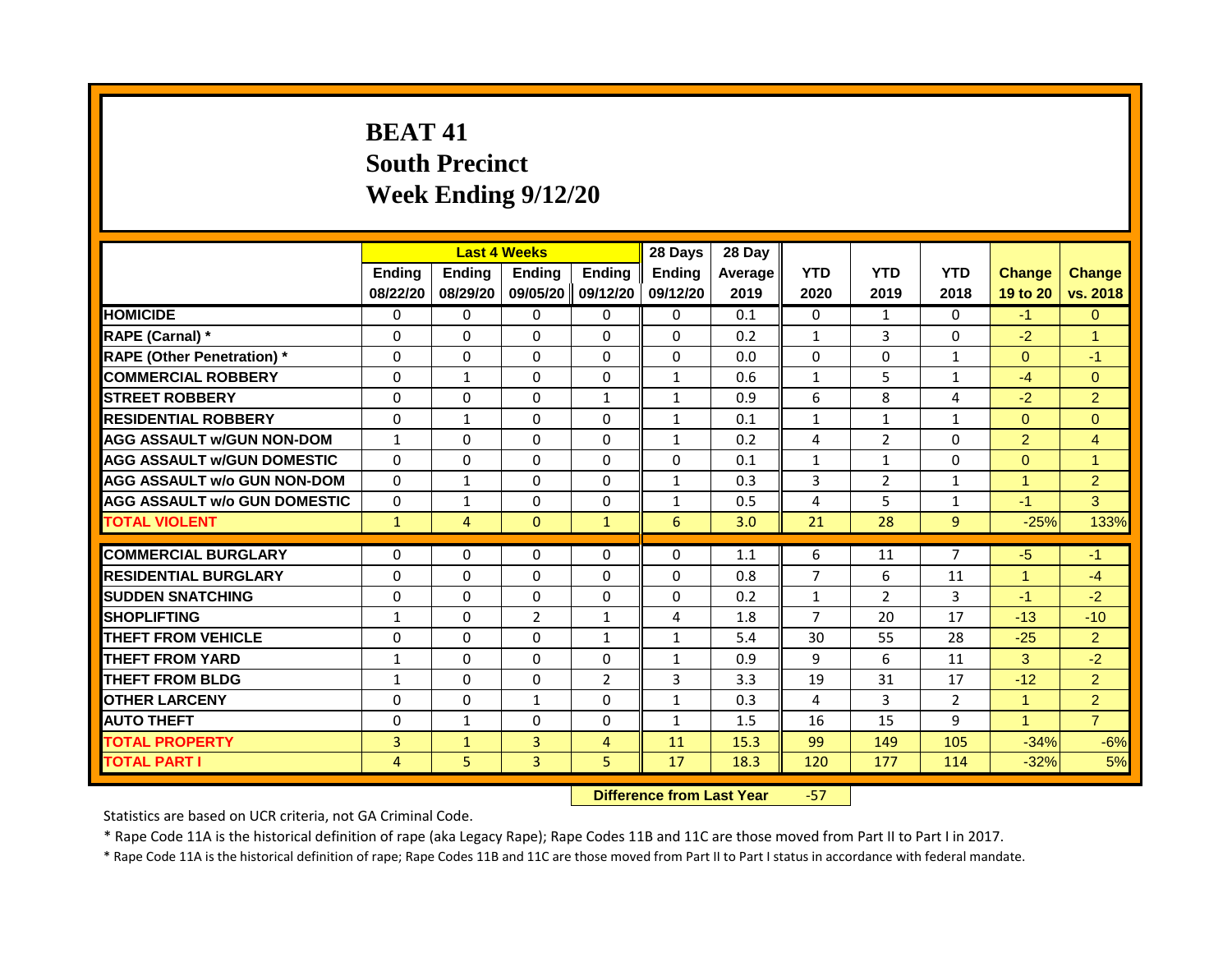# **BEAT 42 South Precinct Week Ending 9/12/20**

|                                     |                |                | <b>Last 4 Weeks</b> |                | 28 Days                   | 28 Day  |                                           |                |                |                |                |
|-------------------------------------|----------------|----------------|---------------------|----------------|---------------------------|---------|-------------------------------------------|----------------|----------------|----------------|----------------|
|                                     | <b>Ending</b>  | Ending         | Ending              | <b>Ending</b>  | <b>Endina</b>             | Average | <b>YTD</b>                                | <b>YTD</b>     | <b>YTD</b>     | <b>Change</b>  | <b>Change</b>  |
|                                     | 08/22/20       | 08/29/20       | 09/05/20            | 09/12/20       | 09/12/20                  | 2019    | 2020                                      | 2019           | 2018           | 19 to 20       | vs. 2018       |
| <b>HOMICIDE</b>                     | 0              | $\mathbf{0}$   | $\mathbf{0}$        | $\Omega$       | $\Omega$                  | 0.1     | 0                                         | $\Omega$       | $\Omega$       | $\Omega$       | $\Omega$       |
| RAPE (Carnal) *                     | $\Omega$       | $\Omega$       | $\Omega$            | $\Omega$       | $\Omega$                  | 0.2     | 3                                         | $\Omega$       | 0              | 3              | 3              |
| <b>RAPE (Other Penetration)</b> *   | $\Omega$       | $\Omega$       | $\Omega$            | $\Omega$       | $\Omega$                  | 0.1     | $\mathbf{1}$                              | $\mathbf{1}$   | 3              | $\mathbf{0}$   | $-2$           |
| <b>COMMERCIAL ROBBERY</b>           | $\Omega$       | $\Omega$       | $\Omega$            | $\Omega$       | $\Omega$                  | 0.2     | 5                                         | $\overline{3}$ | $\mathbf{1}$   | $\overline{2}$ | $\overline{4}$ |
| <b>STREET ROBBERY</b>               | $\Omega$       | $\Omega$       | $\Omega$            | $\Omega$       | $\Omega$                  | 0.4     | $\mathbf{1}$                              | 4              | 4              | $-3$           | $-3$           |
| <b>RESIDENTIAL ROBBERY</b>          | $\Omega$       | $\Omega$       | $\Omega$            | $\Omega$       | $\Omega$                  | 0.1     | $\overline{2}$                            | $\mathbf{1}$   | $\Omega$       | $\mathbf{1}$   | $\overline{2}$ |
| <b>AGG ASSAULT W/GUN NON-DOM</b>    | $\Omega$       | $\Omega$       | $\Omega$            | $\Omega$       | $\Omega$                  | 0.4     | 5                                         | 4              | $\Omega$       | $\mathbf{1}$   | 5              |
| <b>AGG ASSAULT w/GUN DOMESTIC</b>   | $\Omega$       | $\Omega$       | $\Omega$            | $\Omega$       | $\Omega$                  | 0.1     | $\Omega$                                  | $\mathbf{1}$   | $\overline{2}$ | $-1$           | $-2$           |
| <b>AGG ASSAULT w/o GUN NON-DOM</b>  | $\mathbf{1}$   | $\Omega$       | $\mathbf{1}$        | $\Omega$       | $\overline{2}$            | 0.2     | 5                                         | $\mathbf{3}$   | 4              | $\overline{2}$ | $\mathbf{1}$   |
| <b>AGG ASSAULT w/o GUN DOMESTIC</b> | $\Omega$       | $\Omega$       | $\Omega$            | $\Omega$       | $\Omega$                  | 0.3     | $\overline{2}$                            | $\overline{2}$ | $\mathbf{1}$   | $\overline{0}$ | $\mathbf{1}$   |
| <b>TOTAL VIOLENT</b>                | $\mathbf{1}$   | $\mathbf{0}$   | $\mathbf{1}$        | $\mathbf{0}$   | $\overline{2}$            | 2.1     | 24                                        | 19             | 15             | 26%            | 60%            |
| <b>COMMERCIAL BURGLARY</b>          | $\Omega$       | $\Omega$       | $\Omega$            | $\Omega$       | $\Omega$                  | 0.9     | 5                                         | $\overline{7}$ | 10             | $-2$           | $-5$           |
| <b>RESIDENTIAL BURGLARY</b>         | $\Omega$       | $\Omega$       | $\Omega$            | $\Omega$       | $\Omega$                  | 0.8     | $\mathbf{1}$                              | 9              | 4              | $-8$           | $-3$           |
| <b>SUDDEN SNATCHING</b>             | $\Omega$       | $\Omega$       | $\Omega$            | $\Omega$       | $\Omega$                  | 0.2     | $\Omega$                                  | $\overline{2}$ | $\mathbf{1}$   | $-2$           | $-1$           |
| <b>SHOPLIFTING</b>                  | 4              | 4              | 6                   | $\Omega$       | 14                        | 18.6    | 107                                       | 182            | 228            | $-75$          | $-121$         |
| <b>THEFT FROM VEHICLE</b>           | 4              | $\Omega$       | $\Omega$            | $\mathbf{1}$   | 5                         | 3.2     | 40                                        | 35             | 35             | 5              | 5              |
| <b>THEFT FROM YARD</b>              | $\Omega$       | $\Omega$       | $\Omega$            | $\Omega$       | $\Omega$                  | 0.7     | 11                                        | 6              | 10             | 5              | $\mathbf{1}$   |
| <b>THEFT FROM BLDG</b>              | $\Omega$       | $\mathbf{1}$   | $\Omega$            | $\mathbf{1}$   | $\overline{2}$            | 2.3     | 21                                        | 21             | 13             | $\mathbf{0}$   | 8              |
| <b>OTHER LARCENY</b>                | $\Omega$       | $\Omega$       | $\Omega$            | $\Omega$       | $\Omega$                  | 0.8     | 5                                         | 8              | $\mathbf{1}$   | $-3$           | $\overline{4}$ |
| <b>AUTO THEFT</b>                   | $\overline{2}$ | $\Omega$       | $\mathbf{1}$        | $\Omega$       | 3                         | 2.0     | 21                                        | 15             | 15             | $6^{\circ}$    | 6              |
| <b>TOTAL PROPERTY</b>               | 10             | 5 <sup>1</sup> | $\overline{7}$      | 2 <sup>1</sup> | 24                        | 29.5    | 211                                       | 285            | 317            | $-26%$         | $-33%$         |
| <b>TOTAL PART I</b>                 | 11             | 5              | 8                   | 2 <sup>1</sup> | 26                        | 31.5    | 235                                       | 304            | 332            | $-23%$         | $-29%$         |
|                                     |                |                |                     |                | Difference from Loot Voor |         | $\epsilon$ <sup><math>\alpha</math></sup> |                |                |                |                |

**Difference from Last Year** -69

Statistics are based on UCR criteria, not GA Criminal Code.

\* Rape Code 11A is the historical definition of rape (aka Legacy Rape); Rape Codes 11B and 11C are those moved from Part II to Part I in 2017.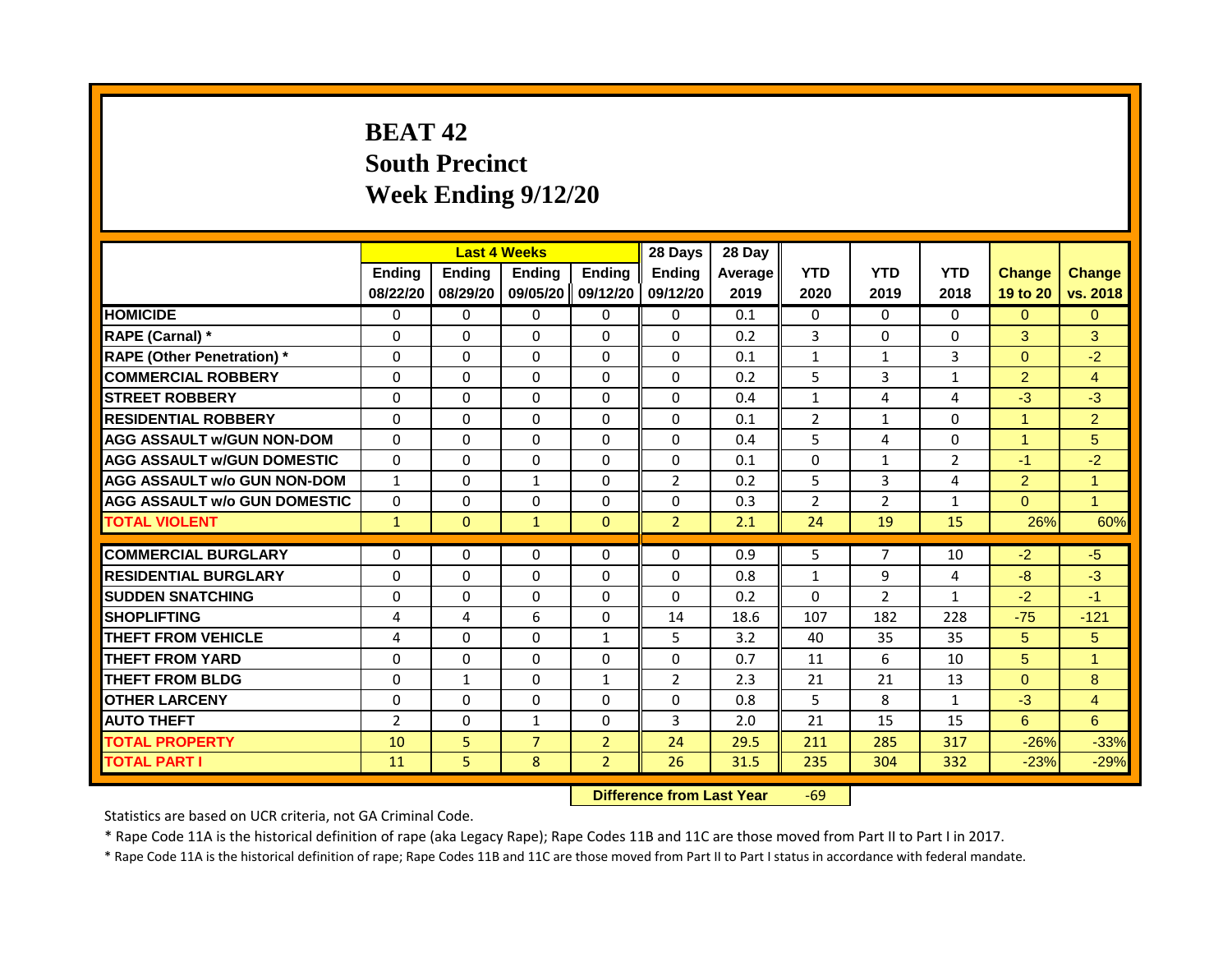# **BEAT 43 South Precinct Week Ending 9/12/20**

|                                     |               |                | <b>Last 4 Weeks</b>              |                   | 28 Days        | 28 Day  |                |                |                |                      |                |
|-------------------------------------|---------------|----------------|----------------------------------|-------------------|----------------|---------|----------------|----------------|----------------|----------------------|----------------|
|                                     | <b>Ending</b> | Ending         | <b>Ending</b>                    | <b>Ending</b>     | <b>Endina</b>  | Average | <b>YTD</b>     | <b>YTD</b>     | <b>YTD</b>     | <b>Change</b>        | <b>Change</b>  |
|                                     | 08/22/20      | 08/29/20       |                                  | 09/05/20 09/12/20 | 09/12/20       | 2019    | 2020           | 2019           | 2018           | 19 to 20             | vs. 2018       |
| <b>HOMICIDE</b>                     | 0             | 0              | $\mathbf{0}$                     | 0                 | 0              | 0.2     | $\mathbf{0}$   | $\mathbf{1}$   | $\mathbf{1}$   | $-1$                 | $-1$           |
| RAPE (Carnal) *                     | 0             | $\Omega$       | 0                                | $\Omega$          | $\Omega$       | 0.2     | $\overline{2}$ | 2              | 1              | $\Omega$             | $\overline{1}$ |
| <b>RAPE (Other Penetration)</b> *   | $\Omega$      | $\Omega$       | $\Omega$                         | $\Omega$          | $\Omega$       | 0.1     | $\mathbf{1}$   | $\Omega$       | $\Omega$       | $\overline{1}$       | $\mathbf{1}$   |
| <b>COMMERCIAL ROBBERY</b>           | $\Omega$      | $\mathbf{1}$   | $\Omega$                         | $\mathbf{1}$      | $\overline{2}$ | 0.3     | 8              | $\overline{3}$ | 1              | 5                    | $\overline{7}$ |
| <b>STREET ROBBERY</b>               | 1             | $\Omega$       | 0                                | $\Omega$          | $\mathbf{1}$   | 0.7     | 3              | 4              | $\overline{7}$ | $-1$                 | $-4$           |
| <b>RESIDENTIAL ROBBERY</b>          | $\Omega$      | $\Omega$       | $\Omega$                         | $\Omega$          | $\Omega$       | 0.1     | $\Omega$       | $\mathbf{1}$   | 3              | $-1$                 | $-3$           |
| <b>AGG ASSAULT w/GUN ON-DOM</b>     | $\Omega$      | $\Omega$       | $\mathbf{1}$                     | $\Omega$          | $\mathbf{1}$   | 0.6     | 16             | 8              | $\mathbf{1}$   | 8                    | 15             |
| <b>AGG ASSAULT W/GUN DOMESTIC</b>   | $\Omega$      | $\Omega$       | $\Omega$                         | $\Omega$          | $\Omega$       | 0.2     | $\mathbf{1}$   | $\overline{2}$ | $\mathbf{1}$   | $-1$                 | $\Omega$       |
| <b>AGG ASSAULT w/o GUN NON-DOM</b>  | $\Omega$      | $\Omega$       | 0                                | $\Omega$          | $\Omega$       | 0.6     | 5              | 5              | 5              | $\Omega$             | $\Omega$       |
| <b>AGG ASSAULT w/o GUN DOMESTIC</b> | $\Omega$      | $\Omega$       | $\mathbf{1}$                     | $\Omega$          | 1              | 0.6     | 12             | 6              | 2              | 6                    | 10             |
| <b>TOTAL VIOLENT</b>                | $\mathbf{1}$  | $\mathbf{1}$   | $\overline{2}$                   | $\mathbf{1}$      | 5              | 3.5     | 48             | 32             | 22             | 50%                  | 118%           |
|                                     |               |                |                                  |                   |                |         |                |                |                |                      |                |
| <b>COMMERCIAL BURGLARY</b>          | $\mathbf{1}$  | $\Omega$       | $\Omega$                         | $\Omega$          | 1              | 1.2     | 6              | 8              | 13             | $-2$                 | $-7$           |
| <b>RESIDENTIAL BURGLARY</b>         | $\mathbf{1}$  | $\mathbf{1}$   | $\overline{2}$                   | $\Omega$          | 4              | 2.1     | 17             | 21             | 28             | $-4$                 | $-11$          |
| <b>SUDDEN SNATCHING</b>             | $\mathbf{1}$  | $\Omega$       | 0                                | $\Omega$          | $\mathbf{1}$   | 0.2     | $\overline{2}$ | $\mathbf{1}$   | 3              | $\blacktriangleleft$ | $-1$           |
| <b>SHOPLIFTING</b>                  | 1             | $\mathbf{1}$   | $\mathbf{1}$                     | $\Omega$          | 3              | 6.8     | 25             | 60             | 36             | $-35$                | $-11$          |
| <b>THEFT FROM VEHICLE</b>           | 3             | $\Omega$       | $\overline{2}$                   | $\mathbf{1}$      | 6              | 2.7     | 41             | 25             | 32             | 16                   | 9              |
| <b>THEFT FROM YARD</b>              | $\mathbf{1}$  | $\Omega$       | $\Omega$                         | $\Omega$          | $\mathbf{1}$   | 1.2     | 10             | 10             | 16             | $\Omega$             | $-6$           |
| <b>THEFT FROM BLDG</b>              | $\Omega$      | $\mathbf{1}$   | $\mathbf{1}$                     | $\Omega$          | $\overline{2}$ | 2.1     | 9              | 25             | 24             | $-16$                | $-15$          |
| <b>OTHER LARCENY</b>                | $\Omega$      | $\Omega$       | 0                                | $\Omega$          | 0              | 0.5     | 5              | 5              | $\overline{2}$ | $\Omega$             | 3              |
| <b>AUTO THEFT</b>                   | $\Omega$      | $\mathbf{1}$   | $\Omega$                         | $\mathbf{1}$      | $\overline{2}$ | 1.8     | 20             | 14             | 17             | 6                    | $\overline{3}$ |
| <b>TOTAL PROPERTY</b>               | 8             | $\overline{4}$ | 6                                | $\overline{2}$    | 20             | 18.6    | 135            | 169            | 171            | $-20%$               | $-21%$         |
| <b>TOTAL PART I</b>                 | 9             | 5              | 8                                | 3                 | 25             | 22.1    | 183            | 201            | 193            | $-9%$                | $-5%$          |
|                                     |               |                | <b>Difference from Last Year</b> |                   | $-18$          |         |                |                |                |                      |                |

Statistics are based on UCR criteria, not GA Criminal Code.

\* Rape Code 11A is the historical definition of rape (aka Legacy Rape); Rape Codes 11B and 11C are those moved from Part II to Part I in 2017.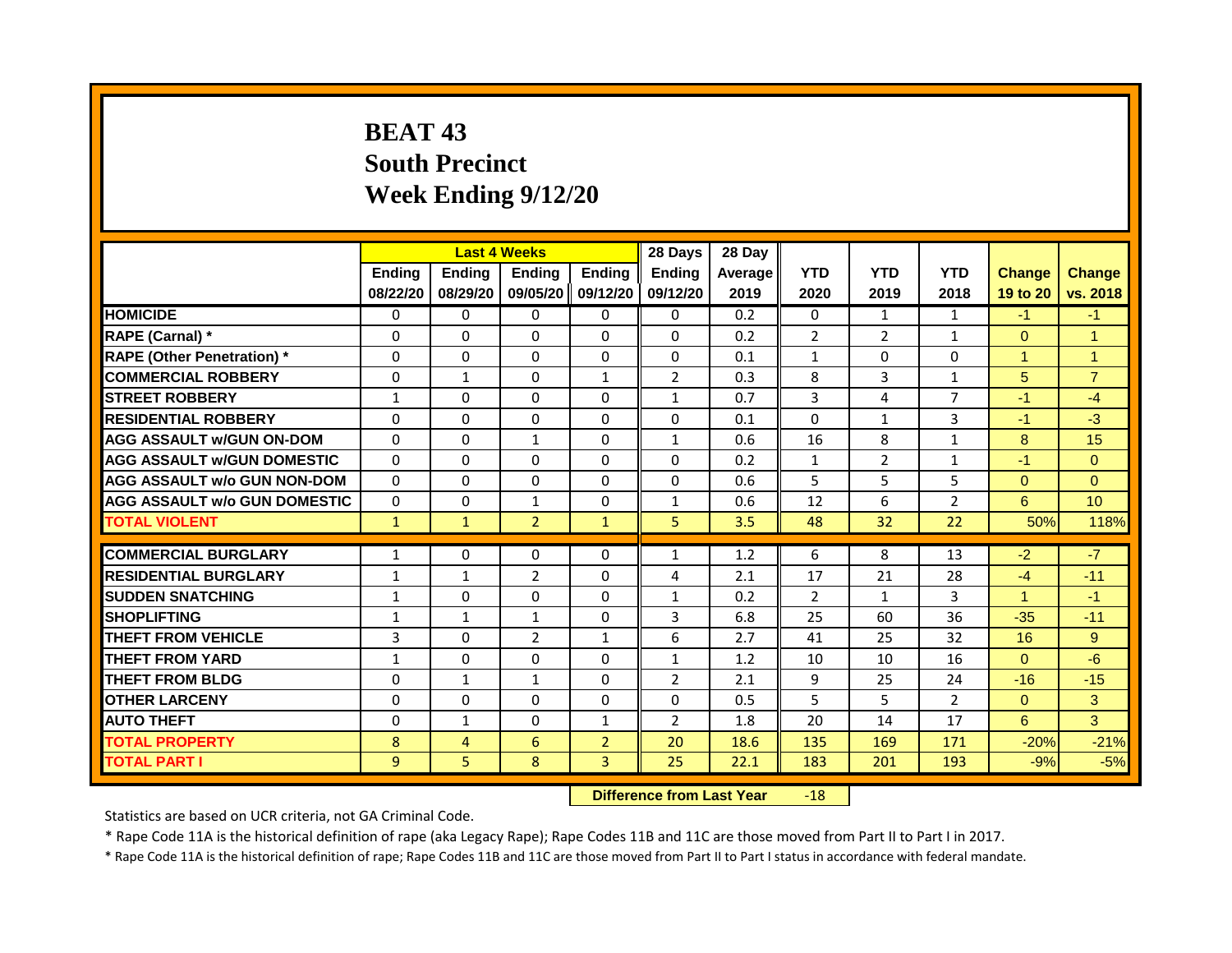# **BEAT 44 South Precinct Week Ending 9/12/20**

|                                     |                |                | <b>Last 4 Weeks</b> |                | 28 Days                               | 28 Day  |                |                |                |                      |                      |
|-------------------------------------|----------------|----------------|---------------------|----------------|---------------------------------------|---------|----------------|----------------|----------------|----------------------|----------------------|
|                                     | Ending         | <b>Ending</b>  | <b>Ending</b>       | <b>Ending</b>  | <b>Ending</b>                         | Average | <b>YTD</b>     | <b>YTD</b>     | <b>YTD</b>     | <b>Change</b>        | <b>Change</b>        |
|                                     | 08/22/20       | 08/29/20       | 09/05/20 09/12/20   |                | 09/12/20                              | 2019    | 2020           | 2019           | 2018           | 19 to 20             | vs. 2018             |
| <b>HOMICIDE</b>                     | 0              | $\Omega$       | $\Omega$            | $\Omega$       | 0                                     | 0.1     | $\mathbf{1}$   | $\mathbf{1}$   | $\mathbf{1}$   | $\Omega$             | $\Omega$             |
| RAPE (Carnal) *                     | 0              | $\Omega$       | $\Omega$            | $\Omega$       | $\Omega$                              | 0.2     | $\overline{2}$ | $\overline{2}$ | $\overline{2}$ | $\overline{0}$       | $\Omega$             |
| <b>RAPE (Other Penetration) *</b>   | $\Omega$       | $\Omega$       | $\Omega$            | $\Omega$       | $\Omega$                              | 0.0     | $\overline{2}$ | $\Omega$       | $\overline{2}$ | $\overline{2}$       | $\Omega$             |
| <b>COMMERCIAL ROBBERY</b>           | $\Omega$       | $\Omega$       | $\mathbf{0}$        | $\Omega$       | $\Omega$                              | 0.0     | $\mathbf{1}$   | $\Omega$       | $\mathbf{1}$   | $\blacktriangleleft$ | $\Omega$             |
| <b>STREET ROBBERY</b>               | $\Omega$       | $\Omega$       | $\Omega$            | $\Omega$       | $\Omega$                              | 0.5     | 4              | 4              | 4              | $\Omega$             | $\Omega$             |
| <b>RESIDENTIAL ROBBERY</b>          | 0              | 0              | $\Omega$            | 0              | $\Omega$                              | 0.0     | $\overline{2}$ | $\Omega$       | 4              | $\overline{2}$       | $-2$                 |
| AGG ASSAULT w/GUN NON-DOM           | $\Omega$       | $\Omega$       | $\Omega$            | $\Omega$       | $\Omega$                              | 0.8     | 9              | 8              | 4              | 4                    | 5                    |
| <b>AGG ASSAULT w/GUN DOMESTIC</b>   | $\Omega$       | $\Omega$       | $\Omega$            | $\Omega$       | $\Omega$                              | 0.2     | 1              | 2              | $\overline{2}$ | $-1$                 | $-1$                 |
| <b>AGG ASSAULT w/o GUN NON-DOM</b>  | $\Omega$       | $\Omega$       | $\mathbf{0}$        | $\mathbf{1}$   | $\mathbf{1}$                          | 0.4     | 4              | 5              | 3              | $-1$                 | $\blacktriangleleft$ |
| <b>AGG ASSAULT w/o GUN DOMESTIC</b> | $\mathbf{1}$   | $\mathbf{1}$   | 3                   | $\Omega$       | 5                                     | 1.2     | 12             | 12             | $\overline{2}$ | $\Omega$             | 10 <sup>°</sup>      |
| <b>TOTAL VIOLENT</b>                | $\mathbf{1}$   | $\mathbf{1}$   | $\overline{3}$      | $\mathbf{1}$   | 6                                     | 3.3     | 38             | 34             | 25             | 12%                  | 52%                  |
|                                     |                |                |                     |                |                                       |         |                |                |                |                      |                      |
| <b>COMMERCIAL BURGLARY</b>          | $\Omega$       | $\Omega$       | $\Omega$            | $\Omega$       | $\Omega$                              | 0.8     | $\overline{2}$ | 10             | $\mathbf{1}$   | $-8$                 | $\blacktriangleleft$ |
| <b>RESIDENTIAL BURGLARY</b>         | 0              | $\Omega$       | $\Omega$            | $\overline{2}$ | $\overline{2}$                        | 1.5     | 19             | 16             | 23             | 3                    | $-4$                 |
| <b>SUDDEN SNATCHING</b>             | $\Omega$       | $\Omega$       | $\Omega$            | $\Omega$       | $\Omega$                              | 0.2     | $\Omega$       | $\overline{2}$ | $\Omega$       | $-2$                 | $\Omega$             |
| <b>SHOPLIFTING</b>                  | 0              | $\Omega$       | $\Omega$            | $\Omega$       | $\Omega$                              | 2.7     | 13             | 23             | 48             | $-10$                | $-35$                |
| <b>THEFT FROM VEHICLE</b>           | $\Omega$       | $\mathbf{1}$   | $\Omega$            | $\mathbf{1}$   | $\overline{2}$                        | 6.5     | 36             | 64             | 58             | $-28$                | $-22$                |
| <b>THEFT FROM YARD</b>              | $\Omega$       | $\Omega$       | $\Omega$            | $\Omega$       | $\Omega$                              | 0.7     | 9              | $\overline{7}$ | 10             | $\overline{2}$       | $-1$                 |
| <b>THEFT FROM BLDG</b>              | $\mathbf{1}$   | $\Omega$       | $\Omega$            | $\Omega$       | $\mathbf{1}$                          | 1.4     | 15             | 16             | 10             | $-1$                 | 5                    |
| <b>OTHER LARCENY</b>                | $\Omega$       | $\Omega$       | $\Omega$            | $\Omega$       | $\Omega$                              | 0.8     | 6              | 8              | 6              | $-2$                 | $\Omega$             |
| <b>AUTO THEFT</b>                   | $\Omega$       | $\mathbf{1}$   | $\Omega$            | $\Omega$       | $\mathbf{1}$                          | 2.7     | 16             | 21             | 16             | $-5$                 | $\Omega$             |
| <b>TOTAL PROPERTY</b>               | $\mathbf{1}$   | $\overline{2}$ | $\mathbf{0}$        | 3              | 6                                     | 17.3    | 116            | 167            | 172            | $-31%$               | $-33%$               |
| <b>TOTAL PART I</b>                 | $\overline{2}$ | 3              | 3                   | $\overline{4}$ | 12                                    | 20.6    | 154            | 201            | 197            | $-23%$               | $-22%$               |
|                                     |                |                |                     | <b>DOM:</b>    | and the company of the control with a |         | $\sim$         |                |                |                      |                      |

**Difference from Last Year** -47

Statistics are based on UCR criteria, not GA Criminal Code.

\* Rape Code 11A is the historical definition of rape (aka Legacy Rape); Rape Codes 11B and 11C are those moved from Part II to Part I in 2017.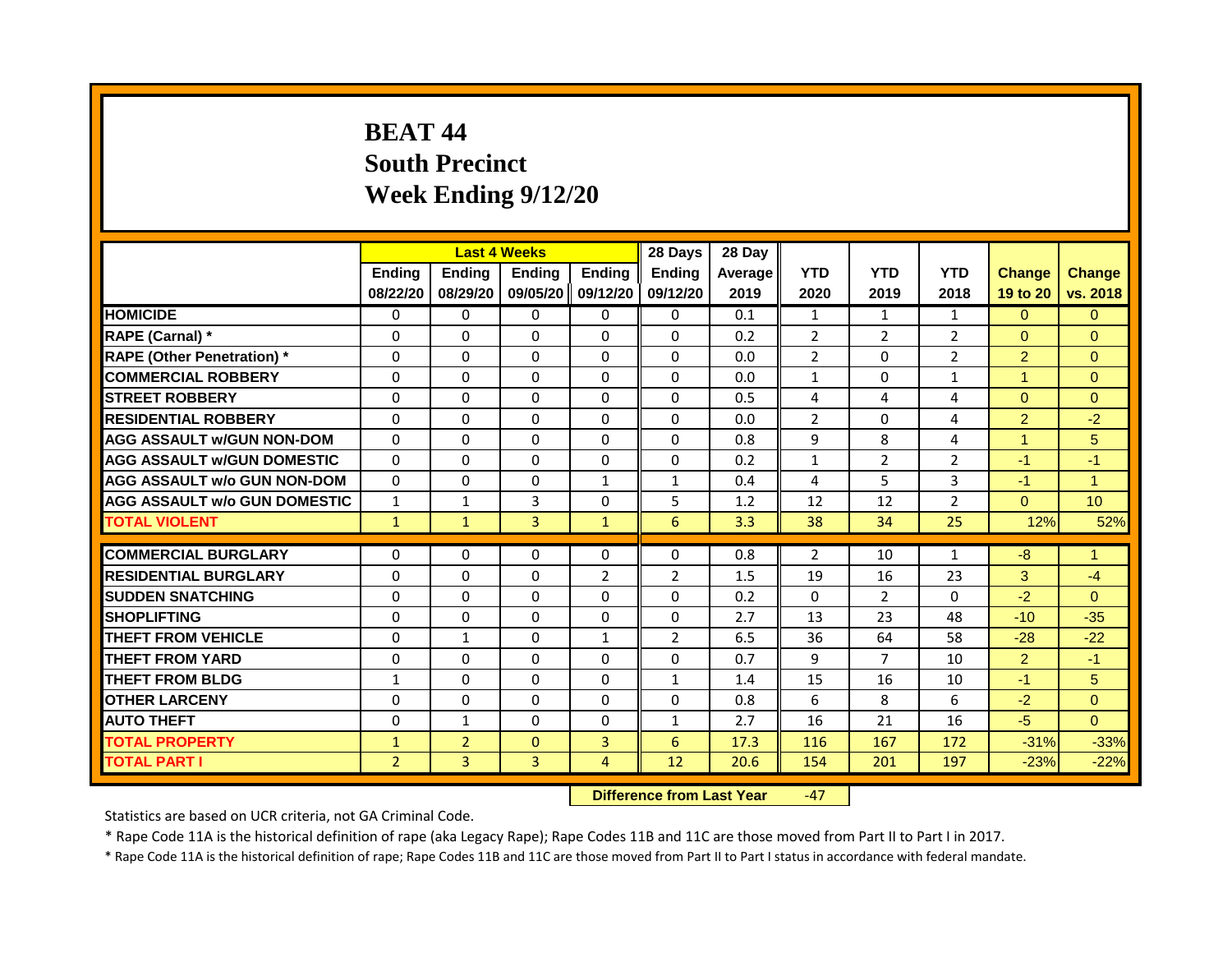# **BEAT 45 South Precinct Week Ending 9/12/20**

|                                     |                |                | <b>Last 4 Weeks</b> |                | 28 Days                   | 28 Day  |                |                |                |                      |                      |
|-------------------------------------|----------------|----------------|---------------------|----------------|---------------------------|---------|----------------|----------------|----------------|----------------------|----------------------|
|                                     | Ending         | Ending         | Ending              | <b>Ending</b>  | <b>Ending</b>             | Average | <b>YTD</b>     | <b>YTD</b>     | <b>YTD</b>     | <b>Change</b>        | <b>Change</b>        |
|                                     | 08/22/20       | 08/29/20       | 09/05/20            | 09/12/20       | 09/12/20                  | 2019    | 2020           | 2019           | 2018           | 19 to 20             | vs. 2018             |
| <b>HOMICIDE</b>                     | 0              | 0              | $\Omega$            | $\Omega$       | 0                         | 0.0     | $\mathbf{1}$   | $\Omega$       | 1              | $\blacktriangleleft$ | $\Omega$             |
| RAPE (Carnal) *                     | 0              | $\Omega$       | $\Omega$            | $\Omega$       | $\Omega$                  | 0.1     | 3              | $\Omega$       | $\overline{3}$ | 3                    | $\Omega$             |
| <b>RAPE (Other Penetration) *</b>   | $\Omega$       | $\Omega$       | $\Omega$            | $\Omega$       | $\Omega$                  | 0.0     | $\mathbf{1}$   | $\Omega$       | 3              | $\overline{1}$       | $-2$                 |
| <b>COMMERCIAL ROBBERY</b>           | $\Omega$       | $\Omega$       | $\mathbf{0}$        | $\Omega$       | $\Omega$                  | 0.2     | $\overline{3}$ | $\mathbf{1}$   | $\overline{2}$ | $\overline{2}$       | $\blacktriangleleft$ |
| <b>STREET ROBBERY</b>               | $\Omega$       | $\Omega$       | $\Omega$            | $\Omega$       | $\Omega$                  | 0.3     | 3              | $\overline{2}$ | 3              | $\blacktriangleleft$ | $\Omega$             |
| <b>RESIDENTIAL ROBBERY</b>          | $\Omega$       | 0              | $\Omega$            | 0              | 0                         | 0.1     | $\Omega$       | $\mathbf{1}$   | 0              | $-1$                 | $\Omega$             |
| <b>AGG ASSAULT w/GUN NON-DOM</b>    | $\Omega$       | $\Omega$       | $\Omega$            | $\mathbf{1}$   | $\mathbf{1}$              | 0.5     | 5              | $\overline{3}$ | $\overline{2}$ | $\overline{2}$       | 3                    |
| <b>AGG ASSAULT w/GUN DOMESTIC</b>   | $\Omega$       | $\Omega$       | $\Omega$            | $\Omega$       | $\Omega$                  | 0.2     | $\overline{2}$ | $\mathbf{1}$   | 1              | $\blacktriangleleft$ | $\blacktriangleleft$ |
| <b>AGG ASSAULT w/o GUN NON-DOM</b>  | $\Omega$       | $\Omega$       | $\Omega$            | $\Omega$       | $\Omega$                  | 0.2     | $\overline{2}$ | $\mathbf{1}$   | 4              | $\blacktriangleleft$ | $-2$                 |
| <b>AGG ASSAULT w/o GUN DOMESTIC</b> | $\mathbf{1}$   | $\overline{2}$ | $\mathbf{1}$        | $\Omega$       | 4                         | 0.5     | 6              | 4              | 3              | $\overline{2}$       | 3                    |
| <b>TOTAL VIOLENT</b>                | $\mathbf{1}$   | $\overline{2}$ | $\mathbf{1}$        | $\mathbf{1}$   | 5                         | 1.9     | 26             | 13             | 22             | 100%                 | 18%                  |
| <b>COMMERCIAL BURGLARY</b>          | $\Omega$       | $\Omega$       | $\Omega$            | $\Omega$       | $\Omega$                  | 0.2     | $\overline{2}$ | $\overline{2}$ | $\overline{3}$ | $\Omega$             | $-1$                 |
|                                     |                |                |                     |                |                           |         |                |                |                |                      |                      |
| <b>RESIDENTIAL BURGLARY</b>         | 0              | $\Omega$       | $\Omega$            | $\Omega$       | $\Omega$                  | 1.2     | 9              | 11             | 24             | $-2$                 | $-15$                |
| <b>SUDDEN SNATCHING</b>             | $\Omega$       | $\mathbf{0}$   | $\Omega$            | $\Omega$       | $\Omega$                  | 0.1     | $\Omega$       | $\mathbf{1}$   | $\Omega$       | $-1$                 | $\Omega$             |
| <b>SHOPLIFTING</b>                  | $\mathbf{1}$   | $\Omega$       | $\Omega$            | $\mathbf{1}$   | $\overline{2}$            | 8.0     | 23             | 87             | 37             | $-64$                | $-14$                |
| <b>THEFT FROM VEHICLE</b>           | $\overline{2}$ | $\Omega$       | $\Omega$            | $\Omega$       | $\overline{2}$            | 3.1     | 36             | 26             | 37             | 10                   | $-1$                 |
| <b>THEFT FROM YARD</b>              | $\mathbf{1}$   | $\mathbf{1}$   | $\Omega$            | $\Omega$       | $\overline{2}$            | 1.2     | 10             | 12             | 18             | $-2$                 | $-8-$                |
| <b>THEFT FROM BLDG</b>              | $\Omega$       | $\Omega$       | $\mathbf{1}$        | $\Omega$       | $\mathbf{1}$              | 1.2     | 9              | 12             | 12             | $-3$                 | $-3$                 |
| <b>OTHER LARCENY</b>                | $\Omega$       | $\Omega$       | $\Omega$            | $\Omega$       | $\Omega$                  | 0.5     | 4              | $\overline{2}$ | 4              | 2 <sup>1</sup>       | $\Omega$             |
| <b>AUTO THEFT</b>                   | $\mathbf{1}$   | 3              | $\Omega$            | $\Omega$       | 4                         | 1.0     | 16             | 9              | 13             | $\overline{7}$       | 3                    |
| <b>TOTAL PROPERTY</b>               | 5              | $\overline{4}$ | $\mathbf{1}$        | $\mathbf{1}$   | 11                        | 16.3    | 109            | 162            | 148            | $-33%$               | $-26%$               |
| <b>TOTAL PART I</b>                 | 6              | 6              | $\overline{2}$      | $\overline{2}$ | 16                        | 18.2    | 135            | 175            | 170            | $-23%$               | $-21%$               |
|                                     |                |                |                     |                | Difference from Look Voor |         | $\sqrt{2}$     |                |                |                      |                      |

**Difference from Last Year** -40

Statistics are based on UCR criteria, not GA Criminal Code.

\* Rape Code 11A is the historical definition of rape (aka Legacy Rape); Rape Codes 11B and 11C are those moved from Part II to Part I in 2017.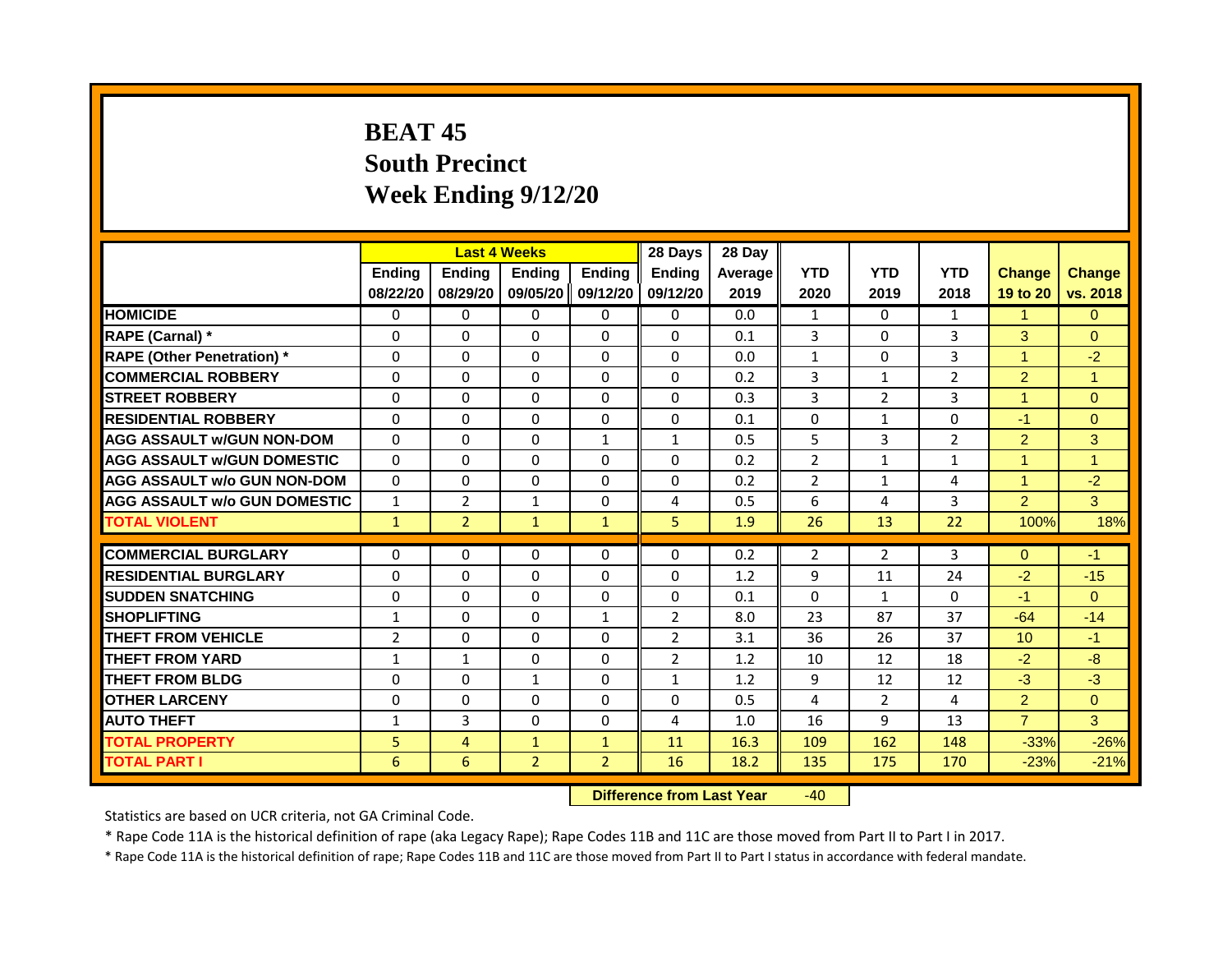#### **BEAT 46 South Precinct Week Ending 9/12/20**

|                                     |                |               | <b>Last 4 Weeks</b>              |                | 28 Days        | 28 Day  |                |                |              |                      |                      |
|-------------------------------------|----------------|---------------|----------------------------------|----------------|----------------|---------|----------------|----------------|--------------|----------------------|----------------------|
|                                     | <b>Ending</b>  | <b>Ending</b> | <b>Ending</b>                    | <b>Ending</b>  | <b>Endina</b>  | Average | <b>YTD</b>     | <b>YTD</b>     | <b>YTD</b>   | <b>Change</b>        | <b>Change</b>        |
|                                     | 08/22/20       | 08/29/20      | 09/05/20 09/12/20                |                | 09/12/20       | 2019    | 2020           | 2019           | 2018         | 19 to 20             | vs. 2019             |
| <b>HOMICIDE</b>                     | 0              | 0             | $\mathbf{0}$                     | 0              | 0              | 0.2     | 0              | $\overline{2}$ | $\mathbf{1}$ | $-2$                 | $-1$                 |
| RAPE (Carnal) *                     | 0              | $\Omega$      | $\mathbf{1}$                     | $\Omega$       | $\mathbf{1}$   | 0.2     | 3              | $\overline{2}$ | $\mathbf{1}$ | $\blacktriangleleft$ | $\overline{2}$       |
| <b>RAPE (Other Penetration) *</b>   | $\Omega$       | $\Omega$      | $\Omega$                         | $\Omega$       | $\Omega$       | 0.0     | $\Omega$       | $\Omega$       | 3            | $\Omega$             | $-3$                 |
| <b>COMMERCIAL ROBBERY</b>           | $\Omega$       | $\Omega$      | $\Omega$                         | $\Omega$       | $\Omega$       | 0.2     | $\mathbf{1}$   | $\overline{2}$ | 3            | $-1$                 | $-2$                 |
| <b>STREET ROBBERY</b>               | 1              | $\Omega$      | $\Omega$                         | $\Omega$       | $\mathbf{1}$   | 0.2     | 4              | $\overline{2}$ | 6            | $\overline{2}$       | $-2$                 |
| <b>RESIDENTIAL ROBBERY</b>          | $\Omega$       | $\Omega$      | $\Omega$                         | $\Omega$       | $\Omega$       | 0.0     | $\Omega$       | $\Omega$       | $\Omega$     | $\Omega$             | $\Omega$             |
| <b>AGG ASSAULT w/GUN NON-DOM</b>    | $\Omega$       | $\Omega$      | $\Omega$                         | $\Omega$       | $\Omega$       | 0.3     | 8              | 4              | 3            | $\overline{4}$       | 5                    |
| <b>AGG ASSAULT W/GUN DOMESTIC</b>   | $\Omega$       | $\Omega$      | $\Omega$                         | $\Omega$       | $\Omega$       | 0.2     | $\mathbf{1}$   | 3              | $\Omega$     | $-2$                 | $\mathbf{1}$         |
| <b>AGG ASSAULT w/o GUN NON-DOM</b>  | $\Omega$       | $\Omega$      | $\Omega$                         | $\Omega$       | $\Omega$       | 0.4     | 5              | 4              | $\Omega$     | 1                    | 5                    |
| <b>AGG ASSAULT w/o GUN DOMESTIC</b> | $\mathbf{1}$   | $\Omega$      | $\Omega$                         | $\Omega$       | $\mathbf{1}$   | 0.9     | 3              | 8              | 8            | $-5$                 | $-5$                 |
| <b>TOTAL VIOLENT</b>                | $\overline{2}$ | $\mathbf{0}$  | $\mathbf{1}$                     | $\Omega$       | $\overline{3}$ | 2.5     | 25             | 27             | 25           | $-7%$                | 0%                   |
|                                     |                |               |                                  |                |                |         |                |                |              |                      |                      |
| <b>COMMERCIAL BURGLARY</b>          | $\Omega$       | $\Omega$      | $\Omega$                         | $\Omega$       | $\Omega$       | 0.8     | 3              | 8              | 8            | $-5$                 | $-5$                 |
| <b>RESIDENTIAL BURGLARY</b>         | $\Omega$       | $\Omega$      | $\mathbf{1}$                     | $\Omega$       | $\mathbf{1}$   | 2.2     | 8              | 19             | 39           | $-11$                | $-31$                |
| <b>SUDDEN SNATCHING</b>             | $\Omega$       | $\Omega$      | $\Omega$                         | $\Omega$       | $\Omega$       | 0.3     | $\overline{2}$ | $\overline{2}$ | 1            | $\Omega$             | $\blacktriangleleft$ |
| <b>SHOPLIFTING</b>                  | 3              | $\mathbf{1}$  | $\overline{2}$                   | $\overline{3}$ | 9              | 9.6     | 46             | 94             | 92           | $-48$                | $-46$                |
| <b>THEFT FROM VEHICLE</b>           | $\Omega$       | $\Omega$      | 3                                | $\Omega$       | 3              | 4.1     | 27             | 41             | 54           | $-14$                | $-27$                |
| <b>THEFT FROM YARD</b>              | $\mathbf{1}$   | $\Omega$      | $\mathbf{0}$                     | $\Omega$       | $\mathbf{1}$   | 0.6     | 8              | 5              | 8            | 3                    | $\Omega$             |
| <b>THEFT FROM BLDG</b>              | $\Omega$       | $\Omega$      | $\Omega$                         | $\Omega$       | $\Omega$       | 2.1     | 15             | 17             | 25           | $-2$                 | $-10$                |
| <b>OTHER LARCENY</b>                | $\Omega$       | $\Omega$      | $\Omega$                         | $\Omega$       | $\Omega$       | 0.8     | $\overline{2}$ | 6              | 4            | $-4$                 | $-2$                 |
| <b>AUTO THEFT</b>                   | 0              | $\Omega$      | $\Omega$                         | $\mathbf{1}$   | $\mathbf{1}$   | 1.9     | $\overline{7}$ | 20             | 31           | $-13$                | $-24$                |
| <b>TOTAL PROPERTY</b>               | $\overline{4}$ | $\mathbf{1}$  | 6                                | $\overline{4}$ | 15             | 22.3    | 118            | 212            | 262          | $-44%$               | $-55%$               |
| <b>TOTAL PART I</b>                 | 6              | $\mathbf{1}$  | $\overline{7}$                   | $\overline{4}$ | 18             | 24.8    | 143            | 239            | 287          | $-40%$               | $-50%$               |
|                                     |                |               | <b>Difference from Last Year</b> |                | $-96$          |         |                |                |              |                      |                      |

Statistics are based on UCR criteria, not GA Criminal Code.

\* Rape Code 11A is the historical definition of rape (aka Legacy Rape); Rape Codes 11B and 11C are those moved from Part II to Part I in 2017.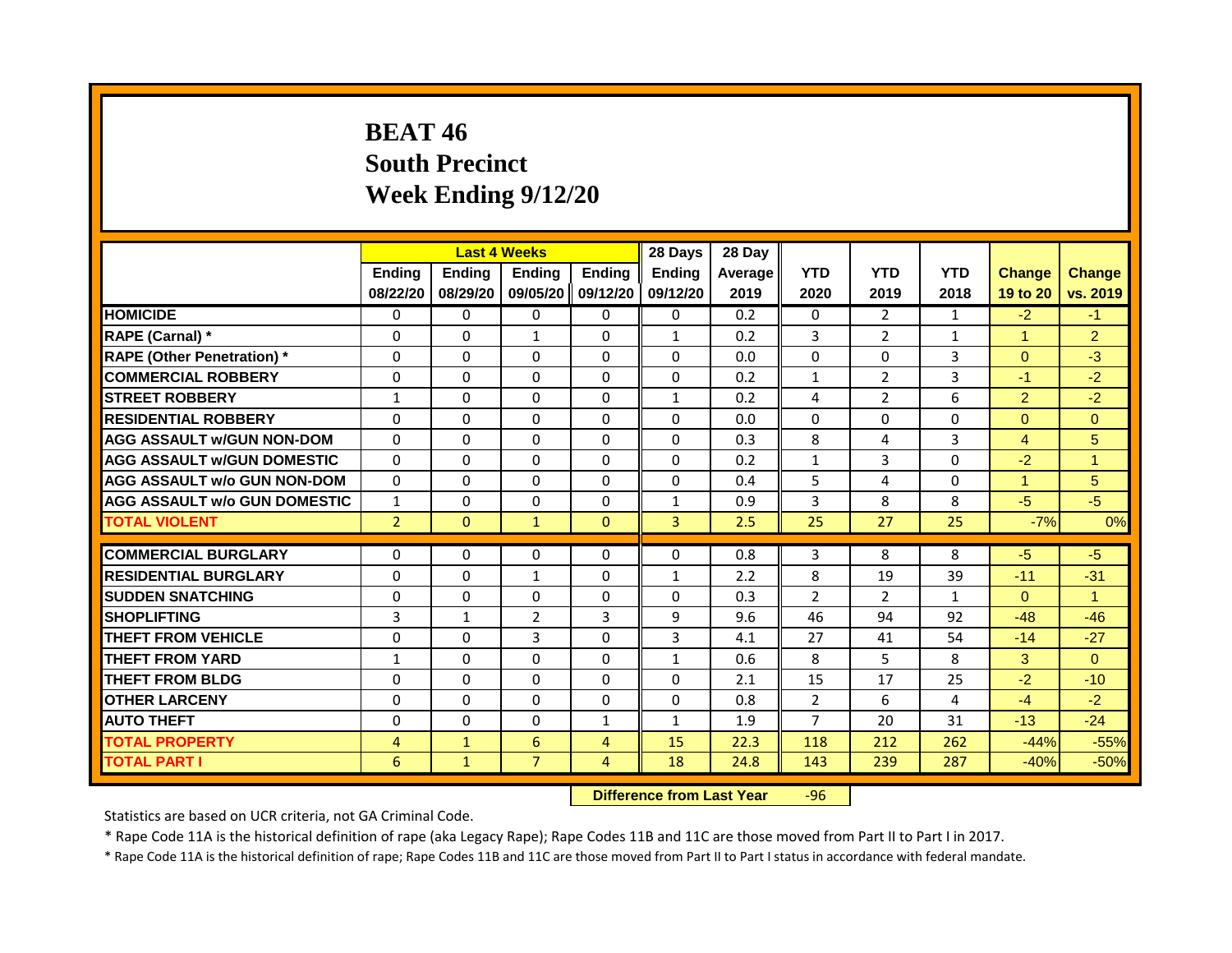# **BEAT 47 South Precinct Week Ending 9/12/20**

|                                     |                |              | <b>Last 4 Weeks</b> |                | 28 Days                   | 28 Day  |                 |                |                |                |                |
|-------------------------------------|----------------|--------------|---------------------|----------------|---------------------------|---------|-----------------|----------------|----------------|----------------|----------------|
|                                     | Ending         | Ending       | <b>Ending</b>       | Ending         | <b>Ending</b>             | Average | <b>YTD</b>      | <b>YTD</b>     | <b>YTD</b>     | <b>Change</b>  | <b>Change</b>  |
|                                     | 08/22/20       | 08/29/20     | 09/05/20            | 09/12/20       | 09/12/20                  | 2019    | 2020            | 2019           | 2018           | 19 to 20       | vs. 2018       |
| <b>HOMICIDE</b>                     | 0              | $\Omega$     | $\mathbf{0}$        | $\Omega$       | $\mathbf 0$               | 0.0     | $\mathbf{0}$    | $\Omega$       | $\Omega$       | $\overline{0}$ | $\overline{0}$ |
| RAPE (Carnal) *                     | $\Omega$       | $\Omega$     | $\Omega$            | $\Omega$       | $\Omega$                  | 0.0     | $\Omega$        | $\Omega$       | $\mathbf{1}$   | $\mathbf{0}$   | $-1$           |
| <b>RAPE (Other Penetration) *</b>   | 0              | $\Omega$     | $\Omega$            | $\Omega$       | $\Omega$                  | 0.0     | $\Omega$        | $\Omega$       | $\mathbf{1}$   | $\Omega$       | $-1$           |
| <b>COMMERCIAL ROBBERY</b>           | $\Omega$       | $\Omega$     | $\Omega$            | $\Omega$       | $\Omega$                  | 0.0     | $\mathbf{0}$    | $\Omega$       | 0              | $\mathbf{0}$   | $\Omega$       |
| <b>STREET ROBBERY</b>               | $\Omega$       | $\Omega$     | $\Omega$            | $\Omega$       | $\Omega$                  | 0.1     | $\Omega$        | $\mathbf{1}$   | $\Omega$       | $-1$           | $\overline{0}$ |
| <b>RESIDENTIAL ROBBERY</b>          | $\Omega$       | $\Omega$     | $\Omega$            | $\Omega$       | $\Omega$                  | 0.0     | $\mathbf{1}$    | $\Omega$       | 0              | $\mathbf{1}$   | 1              |
| <b>AGG ASSAULT w/GUN NON-GUN</b>    | $\Omega$       | $\Omega$     | $\Omega$            | $\Omega$       | $\Omega$                  | 0.2     | $\Omega$        | $\overline{2}$ | $\Omega$       | $-2$           | $\Omega$       |
| <b>AGG ASSAULT W/GUN DOMESTIC</b>   | $\Omega$       | $\Omega$     | $\Omega$            | $\mathbf{0}$   | $\Omega$                  | 0.1     | $\Omega$        | $\mathbf{1}$   | $\Omega$       | $-1$           | $\Omega$       |
| <b>AGG ASSAULT w/o GUN NON-DOM</b>  | $\Omega$       | $\Omega$     | $\Omega$            | $\Omega$       | $\Omega$                  | 0.3     | $\Omega$        | $\overline{3}$ | 0              | $-3$           | $\overline{0}$ |
| <b>AGG ASSAULT w/o GUN DOMESTIC</b> | $\Omega$       | $\Omega$     | $\Omega$            | $\Omega$       | $\Omega$                  | 0.4     | $\mathbf{1}$    | 3              | $\Omega$       | $-2$           | $\mathbf{1}$   |
| <b>TOTAL VIOLENT</b>                | $\Omega$       | $\mathbf{0}$ | $\mathbf{0}$        | $\mathbf{0}$   | $\mathbf{0}$              | 1.1     | $\overline{2}$  | 10             | 2 <sup>1</sup> | $-80%$         | 0%             |
|                                     |                |              |                     |                |                           |         |                 |                |                |                |                |
| <b>COMMERCIAL BURGLARY</b>          | $\Omega$       | $\Omega$     | $\Omega$            | $\Omega$       | $\Omega$                  | 0.1     | $\Omega$        | $\mathbf{1}$   | $\Omega$       | $-1$           | $\Omega$       |
| <b>RESIDENTIAL BURGLARY</b>         | $\Omega$       | $\Omega$     | $\Omega$            | $\Omega$       | $\Omega$                  | 0.3     | 3               | $\mathbf{1}$   | 11             | $\overline{2}$ | $-8$           |
| <b>SUDDEN SNATCHING</b>             | $\Omega$       | $\Omega$     | $\Omega$            | $\Omega$       | $\Omega$                  | 0.0     | $\Omega$        | $\Omega$       | 0              | $\mathbf{0}$   | $\Omega$       |
| <b>SHOPLIFTING</b>                  | $\Omega$       | $\Omega$     | $\Omega$            | $\Omega$       | $\Omega$                  | 0.1     | $\Omega$        | $\Omega$       | $\mathbf{1}$   | $\Omega$       | $-1$           |
| <b>THEFT FROM VEHICLE</b>           | $\mathbf{1}$   | $\mathbf{1}$ | $\Omega$            | $\overline{3}$ | 5                         | 1.3     | 11              | 13             | 17             | $-2$           | $-6$           |
| <b>THEFT FROM YARD</b>              | $\Omega$       | $\Omega$     | $\Omega$            | $\Omega$       | $\Omega$                  | 0.7     | 5               | 8              | 4              | $-3$           | $\mathbf{1}$   |
| <b>THEFT FROM BLDG</b>              | 0              | $\Omega$     | $\Omega$            | $\Omega$       | $\Omega$                  | 0.5     | $\overline{2}$  | 5              | 6              | $-3$           | $-4$           |
| <b>OTHER LARCENY</b>                | $\Omega$       | $\Omega$     | $\Omega$            | $\Omega$       | $\Omega$                  | 0.8     | $\mathbf{1}$    | 8              | $\mathbf{1}$   | $-7$           | $\Omega$       |
| <b>AUTO THEFT</b>                   | $\mathbf{1}$   | $\Omega$     | $\mathbf{1}$        | $\Omega$       | $\overline{2}$            | 0.5     | 8               | 5              | 5              | 3              | 3              |
| <b>TOTAL PROPERTY</b>               | $\overline{2}$ | $\mathbf{1}$ | $\mathbf{1}$        | $\overline{3}$ | $\overline{7}$            | 4.2     | 30              | 41             | 45             | $-27%$         | $-33%$         |
| <b>TOTAL PART I</b>                 | $\overline{2}$ | $\mathbf{1}$ | $\mathbf{1}$        | $\overline{3}$ | $\overline{7}$            | 5.3     | 32 <sup>2</sup> | 51             | 47             | $-37%$         | $-32%$         |
|                                     |                |              |                     | P              | a a a dheann 1 anns Malan |         | $\sqrt{2}$      |                |                |                |                |

**Difference from Last Year** -19

Statistics are based on UCR criteria, not GA Criminal Code.

\* Rape Code 11A is the historical definition of rape (aka Legacy Rape); Rape Codes 11B and 11C are those moved from Part II to Part I in 2017.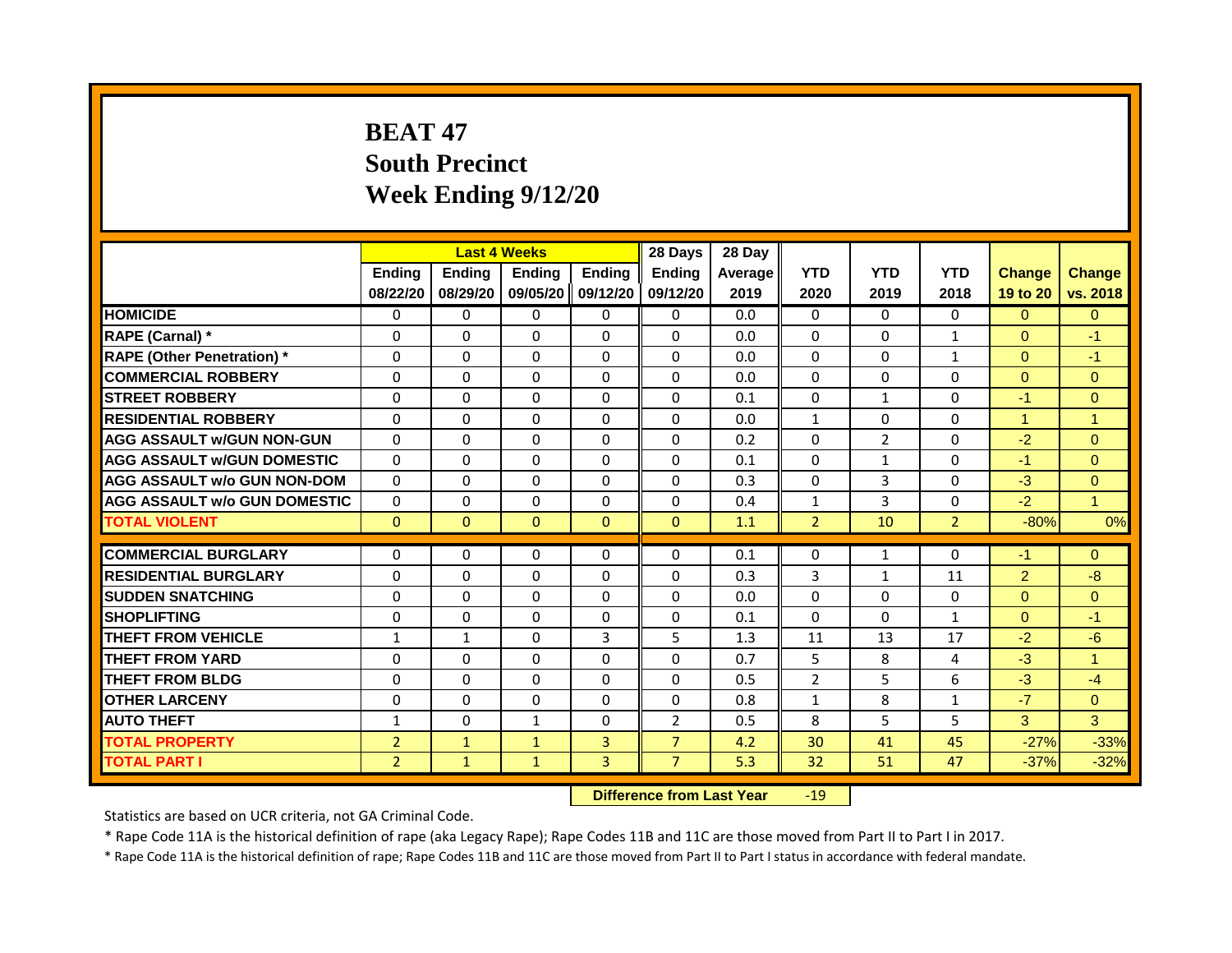# **BEAT 51 East Precinct Week Ending 9/12/20**

|                                     |                |                | <b>Last 4 Weeks</b> |                | 28 Days        | 28 Day  |                |              |                |                      |                |
|-------------------------------------|----------------|----------------|---------------------|----------------|----------------|---------|----------------|--------------|----------------|----------------------|----------------|
|                                     | <b>Ending</b>  | <b>Ending</b>  | <b>Ending</b>       | <b>Ending</b>  | <b>Ending</b>  | Average | <b>YTD</b>     | <b>YTD</b>   | <b>YTD</b>     | <b>Change</b>        | <b>Change</b>  |
|                                     | 08/22/20       | 08/29/20       | 09/05/20            | 09/12/20       | 09/12/20       | 2019    | 2020           | 2019         | 2018           | 19 to 20             | vs. 2018       |
| <b>HOMICIDE</b>                     | 0              | 0              | $\Omega$            | $\mathbf{0}$   | 0              | 0.2     | $\overline{2}$ | $\mathbf{1}$ | $\overline{2}$ | $\blacktriangleleft$ | $\Omega$       |
| RAPE (Carnal) *                     | 0              | $\Omega$       | $\Omega$            | $\Omega$       | $\Omega$       | 0.2     | $\Omega$       | $\mathbf{1}$ | 3              | $-1$                 | $-3$           |
| <b>RAPE (Other Penetration)</b> *   | $\Omega$       | $\Omega$       | $\Omega$            | $\Omega$       | $\Omega$       | 0.1     | $\mathbf{1}$   | $\Omega$     | $\overline{2}$ | $\mathbf{1}$         | $-1$           |
| <b>COMMERCIAL ROBBERY</b>           | $\Omega$       | $\Omega$       | $\Omega$            | $\Omega$       | $\Omega$       | 0.1     | $\Omega$       | $\Omega$     | $\mathbf{1}$   | $\Omega$             | $-1$           |
| <b>STREET ROBBERY</b>               | $\Omega$       | $\Omega$       | $\Omega$            | $\Omega$       | $\Omega$       | 1.2     | $\overline{3}$ | 10           | 6              | $-7$                 | $-3$           |
| <b>RESIDENTIAL ROBBERY</b>          | $\Omega$       | $\Omega$       | $\Omega$            | $\Omega$       | $\Omega$       | 0.2     | $\mathbf{1}$   | $\mathbf{1}$ | $\Omega$       | $\Omega$             | $\mathbf{1}$   |
| <b>AGG ASSAULT w/GUN NON-DOM</b>    | $\Omega$       | $\overline{2}$ | $\Omega$            | $\Omega$       | $\overline{2}$ | 1.7     | 14             | 12           | 13             | $\overline{2}$       | $\mathbf{1}$   |
| <b>AGG ASSAULT W/GUN DOMESTIC</b>   | $\Omega$       | $\Omega$       | $\Omega$            | $\Omega$       | 0              | 0.5     | $\overline{2}$ | 3            | 1              | $-1$                 | $\mathbf{1}$   |
| <b>AGG ASSAULT w/o GUN NON-DOM</b>  | $\Omega$       | $\Omega$       | $\Omega$            | $\Omega$       | $\Omega$       | 1.5     | 11             | 15           | 11             | $-4$                 | $\Omega$       |
| <b>AGG ASSAULT W/o GUN DOMESTIC</b> | $\Omega$       | $\Omega$       | $\Omega$            | $\mathbf{1}$   | $\mathbf{1}$   | 0.8     | 13             | 10           | 6              | 3                    | $\overline{7}$ |
| <b>TOTAL VIOLENT</b>                | $\mathbf{0}$   | $\overline{2}$ | $\mathbf{0}$        | $\mathbf{1}$   | $\overline{3}$ | 6.4     | 47             | 53           | 45             | $-11%$               | 4%             |
| <b>COMMERCIAL BURGLARY</b>          | 0              | 0              | 0                   | $\Omega$       | $\Omega$       | 0.2     | 3              | 2            | 4              | 1                    | $-1$           |
| <b>RESIDENTIAL BURGLARY</b>         | $\Omega$       | $\overline{2}$ | $\mathbf{1}$        | $\Omega$       | 3              | 2.8     | 16             | 30           | 16             | $-14$                | $\Omega$       |
| <b>SUDDEN SNATCHING</b>             | $\Omega$       | $\Omega$       | $\Omega$            | $\Omega$       | $\Omega$       | 0.0     | $\mathbf{1}$   | $\Omega$     | 4              | $\blacktriangleleft$ | $-3$           |
| <b>SHOPLIFTING</b>                  | 0              | $\mathbf{1}$   | $\Omega$            | $\mathbf{1}$   | $\overline{2}$ | 2.0     | 14             | 21           | 21             | $-7$                 | $-7$           |
| THEFT FROM VEHICLE                  | $\mathbf{1}$   | $\mathbf{1}$   | $\overline{2}$      | $\Omega$       | 4              | 2.2     | 22             | 18           | 40             | $\overline{4}$       | $-18$          |
| <b>THEFT FROM YARD</b>              | $\Omega$       | $\Omega$       | $\mathbf{1}$        | $\mathbf{1}$   | 2              | 1.2     | 14             | 12           | 13             | $\overline{2}$       | $\mathbf{1}$   |
| <b>THEFT FROM BLDG</b>              | $\Omega$       | $\mathbf{1}$   | $\Omega$            | $\mathbf{1}$   | $\overline{2}$ | 1.3     | 19             | 12           | 17             | $\overline{7}$       | $\overline{2}$ |
| <b>OTHER LARCENY</b>                | $\Omega$       | $\mathbf{1}$   | $\Omega$            | $\Omega$       | $\mathbf{1}$   | 1.4     | 8              | 13           | 11             | $-5$                 | $-3$           |
| <b>AUTO THEFT</b>                   | $\mathbf{1}$   | $\Omega$       | $\mathbf{1}$        | $\Omega$       | $\overline{2}$ | 2.3     | 11             | 22           | 22             | $-11$                | $-11$          |
| <b>TOTAL PROPERTY</b>               | $\overline{2}$ | 6              | 5                   | $\overline{3}$ | 16             | 13.3    | 108            | 130          | 148            | $-17%$               | $-27%$         |
| <b>TOTAL PART I</b>                 | $\overline{2}$ | 8              | 5                   | $\overline{4}$ | 19             | 19.8    | 155            | 183          | 193            | $-15%$               | $-20%$         |
|                                     |                |                |                     |                |                |         |                |              |                |                      |                |

**Difference from Last Year** -28

Statistics are based on UCR criteria, not GA Criminal Code.

\* Rape Code 11A is the historical definition of rape (aka Legacy Rape); Rape Codes 11B and 11C are those moved from Part II to Part I in 2017.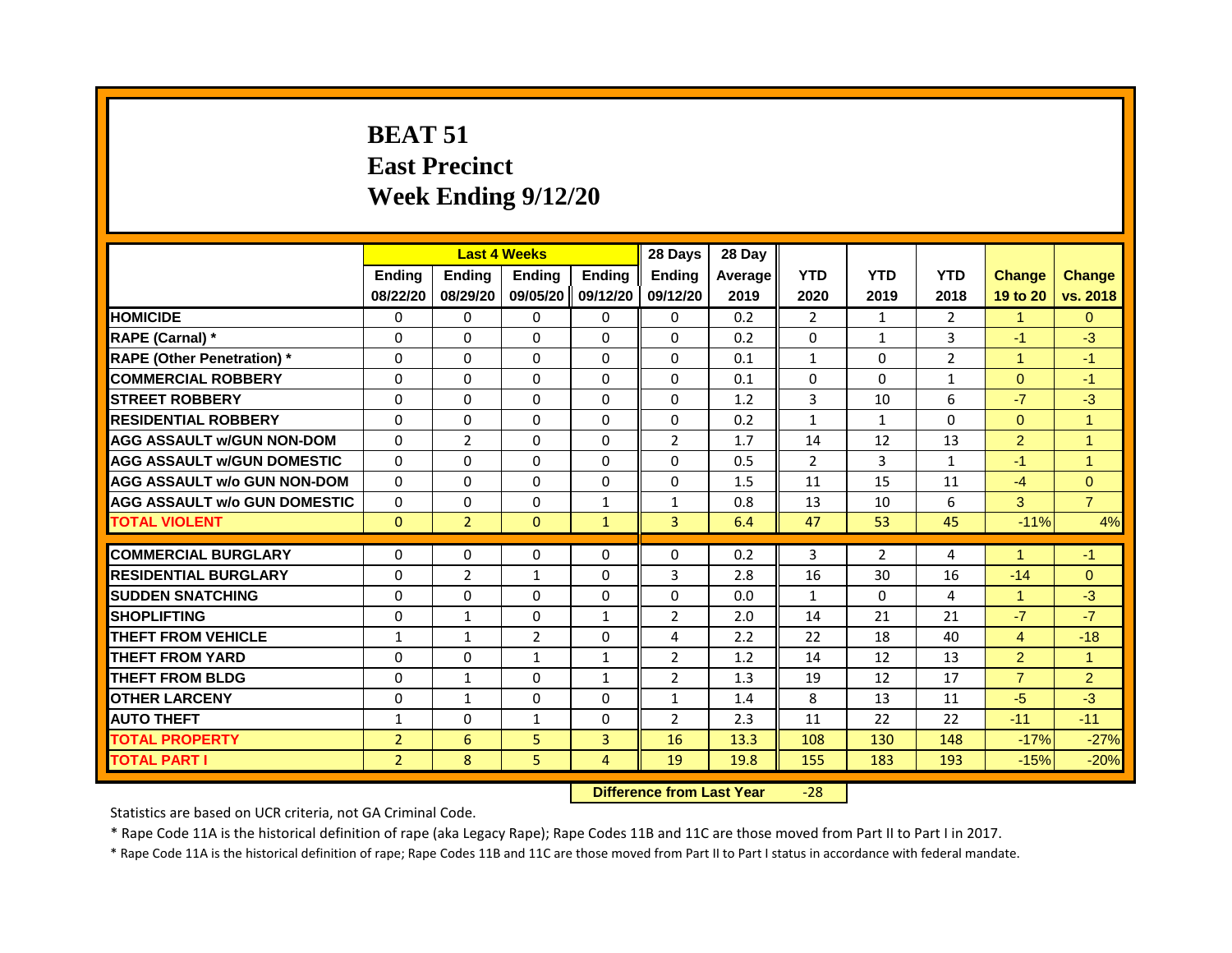# **BEAT 52 East Precinct Week Ending 9/12/20**

|                                     |                |                | <b>Last 4 Weeks</b> |                | 28 Days                   | 28 Day  |                |                |                |                |                      |
|-------------------------------------|----------------|----------------|---------------------|----------------|---------------------------|---------|----------------|----------------|----------------|----------------|----------------------|
|                                     | Ending         | Ending         | Ending              | <b>Ending</b>  | <b>Ending</b>             | Average | <b>YTD</b>     | <b>YTD</b>     | <b>YTD</b>     | <b>Change</b>  | <b>Change</b>        |
|                                     | 08/22/20       | 08/29/20       | 09/05/20            | 09/12/20       | 09/12/20                  | 2019    | 2020           | 2019           | 2018           | 19 to 20       | vs. 2018             |
| <b>HOMICIDE</b>                     | 0              | 0              | 0                   | $\Omega$       | 0                         | 0.1     | $\Omega$       | $\mathbf{1}$   | $\mathbf{1}$   | $-1$           | $-1$                 |
| RAPE (Carnal) *                     | $\Omega$       | $\mathbf{1}$   | $\Omega$            | $\Omega$       | $\mathbf{1}$              | 0.3     | $\mathbf{1}$   | 4              | $\overline{2}$ | $-3$           | $-1$                 |
| <b>RAPE (Other Penetration)</b> *   | $\Omega$       | $\Omega$       | $\Omega$            | $\Omega$       | $\Omega$                  | 0.0     | $\Omega$       | $\Omega$       | $\mathbf{0}$   | $\Omega$       | $\Omega$             |
| <b>COMMERCIAL ROBBERY</b>           | $\Omega$       | $\Omega$       | $\mathbf{1}$        | $\Omega$       | $\mathbf{1}$              | 0.2     | $\mathbf{1}$   | $\mathbf{1}$   | $\mathbf{1}$   | $\overline{0}$ | $\Omega$             |
| <b>STREET ROBBERY</b>               | $\Omega$       | $\Omega$       | $\Omega$            | $\Omega$       | $\Omega$                  | 0.9     | 3              | $\overline{7}$ | 4              | $-4$           | $-1$                 |
| <b>RESIDENTIAL ROBBERY</b>          | $\Omega$       | $\mathbf{0}$   | $\Omega$            | $\Omega$       | $\Omega$                  | 0.2     | $\Omega$       | $\overline{2}$ | $\Omega$       | $-2$           | $\Omega$             |
| <b>AGG ASSAULT w/GUN NON-DOM</b>    | $\Omega$       | $\Omega$       | $\Omega$            | $\overline{2}$ | $\overline{2}$            | 1.1     | 9              | 10             | 10             | $-1$           | $-1$                 |
| <b>AGG ASSAULT w/GUN DOMESTIC</b>   | $\Omega$       | $\Omega$       | $\Omega$            | $\Omega$       | $\Omega$                  | 0.2     | 4              | $\overline{2}$ | $\mathbf{1}$   | 2              | 3                    |
| <b>AGG ASSAULT w/o GUN NON-DOM</b>  | $\Omega$       | $\Omega$       | $\Omega$            | $\Omega$       | $\Omega$                  | 0.8     | 11             | 8              | 6              | 3              | 5                    |
| <b>AGG ASSAULT w/o GUN DOMESTIC</b> | 0              | 0              | $\Omega$            | $\Omega$       | $\Omega$                  | 0.8     | 10             | 8              | $\overline{7}$ | 2 <sup>1</sup> | 3 <sup>1</sup>       |
| <b>TOTAL VIOLENT</b>                | $\mathbf{0}$   | $\mathbf{1}$   | $\mathbf{1}$        | $\overline{2}$ | $\overline{4}$            | 4.6     | 39             | 43             | 32             | $-9%$          | 22%                  |
| <b>COMMERCIAL BURGLARY</b>          | $\Omega$       | $\Omega$       | $\Omega$            | $\mathbf{1}$   | $\mathbf{1}$              | 0.1     | 3              | $\Omega$       | $\overline{2}$ | 3              | $\blacktriangleleft$ |
| <b>RESIDENTIAL BURGLARY</b>         | 0              | $\mathbf{1}$   | $\Omega$            | 2              | 3                         | 4.4     | 20             | 43             | 38             | $-23$          | $-18$                |
| <b>SUDDEN SNATCHING</b>             | 0              | 0              | $\Omega$            | $\Omega$       | 0                         | 0.2     | $\overline{2}$ | $\overline{2}$ | $\mathbf{1}$   | $\Omega$       | $\blacktriangleleft$ |
| <b>SHOPLIFTING</b>                  | $\mathbf 0$    | $\mathbf{1}$   | $\Omega$            | $\Omega$       | $\mathbf{1}$              | 0.5     | 8              | 5              | $\overline{2}$ | 3              | 6                    |
| <b>THEFT FROM VEHICLE</b>           | $\mathbf{1}$   | $\mathbf{1}$   | 3                   | $\overline{2}$ | $\overline{7}$            | 4.9     | 47             | 41             | 37             | 6              | 10                   |
| <b>THEFT FROM YARD</b>              | $\Omega$       | $\Omega$       | $\mathbf{1}$        | $\Omega$       | $\mathbf{1}$              | 2.5     | 21             | 24             | 14             | $-3$           | $\mathbf{7}$         |
| <b>THEFT FROM BLDG</b>              | $\Omega$       | $\overline{2}$ | $\Omega$            | $\Omega$       | $\overline{2}$            | 2.8     | 16             | 27             | 16             | $-11$          | $\Omega$             |
| <b>OTHER LARCENY</b>                | $\Omega$       | $\overline{2}$ | $\mathbf{1}$        | $\mathbf{1}$   | 4                         | 0.8     | 13             | 6              | 8              | $\overline{7}$ | 5                    |
| <b>AUTO THEFT</b>                   | $\mathbf{1}$   | $\mathbf{1}$   | $\mathbf{1}$        | $\Omega$       | 3                         | 2.0     | 13             | 22             | 21             | $-9$           | $-8$                 |
| <b>TOTAL PROPERTY</b>               | $\overline{2}$ | 8              | 6                   | 6              | 22                        | 18.3    | 143            | 170            | 139            | $-16%$         | 3%                   |
| <b>TOTAL PART I</b>                 | $\overline{2}$ | 9              | $\overline{7}$      | 8              | 26                        | 22.9    | 182            | 213            | 171            | $-15%$         | 6%                   |
|                                     |                |                |                     |                | Difference from Loot Voor |         | 24             |                |                |                |                      |

**Difference from Last Year** -31

Statistics are based on UCR criteria, not GA Criminal Code.

\* Rape Code 11A is the historical definition of rape (aka Legacy Rape); Rape Codes 11B and 11C are those moved from Part II to Part I in 2017.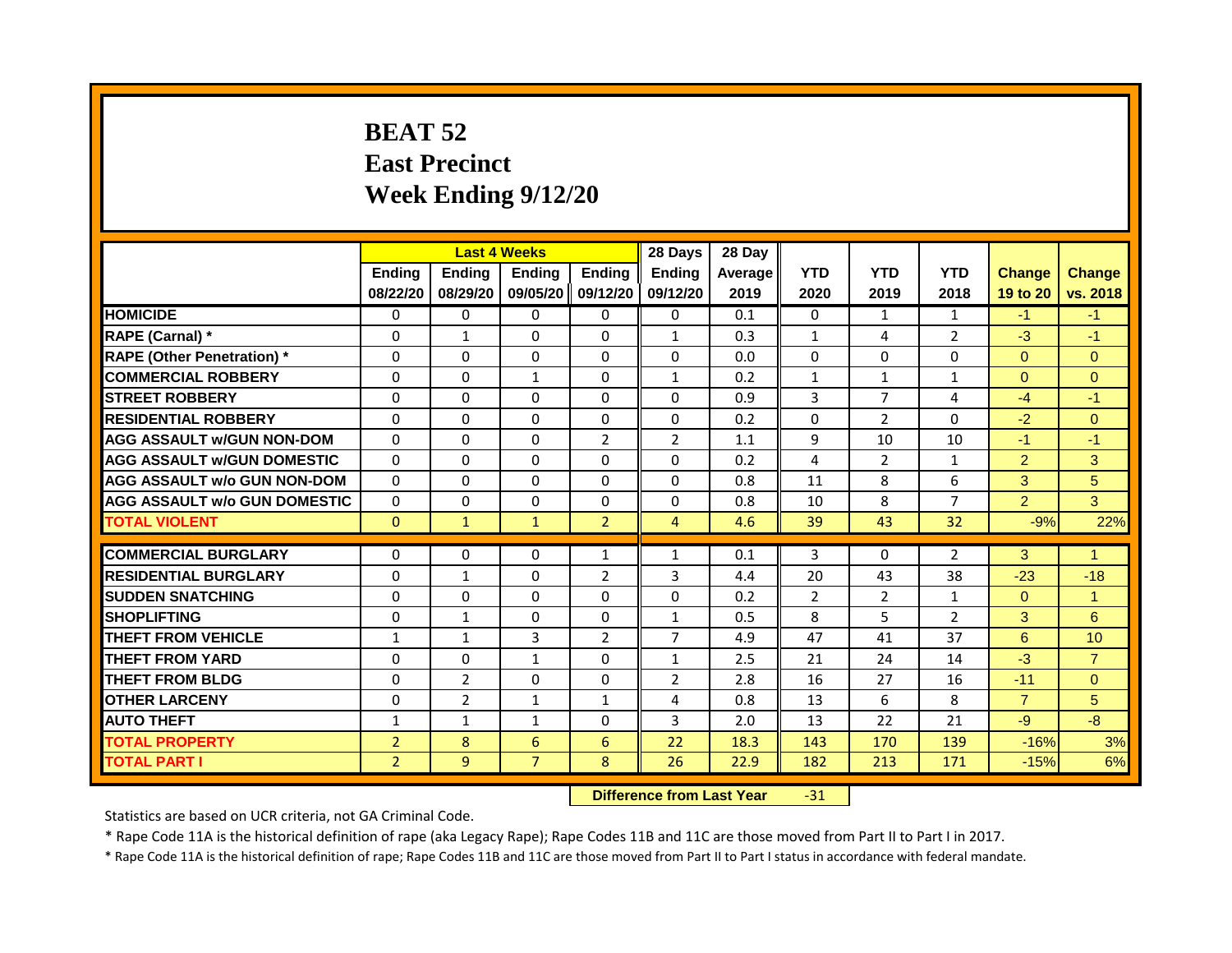# **BEAT 53 East Precinct Week Ending 9/12/20**

|                                     |                |                | <b>Last 4 Weeks</b>              |                | 28 Days        | 28 Day  |              |                |                |                      |                      |
|-------------------------------------|----------------|----------------|----------------------------------|----------------|----------------|---------|--------------|----------------|----------------|----------------------|----------------------|
|                                     | <b>Ending</b>  | <b>Ending</b>  | <b>Ending</b>                    | <b>Ending</b>  | <b>Endina</b>  | Average | <b>YTD</b>   | <b>YTD</b>     | <b>YTD</b>     | <b>Change</b>        | <b>Change</b>        |
|                                     | 08/22/20       | 08/29/20       | 09/05/20 09/12/20                |                | 09/12/20       | 2019    | 2020         | 2019           | 2018           | 19 to 20             | vs. 2018             |
| <b>HOMICIDE</b>                     | 0              | $\Omega$       | $\mathbf{0}$                     | $\mathbf{0}$   | 0              | 0.0     | 0            | $\Omega$       | $\mathbf{0}$   | $\Omega$             | $\Omega$             |
| RAPE (Carnal) *                     | 0              | $\mathbf{0}$   | $\Omega$                         | $\Omega$       | $\Omega$       | 0.0     | $\Omega$     | $\Omega$       | $\overline{2}$ | $\Omega$             | $-2$                 |
| <b>RAPE (Other Penetration) *</b>   | $\Omega$       | $\mathbf{0}$   | $\Omega$                         | $\Omega$       | $\Omega$       | 0.1     | $\mathbf{1}$ | $\mathbf{1}$   | $\Omega$       | $\Omega$             | $\blacktriangleleft$ |
| <b>COMMERCIAL ROBBERY</b>           | $\Omega$       | $\mathbf{0}$   | $\Omega$                         | $\Omega$       | $\Omega$       | 0.0     | $\Omega$     | $\Omega$       | $\Omega$       | $\Omega$             | $\Omega$             |
| <b>STREET ROBBERY</b>               | $\Omega$       | $\Omega$       | $\Omega$                         | $\mathbf{1}$   | $\mathbf{1}$   | 0.8     | 6            | $\overline{7}$ | 5              | $-1$                 | $\blacktriangleleft$ |
| <b>RESIDENTIAL ROBBERY</b>          | $\Omega$       | $\Omega$       | $\Omega$                         | $\Omega$       | $\Omega$       | 0.0     | $\mathbf{1}$ | $\Omega$       | $\Omega$       | $\overline{1}$       | $\overline{1}$       |
| <b>AGG ASSAULT w/GUN NON-DOM</b>    | $\mathbf{1}$   | $\mathbf{0}$   | $\Omega$                         | $\Omega$       | $\mathbf{1}$   | 1.3     | 11           | 10             | 8              | $\blacktriangleleft$ | 3                    |
| <b>AGG ASSAULT W/GUN DOMESTIC</b>   | $\Omega$       | $\Omega$       | $\Omega$                         | $\Omega$       | $\Omega$       | 0.2     | 4            | $\overline{2}$ | $\mathbf{1}$   | $\overline{2}$       | 3                    |
| <b>AGG ASSAULT w/o GUN NON-DOM</b>  | $\Omega$       | $\Omega$       | $\Omega$                         | $\Omega$       | $\Omega$       | 0.6     | 11           | 6              | 6              | 5                    | 5                    |
| <b>AGG ASSAULT W/o GUN DOMESTIC</b> | $\mathbf{1}$   | $\Omega$       | 2                                | $\Omega$       | 3              | 1.7     | 13           | 17             | 5              | $-4$                 | 8                    |
| <b>TOTAL VIOLENT</b>                | $\overline{2}$ | $\mathbf{0}$   | $\overline{2}$                   | $\mathbf{1}$   | 5              | 4.7     | 47           | 43             | 27             | 9%                   | 74%                  |
|                                     |                |                |                                  |                |                |         |              |                |                |                      |                      |
| <b>COMMERCIAL BURGLARY</b>          | $\Omega$       | $\Omega$       | $\Omega$                         | $\Omega$       | $\Omega$       | 0.2     | 2            | 2              | 3              | $\Omega$             | $-1$                 |
| <b>RESIDENTIAL BURGLARY</b>         | $\overline{2}$ | $\Omega$       | $\Omega$                         | $\overline{2}$ | 4              | 3.8     | 20           | 34             | 32             | $-14$                | $-12$                |
| <b>SUDDEN SNATCHING</b>             | $\Omega$       | $\Omega$       | $\Omega$                         | $\Omega$       | $\Omega$       | 0.2     | $\Omega$     | $\overline{2}$ | $\mathbf{1}$   | $-2$                 | $-1$                 |
| <b>SHOPLIFTING</b>                  | 0              | 0              | $\Omega$                         | $\Omega$       | 0              | 0.3     | $\mathbf{1}$ | 4              | 10             | $-3$                 | $-9$                 |
| <b>THEFT FROM VEHICLE</b>           | $\Omega$       | $\mathbf{1}$   | $\overline{3}$                   | 3              | $\overline{7}$ | 3.7     | 30           | 37             | 46             | $-7$                 | $-16$                |
| <b>THEFT FROM YARD</b>              | $\Omega$       | $\mathbf{1}$   | $\Omega$                         | $\Omega$       | $\mathbf{1}$   | 1.4     | 11           | 10             | 22             | $\overline{1}$       | $-11$                |
| <b>THEFT FROM BLDG</b>              | 3              | $\Omega$       | $\mathbf{1}$                     | $\mathbf{1}$   | 5              | 2.7     | 25           | 26             | 28             | $-1$                 | $-3$                 |
| <b>OTHER LARCENY</b>                | 0              | $\mathbf{1}$   | $\Omega$                         | $\Omega$       | $\mathbf{1}$   | 1.1     | 4            | 11             | 9              | $-7$                 | $-5$                 |
| <b>AUTO THEFT</b>                   | $\Omega$       | $\mathbf{1}$   | $\mathbf{1}$                     | $\Omega$       | $\overline{2}$ | 1.3     | 14           | 14             | 20             | $\Omega$             | $-6$                 |
| <b>TOTAL PROPERTY</b>               | 5              | $\overline{4}$ | 5                                | 6              | 20             | 14.6    | 107          | 140            | 171            | $-24%$               | $-37%$               |
| <b>TOTAL PART I</b>                 | $\overline{7}$ | 4              | $\overline{7}$                   | $\overline{7}$ | 25             | 19.3    | 154          | 183            | 198            | $-16%$               | $-22%$               |
|                                     |                |                | <b>Difference from Last Year</b> |                | $-29$          |         |              |                |                |                      |                      |

Statistics are based on UCR criteria, not GA Criminal Code.

\* Rape Code 11A is the historical definition of rape (aka Legacy Rape); Rape Codes 11B and 11C are those moved from Part II to Part I in 2017.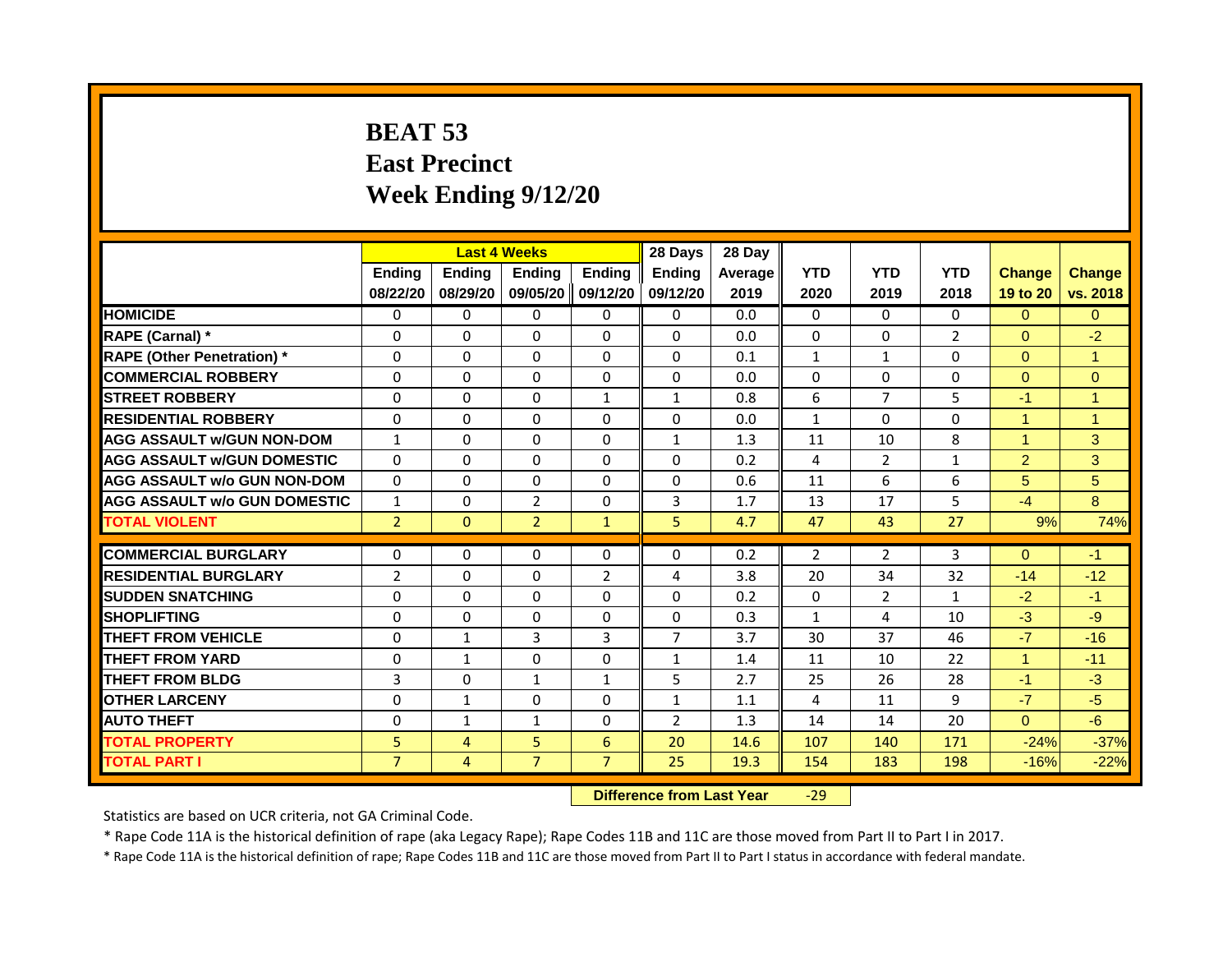# **BEAT 54 East Precinct Week Ending 9/12/20**

|                                     |                |                | <b>Last 4 Weeks</b>              |                   | 28 Days        | 28 Day  |              |                |                |                 |                      |
|-------------------------------------|----------------|----------------|----------------------------------|-------------------|----------------|---------|--------------|----------------|----------------|-----------------|----------------------|
|                                     | Ending         | Ending         | <b>Ending</b>                    | <b>Ending</b>     | <b>Ending</b>  | Average | <b>YTD</b>   | <b>YTD</b>     | <b>YTD</b>     | <b>Change</b>   | <b>Change</b>        |
|                                     | 08/22/20       | 08/29/20       |                                  | 09/05/20 09/12/20 | 09/12/20       | 2019    | 2020         | 2019           | 2018           | 19 to 20        | vs. 2018             |
| <b>HOMICIDE</b>                     | 0              | $\mathbf{0}$   | $\mathbf{0}$                     | $\mathbf{0}$      | $\mathbf{0}$   | 0.0     | $\mathbf{0}$ | $\mathbf{0}$   | 4              | $\Omega$        | $-4$                 |
| RAPE (Carnal) *                     | 0              | $\Omega$       | 0                                | $\Omega$          | $\Omega$       | 0.2     | $\mathbf{0}$ | 3              | $\Omega$       | $-3$            | $\Omega$             |
| <b>RAPE (Other Penetration) *</b>   | $\mathbf{1}$   | $\Omega$       | $\Omega$                         | $\Omega$          | $\mathbf{1}$   | 0.0     | 3            | $\Omega$       | $\mathbf{1}$   | 3               | $\overline{2}$       |
| <b>COMMERCIAL ROBBERY</b>           | $\Omega$       | $\Omega$       | $\Omega$                         | $\Omega$          | $\Omega$       | 0.3     | 6            | $\overline{2}$ | 3              | $\overline{4}$  | 3                    |
| <b>STREET ROBBERY</b>               | $\Omega$       | $\Omega$       | $\mathbf{1}$                     | $\Omega$          | $\mathbf{1}$   | 0.7     | 3            | 6              | 6              | $-3$            | $-3$                 |
| <b>RESIDENTIAL ROBBERY</b>          | $\Omega$       | $\Omega$       | $\Omega$                         | $\Omega$          | $\Omega$       | 0.2     | $\mathbf{0}$ | $\mathbf{1}$   | $\overline{2}$ | $-1$            | $-2$                 |
| <b>AGG ASSAULT w/GUN NON-DOM</b>    | $\Omega$       | $\Omega$       | $\Omega$                         | $\Omega$          | $\Omega$       | 1.7     | 9            | 15             | $\overline{7}$ | $-6$            | 2 <sup>1</sup>       |
| <b>AGG ASSAULT w/GUN DOMESTIC</b>   | $\Omega$       | $\Omega$       | $\Omega$                         | $\Omega$          | $\Omega$       | 0.2     | $\mathbf{1}$ | $\mathbf{1}$   | $\mathbf{1}$   | $\Omega$        | $\Omega$             |
| <b>AGG ASSAULT w/o GUN NON-DOM</b>  | $\mathbf{1}$   | $\Omega$       | $\mathbf{1}$                     | $\Omega$          | $\overline{2}$ | 0.8     | 6            | 9              | 8              | $-3$            | $-2$                 |
| <b>AGG ASSAULT W/o GUN DOMESTIC</b> | $\Omega$       | $\Omega$       | $\Omega$                         | $\Omega$          | $\Omega$       | 0.2     | 6            | 9              | 4              | $-3$            | $\overline{2}$       |
| <b>TOTAL VIOLENT</b>                | $\overline{2}$ | $\mathbf{0}$   | $\overline{2}$                   | $\mathbf{0}$      | $\overline{4}$ | 4.2     | 34           | 46             | 36             | $-26%$          | $-6%$                |
| <b>COMMERCIAL BURGLARY</b>          | $\Omega$       | $\Omega$       | $\Omega$                         | $\Omega$          | $\Omega$       | 0.5     | $\mathbf{1}$ | 3              | $\overline{2}$ | $-2$            | $-1$                 |
| <b>RESIDENTIAL BURGLARY</b>         | $\Omega$       | $\mathbf{1}$   | $\Omega$                         | $\Omega$          | $\mathbf{1}$   | 2.9     | 24           | 28             | 42             | $-4$            | $-18$                |
| <b>SUDDEN SNATCHING</b>             | $\Omega$       | $\Omega$       | $\Omega$                         | $\Omega$          | 0              | 0.3     |              | $\overline{3}$ | $\Omega$       | $-2$            | $\blacktriangleleft$ |
| <b>SHOPLIFTING</b>                  |                |                |                                  |                   |                |         | $\mathbf{1}$ |                |                |                 |                      |
|                                     | 0              | 3              | 3                                | $\Omega$          | 6              | 3.1     | 39           | 29             | 51             | 10 <sup>°</sup> | $-12$                |
| <b>THEFT FROM VEHICLE</b>           | $\Omega$       | $\mathbf{1}$   | $\mathbf{1}$                     | $\mathbf{1}$      | 3              | 6.4     | 32           | 64             | 42             | $-32$           | $-10$                |
| <b>THEFT FROM YARD</b>              | $\mathbf{1}$   | $\Omega$       | $\mathbf{1}$                     | $\mathbf{1}$      | 3              | 2.1     | 13           | 19             | 24             | $-6$            | $-11$                |
| <b>THEFT FROM BLDG</b>              | $\mathbf{1}$   | $\mathbf{1}$   | $\Omega$                         | $\Omega$          | $\overline{2}$ | 2.2     | 19           | 16             | 24             | 3               | $-5$                 |
| <b>OTHER LARCENY</b>                | 0              | $\mathbf{1}$   | $\Omega$                         | $\Omega$          | $\mathbf{1}$   | 0.5     | 11           | 4              | 10             | $\overline{7}$  | 1                    |
| <b>AUTO THEFT</b>                   | $\overline{2}$ | $\Omega$       | $\Omega$                         | $\mathbf{1}$      | 3              | 2.4     | 19           | 23             | 25             | $-4$            | $-6$                 |
| <b>TOTAL PROPERTY</b>               | $\overline{4}$ | $\overline{7}$ | 5                                | $\overline{3}$    | 19             | 20.6    | 159          | 189            | 220            | $-16%$          | $-28%$               |
| <b>TOTAL PART I</b>                 | 6              | $\overline{7}$ | $\overline{7}$                   | 3                 | 23             | 24.8    | 193          | 235            | 256            | $-18%$          | $-25%$               |
|                                     |                |                | <b>Difference from Last Year</b> |                   | $-42$          |         |              |                |                |                 |                      |

Statistics are based on UCR criteria, not GA Criminal Code.

\* Rape Code 11A is the historical definition of rape (aka Legacy Rape); Rape Codes 11B and 11C are those moved from Part II to Part I in 2017.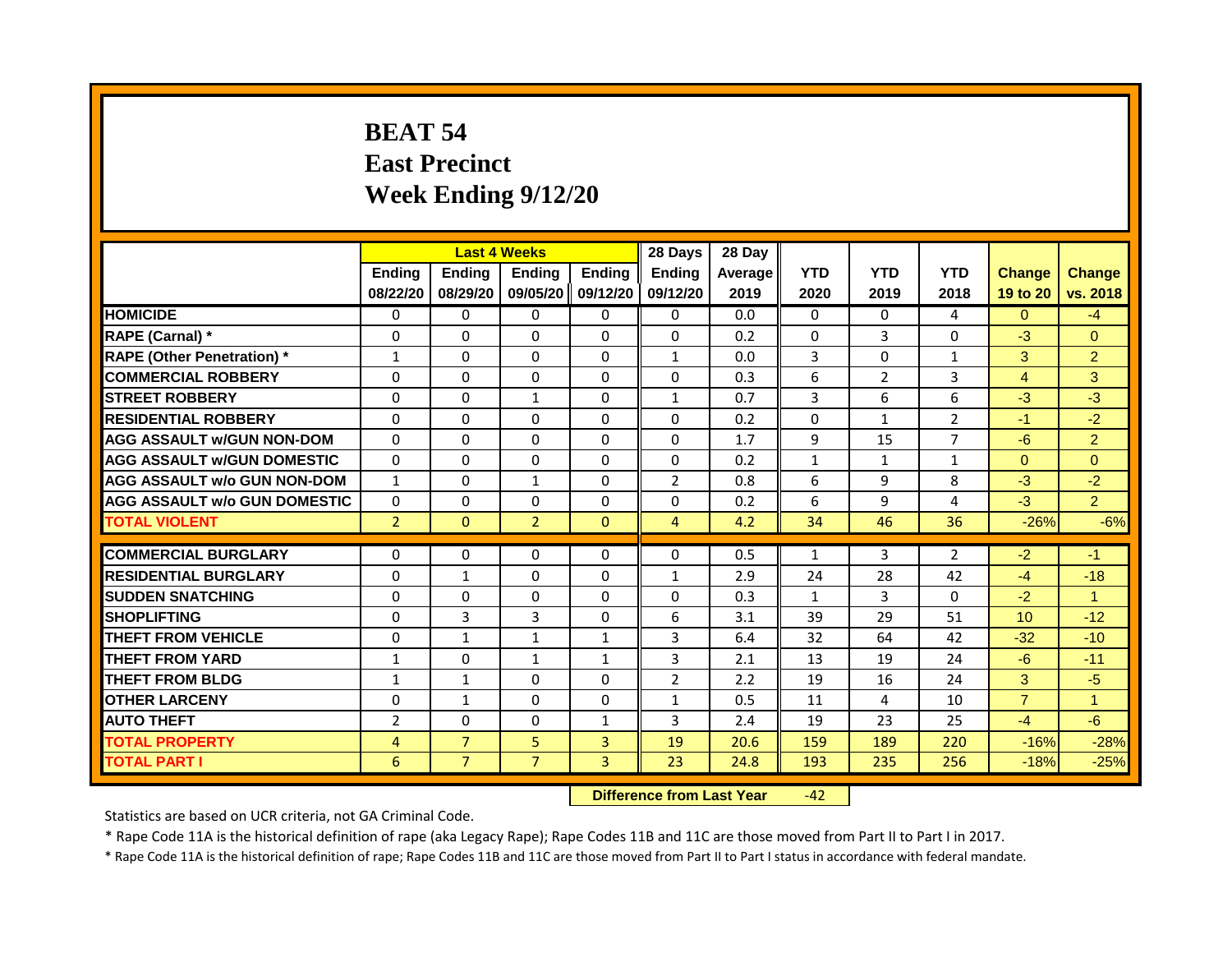# **BEAT 55 East Precinct Week Ending 9/12/20**

|                                     |                | <b>Last 4 Weeks</b> |                           |                | 28 Days        | 28 Day  |                |                |                |                      |                      |
|-------------------------------------|----------------|---------------------|---------------------------|----------------|----------------|---------|----------------|----------------|----------------|----------------------|----------------------|
|                                     | <b>Ending</b>  | <b>Ending</b>       | Ending                    | <b>Ending</b>  | <b>Endina</b>  | Average | <b>YTD</b>     | <b>YTD</b>     | <b>YTD</b>     | <b>Change</b>        | <b>Change</b>        |
|                                     | 08/22/20       | 08/29/20            | 09/05/20                  | 09/12/20       | 09/12/20       | 2019    | 2020           | 2019           | 2018           | 19 to 20             | vs. 2018             |
| <b>HOMICIDE</b>                     | 0              | 0                   | 0                         | 0              | 0              | 0.0     | 1              | 0              | $\mathbf{1}$   | -1                   | $\overline{0}$       |
| RAPE (Carnal) *                     | $\mathbf{0}$   | $\Omega$            | $\Omega$                  | $\Omega$       | $\Omega$       | 0.2     | $\Omega$       | 3              | $\mathbf{0}$   | $-3$                 | $\Omega$             |
| <b>RAPE (Other Penetration) *</b>   | $\Omega$       | $\Omega$            | $\Omega$                  | $\Omega$       | $\Omega$       | 0.0     | $\Omega$       | $\Omega$       | $\Omega$       | $\Omega$             | $\overline{0}$       |
| <b>COMMERCIAL ROBBERY</b>           | $\mathbf{0}$   | 1                   | $\mathbf{0}$              | $\Omega$       | 1              | 0.1     | 1              | $\Omega$       | 0              | $\blacktriangleleft$ | $\mathbf{1}$         |
| <b>STREET ROBBERY</b>               | $\Omega$       | $\Omega$            | $\Omega$                  | $\Omega$       | $\Omega$       | 0.3     | 3              | 3              | 4              | $\Omega$             | $-1$                 |
| <b>RESIDENTIAL ROBBERY</b>          | $\mathbf{0}$   | $\Omega$            | $\mathbf{0}$              | $\mathbf{0}$   | $\Omega$       | 0.1     | $\mathbf{1}$   | 1              | $\Omega$       | $\Omega$             | $\blacktriangleleft$ |
| <b>AGG ASSAULT w/GUN NON- DOM</b>   | $\Omega$       | $\Omega$            | $\Omega$                  | $\Omega$       | $\Omega$       | 0.2     | $\overline{2}$ | 3              | 4              | $-1$                 | $-2$                 |
| <b>AGG ASSAULT W/GUN DOMESTIC</b>   | $\mathbf{0}$   | $\Omega$            | $\Omega$                  | $\Omega$       | $\Omega$       | 0.3     | $\Omega$       | 4              | 1              | $-4$                 | $-1$                 |
| <b>AGG ASSAULT w/o GUN NON-DOM</b>  | $\mathbf{0}$   | $\Omega$            | $\Omega$                  | $\Omega$       | $\Omega$       | 0.4     | $\overline{2}$ | 4              | 1              | $-2$                 | $\blacktriangleleft$ |
| <b>AGG ASSAULT W/o GUN DOMESTIC</b> | $\Omega$       | $\Omega$            | $\mathbf{0}$              | $\mathbf{0}$   | $\Omega$       | 0.4     | 4              | 4              | $\overline{2}$ | $\Omega$             | $\overline{2}$       |
| <b>TOTAL VIOLENT</b>                | $\mathbf{0}$   | $\mathbf{1}$        | $\mathbf{0}$              | $\overline{0}$ | $\mathbf{1}$   | 2.0     | 14             | 22             | 13             | $-36%$               | 8%                   |
|                                     |                |                     |                           |                |                |         |                |                |                |                      |                      |
| <b>COMMERCIAL BURGLARY</b>          | $\mathbf{0}$   | $\Omega$            | $\mathbf{0}$              | $\Omega$       | $\Omega$       | 0.5     | 3              | 6              | 4              | $-3$                 | $-1$                 |
| <b>RESIDENTIAL BURGLARY</b>         | $\Omega$       | $\Omega$            | $\Omega$                  | $\Omega$       | $\Omega$       | 1.8     | 6              | 18             | 15             | $-12$                | $-9$                 |
| <b>SUDDEN SNATCHING</b>             | $\Omega$       | $\Omega$            | $\Omega$                  | $\Omega$       | $\Omega$       | 0.2     | $\Omega$       | $\mathbf{1}$   | $\mathbf{1}$   | $-1$                 | $-1$                 |
| <b>SHOPLIFTING</b>                  | 3              | $\overline{2}$      | $\mathbf{0}$              | $\Omega$       | 5              | 16.0    | 95             | 156            | 138            | $-61$                | $-43$                |
| <b>THEFT FROM VEHICLE</b>           | $\Omega$       | $\mathbf{1}$        | $\mathbf{1}$              | $\Omega$       | $\overline{2}$ | 3.6     | 23             | 33             | 39             | $-10$                | $-16$                |
| <b>THEFT FROM YARD</b>              | $\Omega$       | $\Omega$            | $\Omega$                  | $\Omega$       | $\Omega$       | 1.3     | 11             | 13             | 19             | $-2$                 | $-8$                 |
| <b>THEFT FROM BLDG</b>              | $\mathbf{0}$   | $\Omega$            | $\mathbf{1}$              | $\mathbf{1}$   | $\overline{2}$ | 1.8     | 13             | 13             | 14             | $\Omega$             | $-1$                 |
| <b>OTHER LARCENY</b>                | $\mathbf{0}$   | $\Omega$            | $\Omega$                  | $\Omega$       | $\Omega$       | 0.3     | $\overline{2}$ | 3              | $\mathbf{3}$   | $-1$                 | $-1$                 |
| <b>AUTO THEFT</b>                   | $\mathbf{1}$   | $\Omega$            | $\overline{2}$            | $\mathbf{0}$   | 3              | 0.8     | 10             | $\overline{7}$ | 12             | 3                    | $-2$                 |
| <b>TOTAL PROPERTY</b>               | $\overline{4}$ | $\overline{3}$      | $\overline{4}$            | $\mathbf{1}$   | 12             | 26.2    | 163            | 250            | 245            | $-35%$               | $-33%$               |
| <b>TOTAL PART I</b>                 | $\overline{4}$ | $\overline{4}$      | $\overline{4}$            | $\mathbf{1}$   | 13             | 28.2    | 177            | 272            | 258            | $-35%$               | $-31%$               |
|                                     |                |                     | Difference from Last Year |                | $-95$          |         |                |                |                |                      |                      |

Statistics are based on UCR criteria, not GA Criminal Code.

\* Rape Code 11A is the historical definition of rape (aka Legacy Rape); Rape Codes 11B and 11C are those moved from Part II to Part I in 2017.